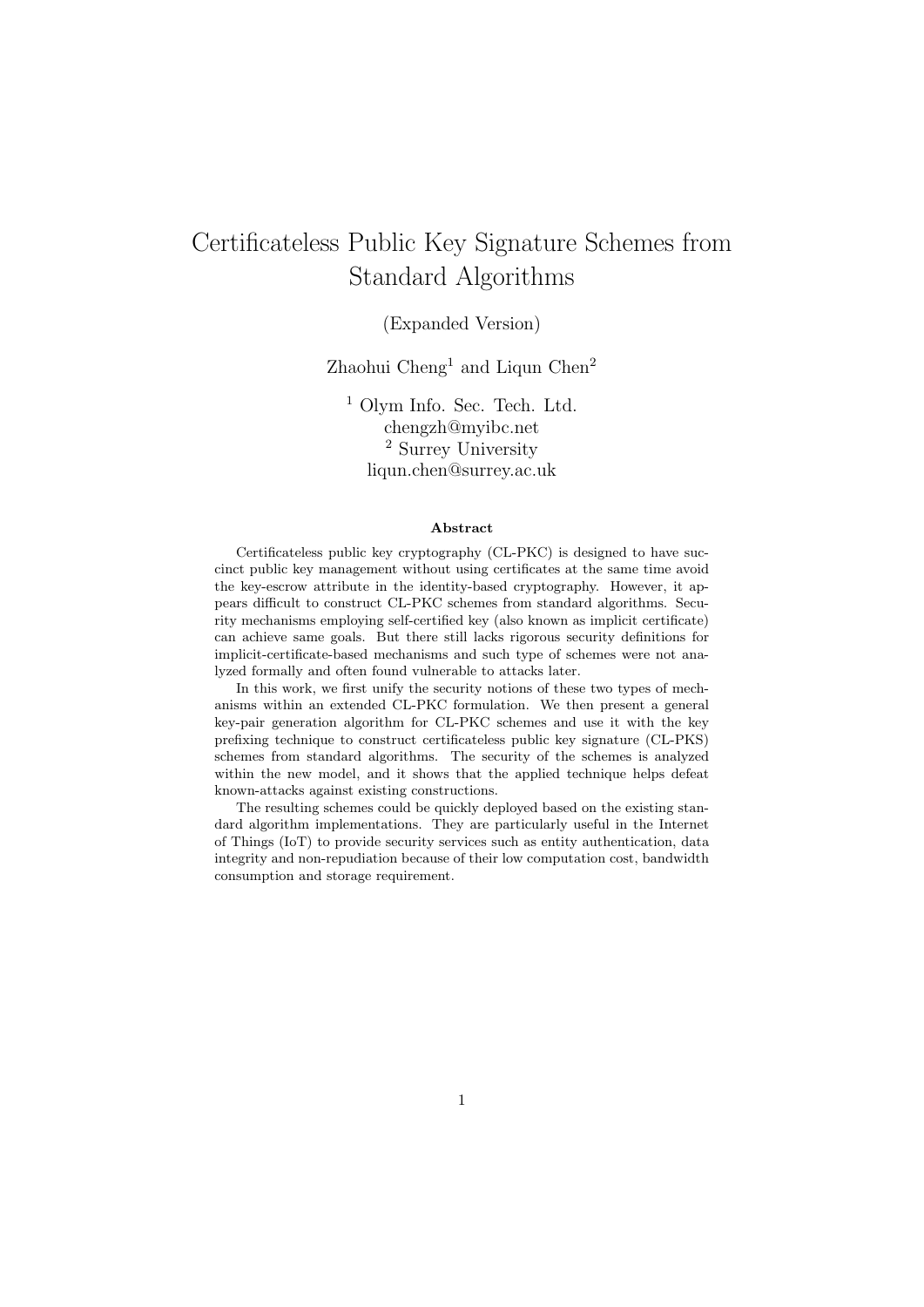# Contents

| $\mathbf{1}$   | Introduction                                                                   | 3               |
|----------------|--------------------------------------------------------------------------------|-----------------|
|                | 1.1                                                                            | 3               |
|                | 1.2                                                                            | $\overline{5}$  |
|                | 1.3                                                                            | 5               |
| $\mathbf{2}$   | <b>CL-PKC</b> Definition                                                       | 6               |
|                | 2.1                                                                            | $6\phantom{.}6$ |
|                | 2.2                                                                            | 8               |
|                | Unification of Two Realms<br>2.3                                               | 12              |
| 3              | <b>Certificateless Key Generation</b>                                          | 12              |
|                | 3.1                                                                            | 12              |
|                | 3.2                                                                            | 15              |
|                | 3.3                                                                            | 16              |
| $\overline{4}$ | <b>CL-PKS</b>                                                                  | 16              |
|                | Generic Approach to Construct CL-PKS<br>4.1                                    | 16              |
|                | 4.2                                                                            | 18              |
|                | Effect of Using the Assignment as the Key Prefixing $\dots \dots \dots$<br>4.3 | 18              |
|                | 4.3.1                                                                          | 18              |
|                | 4.3.2                                                                          | 21              |
|                | More CL-PKS from ECDSA-II and Schnorr-DSA<br>4.4                               | 22              |
| 5              | <b>Security Analysis</b>                                                       | 22              |
| 6              | Performance Evaluation and Application                                         | 30              |
| 7              | Conclusion                                                                     | 32              |
| 8              | Appendix                                                                       | 36              |
|                | The ECQV Implicit Certificate Scheme as a CL-KGA $\ldots \ldots \ldots$<br>8.1 | 36              |
|                | Another CL-KGA<br>8.2                                                          | 37              |
|                | 8.3                                                                            | 38              |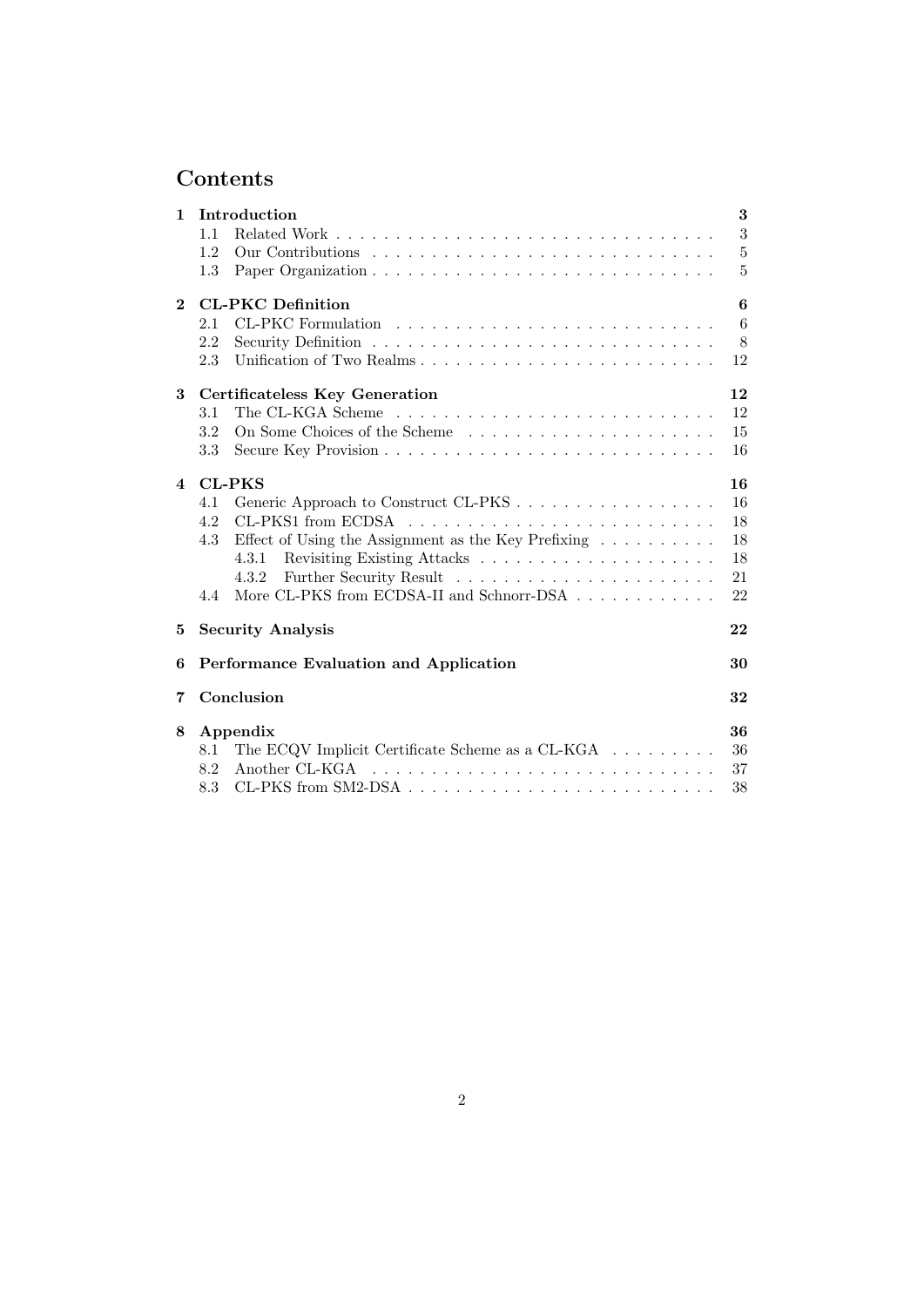# 1 Introduction

In a public key cryptography system, a security mechanism to unequivocally demonstrate the relationship between the public key and the identity of the key's owner is indispensable. In the public key infrastructure (PKI) system, the authority issues a certificate to bind a user's identity with his public key. While the solution is well-established and universal, the PKI system can be very complicated and faces many challenges in practice, such as the efficiency and scalability of the system. The identity-based cryptography (IBC) offers an attractive alternative. In an IBC system, a user treats his identity as his public key, or more accurately everyone can derive a user's public key from his identity string through a pre-defined function with a set of system parameters. Hence, in such a system, the public key authenticity problem becomes trivial, and certificates are no longer necessary. However, the key generation center (KGC) can generate the private key corresponding to any identity in an IBC system. This key-escrow function sometimes causes concerns about users' privacy. Moreover, the compromise of the KGC resulting in leaking the master secret could be a disastrous event.

In 2003, Al-Riyami and Paterson introduced a new paradigm: the certificateless public key cryptography (CL-PKC) [1]. CL-PKC is designed to have succinct public key management without certificates at the same time remove the key-escrow property embedded in the IBC. In CL-PKC, a user has a public key, and his private key is determined by two pieces of secrets: one secret associated with the user's identity is extracted from the KGC, and the other is generated by the user himself. Moreover, one secret is not computable from the other, so the KGC cannot compute the user's private key. Hence, CL-PKC is key-escrow free. The approach against the public key replacement attack in CL-PKC is not to directly prove the authenticity of a public key with a certificate. Instead, CL-PKC guarantees that even if a malicious user successfully replaces a target's public key with his own choice, he still cannot generate a valid signature or decrypt a ciphertext generated with the false public key and the target's identity. This effect will undoubtedly reduce the interest of launching the attack.

CL-PKC includes Certificateless Public Key Encryption (CL-PKE) and Certificateless Public Key Signatures (CL-PKS). In this paper, we focus on signature schemes. As shown in Table 1, there are many schemes in this category. All of the existing unbroken CL-PKS schemes use custom signature algorithms while those using standard algorithms, such as ECDSA or Schnorr, have been broken or is vulnerable to certain attack. In this work, we introduce several CL-PKS schemes, which use standard signature schemes, and analyze their security.

#### 1.1 Related Work

In the literature, there are many publications on CL-PKC either presenting concrete schemes or researching the formal models of related security notions. A short and incomplete list includes [1, 2, 6, 8, 18, 28, 29, 30, 27, 34, 35, 36, 37, 48, 51, 52]. In practice, many products have implemented standard cryptographic schemes. If the CL-PKC constructions can reuse these existing infrastructures, it will certainly help facilitate the adoption of CL-PKC-based security solutions. However, it appears difficult to construct secure CL-PKC schemes upon standard algorithms under current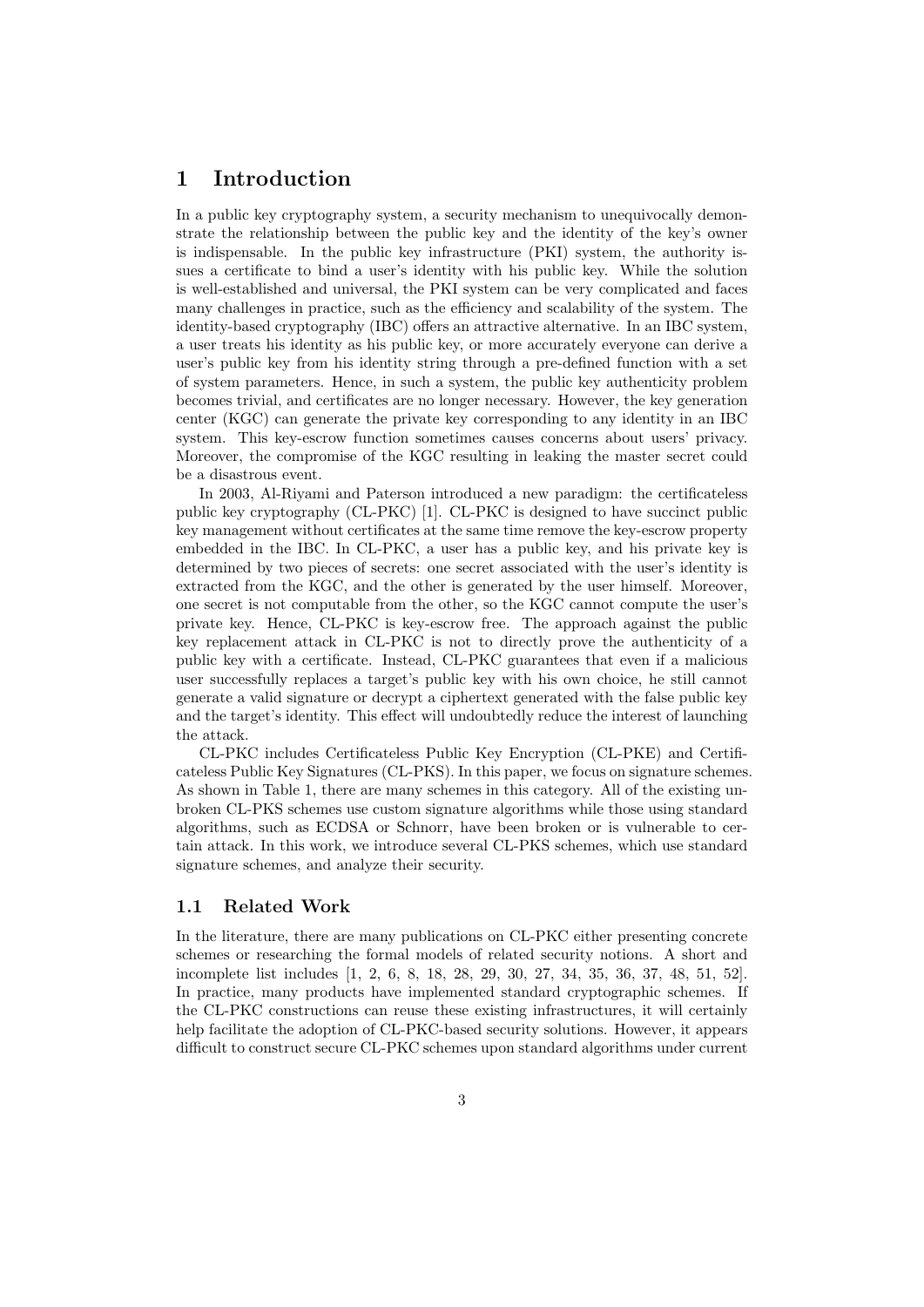| Scheme                                                      |                          | Security status From standard alg. |
|-------------------------------------------------------------|--------------------------|------------------------------------|
| AP <sub>1</sub>                                             | broken[31]               | $\rm No$                           |
| $\overline{\text{CPHL}}[19]$                                | $proof*$                 | $\rm No$                           |
| HMSWW[30]                                                   | $proof*$                 | No                                 |
| $ZWXF$ [52]                                                 | $proof*$                 | $\rm No$                           |
| ZZZ[53]                                                     | $proof*$                 | No                                 |
| HRL[27]                                                     | no $\text{proof}^{*,\$}$ | $\rm No$                           |
| HCZ[29]                                                     | broken[49]               | $\rm No$                           |
| JHLC[34]                                                    | $proof*$                 | $\rm No$                           |
| LXWHH[37]                                                   | $proof*$                 | $\rm No$                           |
| YSCC[51]                                                    | broken[34]               | Schnorr                            |
| $PH/OMC + ECDSA[42, 14]$ <sup>#</sup>                       | broken[14]               | <b>ECDSA</b>                       |
| $\text{Arazi}/\text{ECQV}+\text{ECDSA}[5, 17]$ <sup>#</sup> | attack[14]               | <b>ECDSA</b>                       |
| $CL$ -PKS1 <sup>#</sup>                                     | partial proof            | <b>ECDSA</b>                       |
| $CL-PKS2\#$                                                 | proof                    | Enhanced ECDSA                     |
| $CL-PKS3#$                                                  | proof                    | Schnorr                            |

Table 1: List of Some CL-PKS Schemes

<sup>∗</sup> By Remark 1, these schemes do not satisfy the CL-PKS security notion in Definition 2 in this work.

\$ The scheme does not strictly follow the Al-Riyami-Paterson formulation.

# The schemes fit in with the extended CL-PKS formulation in this work.

CL-PKC formulation. For example, there are schemes such as [6, 27, 28, 29, 34, 35, 37, 48, 51] that do not require pairing, but none of the unbroken CL-PKS algorithms is constructed upon standard algorithms such as ECDSA [32], SM2 [21].

For similar security purpose, another line of work named "self-certified keys" or "implicit certificate" [23, 42, 5, 43, 15] had been developed before the birth of CL-PKC. In 1991, Girault brought forth the notion of "self-certified" public key [23] and constructed two schemes with RSA/Rabin signature and El-Gamal signature. The schemes were used with an identification protocol and a key exchange protocol. In 1997, Petersen and Horster presented self-certified keys based on the Schnorr signature and proposed to use such keys with standard algorithms [42]. In 1998, Arazi proposed a modified Schnorr signature to generate "certification" of keys [5]. Arazi also described how to use the the generated "certificate" of keys with the standardized algorithms. In 2000, Pintsov and Vanstone [43] proposed an "implicit certificate" scheme, called the Optimal Mail Certificate (OMC) scheme, which is similar to the Petersen-Horster scheme (we refer to both schemes as OMC hereafter). The OMC scheme was combined with the Pintsov-Vanstone signature to form a partial message recovery signature. In 2001, Brown, Gallant and Vanstone [15] described a modification of the OMC scheme, which is similar to Arazi's key generation algorithm. This scheme later became known as the elliptic curve Qu-Vanstone (ECQV) implicit certificate scheme [17]. ECQV has found its applications in the Internet of Things (IoT). For example, it becomes part of the cryptographic suite building blocks in the ZigBee smart energy standard [54]. Brecht et al. have proposed using ECQV with ECDSA in the vehicle to everything (V2X) applications [16].

As specified in [17], an implicit certificate is comprised of a user's identity, the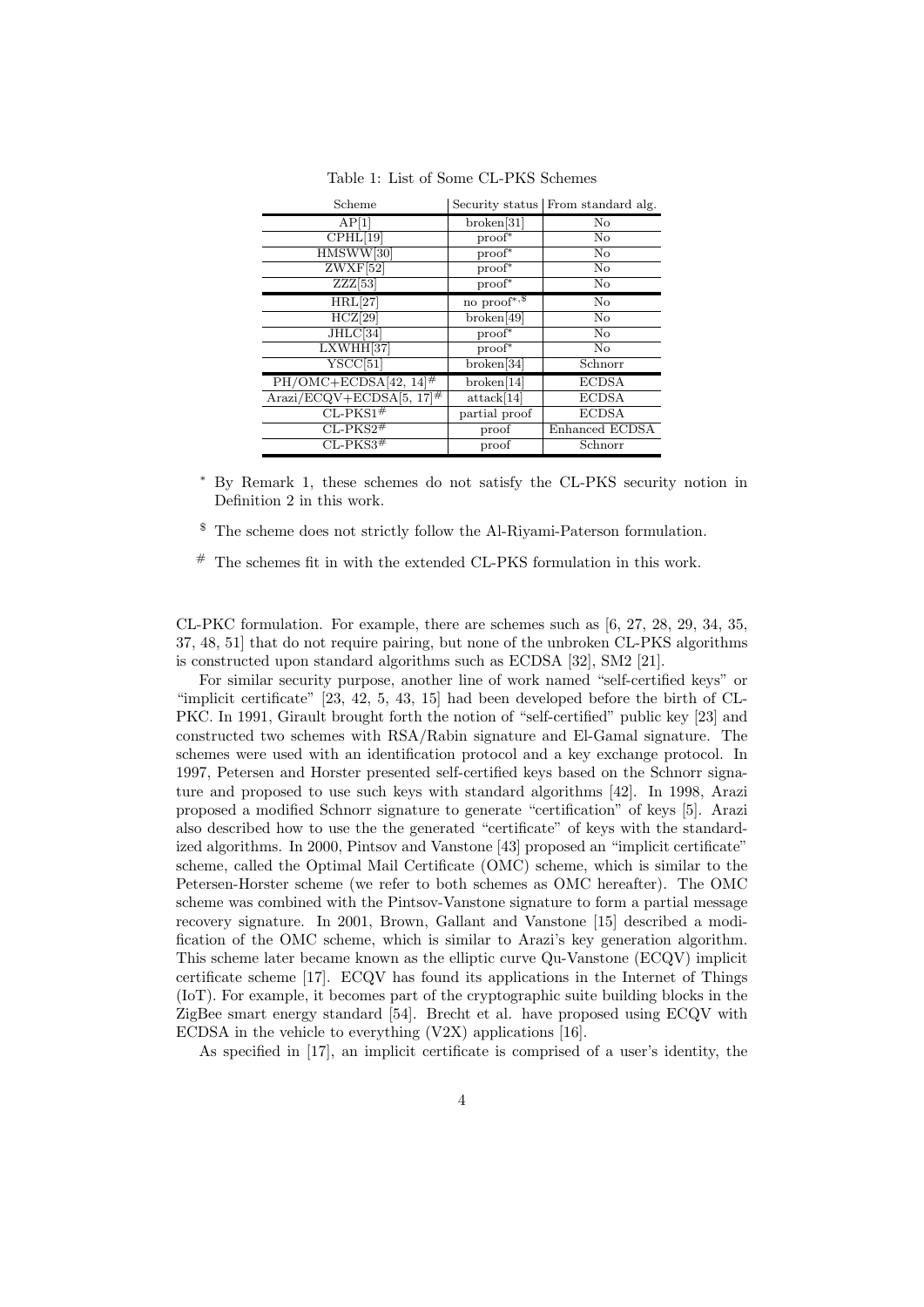public key reconstruction data and some extension fields which, together with KGC's public key, are used to generate the user's public key. The public key reconstruction data is same as user's public value in [5, 42]. Hence, an implicit certificate is a form of representing user's identity and self-certified key. Hereafter, we refer to both types of mechanisms as implicit certificate for convenience.

After many years of development, there still lacks a systematic treatment of the security notions of the implicit certificate and the security mechanisms using it. In [15], Brown et al. presented an implicit certificate security model, which however does not fully address the impact of a malicious KGC. Moreover, a direct composition of a sound implicit certificate with a standard mechanism such as a secure signature does not always result in a scheme to achieve the intended security properties. For example, OMC+ECDSA is completely broken and there is an attack against ECQV+ECDSA [14]. Hence, only a security definition of implicit certificate schemes is inadequate, and it's important to formulate security notions for the full implicitcertificate-based security mechanisms and so be able to formally analyze the security of this type of mechanisms.

It's worth mentioning that Groves developed an elliptic curve-based certificateless signature named ECCSI [24] "by drawing on ideas set out by Arazi." ECCSI does not allow a user to generate his secret. Hence it is more like an identity-based signature (IBS) because it still maintains the key-escrow attribute.

### 1.2 Our Contributions

In this work, we first extend the Al-Riyami-Paterson formulation of CL-PKC and define a unified model to cover both implicit-certificate-based mechanisms and CL-PKC schemes following Al-Riyami-Paterson's definition. We define the security notions for both signature and encryption primitives. Under the new model, we can use implicit certificate schemes to construct CL-PKC schemes and systematically analyze their security. Second, we present a certificateless key generation algorithm (CL-KGA) based on the Petersen-Horster scheme [42], and we formally analyze its security. The scheme could have better performance than ECQV if point scalar pre-computation is available. Third, we apply the key prefixing technique [39] to combine the proposed CL-KGA with several standard algorithms to construct CL-PKS schemes, and we analyze their security in our new security model. Because of the possibility of pre-computing point scalar operation in practical implementations, the new schemes could be more efficient than the related ones using ECQV.

#### 1.3 Paper Organization

The paper is organized as follows. In Section 2, we redefine the formulation of CL-PKC and security notions of signature and encryption. Then, we present a CL-KGA and formally analyze its security in Section 3. We apply the key prefixing technique [39] to construct CL-PKS schemes by combining the presented CL-KGA and standard algorithms including ECDSA, Schnorr, etc. in Section 4 and analyze their security in Section 5. The performance of the proposed schemes is compared with the related ones in the literature and an implementation on an ARM chip is reported in Section 6. Finally, we draw a conclusion.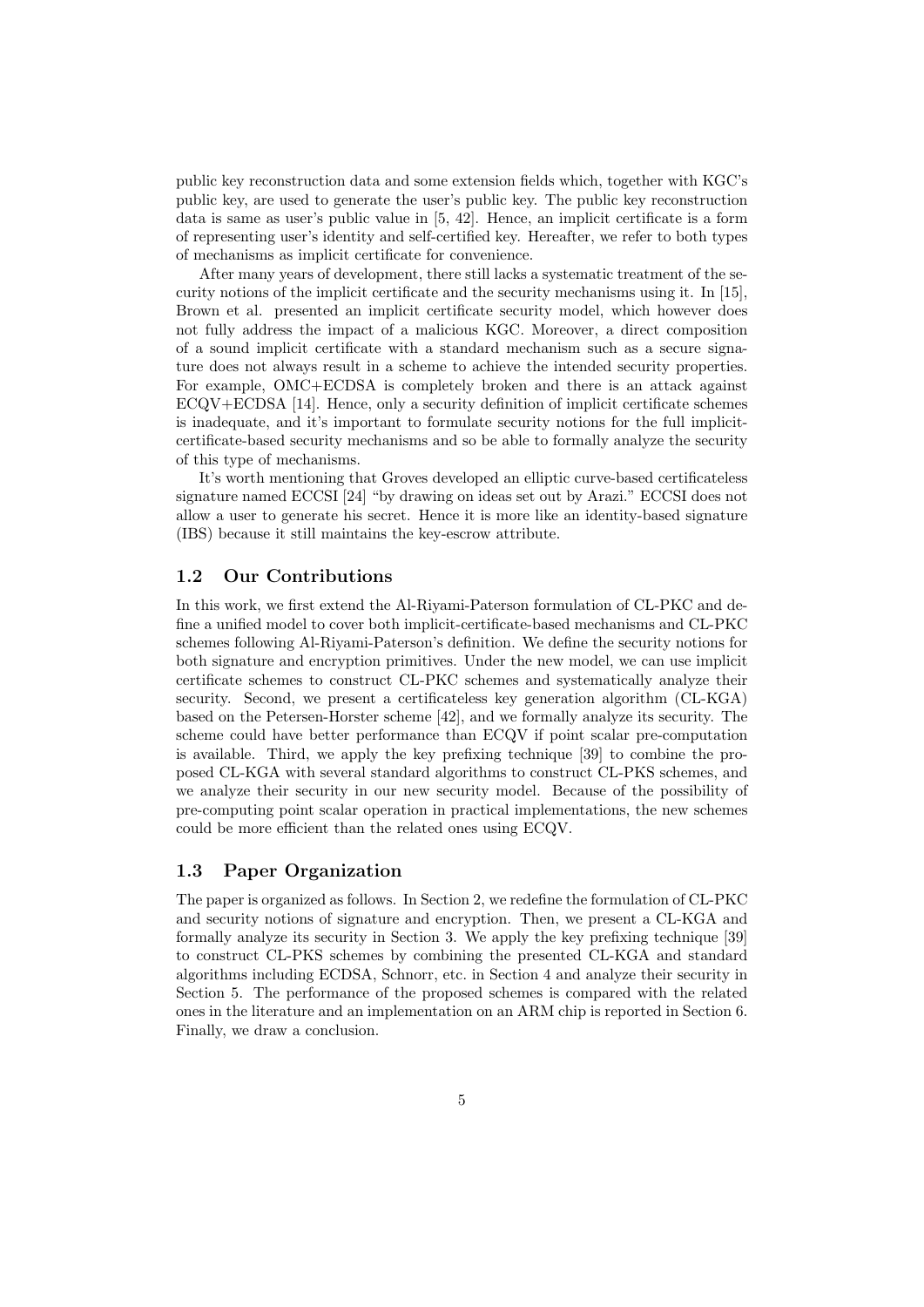# 2 CL-PKC Definition

### 2.1 CL-PKC Formulation

In this section, we revisit the Al-Riyami-Paterson definition of CL-PKC and redefine the formulation of CL-PKS and CL-PKE. Because this type of cryptographic scheme shares a common key generation process (we call it CL-KGA), we define this process first and then describe signature and encryption functions.

Given a security parameter  $k$ , a CL-KGA uses following five functions to generate public/private keypairs. The first three functions are probabilistic and the others are deterministic. Function CL.Setup and CL.Extract-Partial-Key are typically executed by a KGC, which keeps  $M_{\mathfrak{se}}$  confidential.

- $(M_{\mathfrak{pk}}, M_{\mathfrak{sk}}) \leftarrow \mathbf{CL}.\mathbf{Setup}(1^k)$ . The output is a master public/secret keypair.
- $(U_A, x_A) \leftarrow \textbf{CL}. \textbf{Set-User-Key}(M_{\mathfrak{pk}}, \textbf{ID}_A)$ .  $ID_A \in \{0,1\}^*$  refers to an identity string of entity A; the output is a pair of public/secret values.
- $(W_A, d_A) \leftarrow \textbf{CL. Extract-Partial-Key}(M_{\mathfrak{pk}}, M_{\mathfrak{sk}}, \textbf{ID}_A, U_A)$ . The output is a pair of partial public/private keys.
- $s_A \leftarrow \textbf{CL}.\textbf{Set-Private-Key}(M_{\text{pf}}, \text{ID}_A, U_A, x_A, W_A, d_A).$  The output is the private key of entity A.
- $P_A \leftarrow \textbf{CL}.\textbf{Set-Public-Key}(M_{\text{pft}},\text{ID}_A, U_A, W_A).$  The output is the *claimed* public key of entity A.

The above key generation process is substantially different from the Al-Riyami-Paterson definition [1, 2], in which, two public key values  $U_A$  and  $W_A$  are not addressed. We replace their CL.Set-Secret-Value by CL.Set-User-Key to make  $U_A$ "visible". We also modify their CL.Extract-Partial-Key by specifically adding  $U_A$ as input and outputting  $W_A$ . Finally, in our definition, these two values are explicitly inputted to CL.Set-Private-Key and CL.Set-Public-Key, and  $x_A$  is excluded from the input to CL.Set-Public-Key.

Apparently, CL.Set-User-Key can compute any value, which needs  $x_A$  and is necessary to generate  $P_A$ , and include it in  $U_A$ . Hence, any key generation scheme following the Al-Riyami-Paterson definition can be covered by our definition. On the other hand, some schemes such as the ones presented in this work achieve the same goals of CL-PKC but cannot fit with the Al-Riyami-Paterson definition. Specifically, the schemes presented in this work require that **CL.Extract-Partial-Key** makes use of  $U_A$ . In [2], Al-Riyami and Paterson elaborated a method to construct Certificate-Based Encryption (CBE) [22] from CL-PKE. It requires to execute CL.Set-Public-Key immediately after CL.Set-Private-Key and uses  $P_A$  as part of ID<sub>A</sub> to invoke **CL.Extract-Partial-Key**. This method essentially sets  $U_A = P_A$  and calls **CL.Extract-Partial-Key**( $M_{\mathfrak{pk}}$ ,  $M_{\mathfrak{sk}}$ ,  $ID_A||U_A, \varnothing)$  with an empty variable  $\varnothing$  under our definition. We think this circumventive method, which forces inefficient constructions on many occasions, is unnatural. An example of CL-KGA closely following the Al-Riyami-Paterson formulation is given in Appendix 8.2 for comparison. It shows that there is significant difference between the Al-Riyami-Paterson formulation and our new one.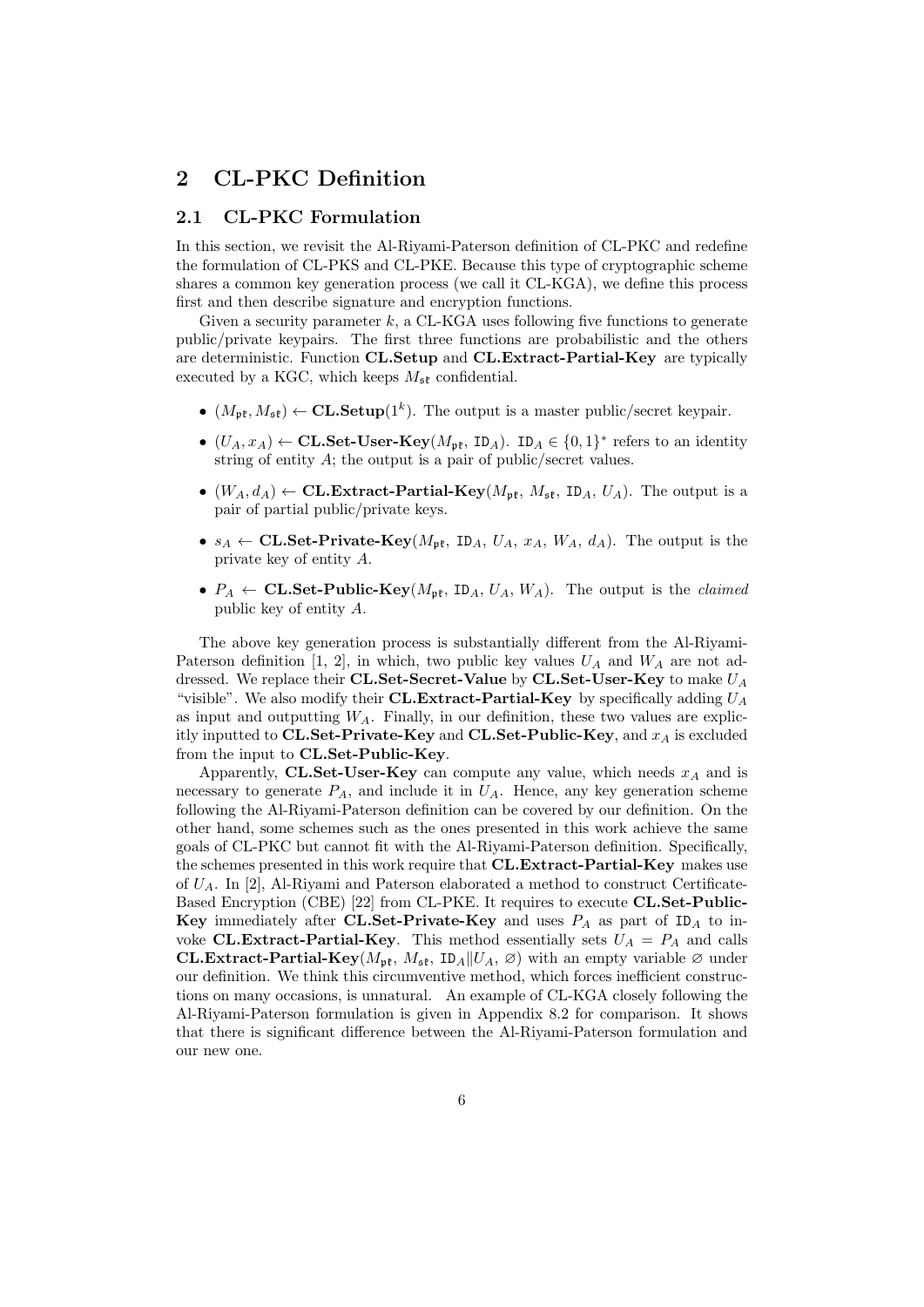By removing  $x_A$  from the input to **CL.Set-Public-Key**, the KGC can compute  $P_A$  after executing CL.Extract-Partial-Key. This modification is important to facilitate the security definitions below. We note that in principle CL.Set-Public-Key is unnecessary in the new formulation because CL.Extract-Partial-Key could return  $P_A$  instead of  $W_A$ , and we keep this function so that the new formulation is compatible with the existing work in the literature.

Once having generated the keypair, the user should be able to execute CL.Verify-Key to check the correctness of it.

• {valid or invalid} $\leftarrow$  CL.Verify-Key( $M_{\rm pf}$ , ID<sub>A</sub>,  $P_A$ ,  $s_A$ ). The deterministic function outputs whether  $(ID_A, P_A, s_A)$  is valid with regard to  $M_{\text{up}t}$ .

In CL-PKC schemes, another value derived from the identity and the master public key together with  $P_A$  is used as the *real* public key. This derivation process is typically specified in the encryption or signature verification function. Here, we explicitly define this process as the CL.Calculate-Public-Key function. We think this generalization could present a more distinct view of CL-PKC constructions.

•  $O_A \leftarrow$  **CL.Calculate-Public-Key**( $M_{\rm pt}$ , ID<sub>A</sub>,  $P_A$ ). The deterministic function outputs the *real* public key  $O_A$  of entity  $A$ .

So both  $P_A$  and  $O_A$  are treated as the public keys of entity  $ID_A$ .  $P_A$  (called the public key reconstruction data in the implicit certificate work [14]) is distributed in some way such as through an active directory or as part of a signature or message exchanged in a key establishment protocol, and  $O_A$  is computed from  $M_{\rm pf}$ ,  $ID_A$ , and  $P_A$ .  $O_A$  is the one used as the real public key of  $ID_A$  in the CL.Encrypt or CL.Verify or a session key computation function.

If CL.Verify-Key( $M_{\rm pt}$ , ID<sub>A</sub>,  $P_A$ ,  $s_A$ ) returns valid, the keypair ( $O_A$ ,  $s_A$ ), when used in cryptographic schemes such as encryption or signature, should satisfy the soundness requirement of those types of mechanisms.

Now we are ready to define the CL-PKS and CL-PKE. A CL-PKS scheme is specified by following two functions with the key generation scheme above.

- $\sigma \leftarrow CL\text{Sign}(M_{\text{pft}}, ID_A, P_A, s_A, m)$ . The probabilistic function signs a message m and outputs a signature  $\sigma$ .
- {valid or invalid} $\leftarrow$  CL.Verify( $M_{\rm pf}$ , ID<sub>A</sub>,  $P_A$ ,  $m$ ,  $\sigma$ ). The deterministic function outputs whether  $\sigma$  is a valid signature of m with respect to  $(M_{\rm pf}, ID_A, P_A)$ .

A CL-PKE scheme is specified by following two functions together with the key generation scheme above.

- $C \leftarrow \textbf{CL.} \textbf{Encrypt}(M_{\text{pt}}, \text{ID}_A, P_A, m)$ . The probabilistic function encrypts a message m with  $(M_{\rm pf}, ID_A, P_A)$  and outputs a ciphertext C.
- {m or  $\perp$ } $\leftarrow$  **CL.Decrypt**( $M_{\text{pft}}$ , **ID**<sub>A</sub>,  $P_A$ ,  $s_A$ , *C*). The deterministic function outputs a plaintext m or a failure symbol  $\perp$ .

As explained above, our CL-PKC formulation covers constructions following the Al-Riyami-Paterson definition. As shown in the following sections, implicit-certificatebased mechanisms are also embraced by this definition. For example, Appendix 8.1 shows that ECQV fits well in the above formulation as a CL-KGA. It has been demonstrated in [2] that Gentry's CBE can be constructed with the Al-Riyami-Paterson CL-PKE. Our generalized definition obviously works for CBE as well.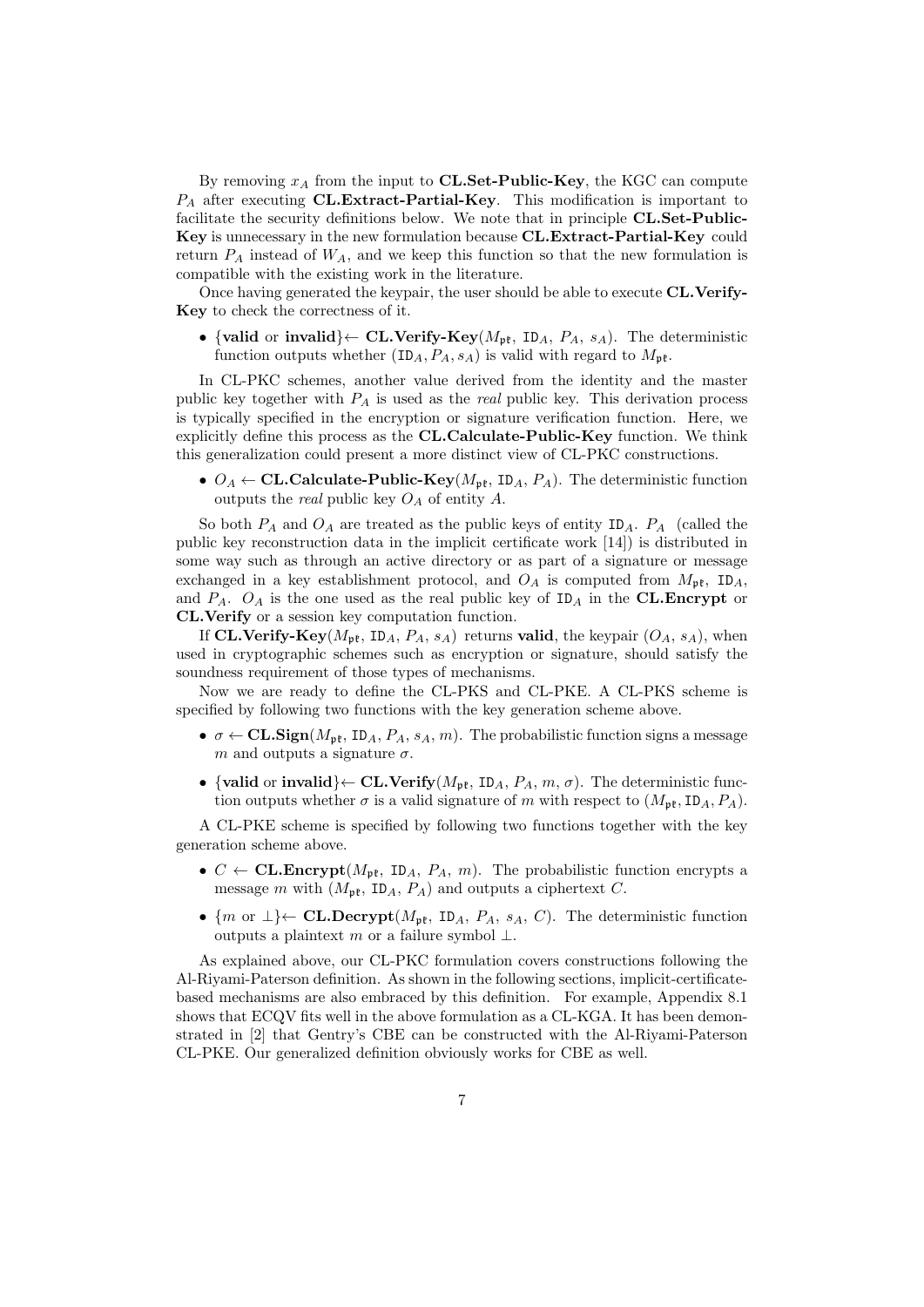### 2.2 Security Definition

Al-Riyami and Paterson defined the security notion of indistinguishability under the adaptive chosen-ciphertext attack (IND-CCA) of CL-PKE [1]. A serial of work [30, 52] refined the security notion of existential unforgeability against the adaptive chosenmessage attack (EUF-CMA) of CL-PKS. The formal security model of certificateless key agreement (CL-KA) can be found in such as [36]. All of these security notions are defined with two games. Game 1 is conducted between a challenger  $\mathcal C$  and a Type-I adversary  $A_I$  who does not know the master secret key but can replace a user's public key with its choice. This type of adversary simulates those who may impersonate a party by providing others with a false public key. Game 2 is conducted between a challenger C and a Type-II adversary  $\mathcal{A}_{II}$  who knows the master secret key (so every entity's partial private key). This type of adversary simulates a malicious KGC adversary who eavesdrops the communications between its subscribers or may even switch public keys among them. We refer to [1, 52, 36] for further details.

Here, we first introduce a formal security model of CL-KGA which has not been defined in the literature and can also serve as a model for implicit certificate mechanisms.<sup>1</sup> In CL-PKC, a KGC and its users could be opponents to each other, but they work together to generate a keypair for an identity ID if both behave honestly. Hence, they are in a different security world from the classic signature. On the other hand, we show that one still can make use of the security definition of signature mechanism to address the security requirements of a CL-KGA.

Following Al-Riyami and Paterson's approach, the two games of CL-KGA are depicted in Table 2. In these games, an adversary can access an oracle  $\mathcal{O}_{CI}$  to issue queries adaptively before outputting a keypair  $(\text{ID}_*, P_*, s_*)$  for test. In both games, query CL.Get-Public-Key, CL.Get-Private-Key and CL.Get-User-Key can be asked. And in Game 1, query CL.Extract-Partial-Key can also be asked.

- Query CL.Extract-Partial-Key( $M_{\rm pf}$ ,  $M_{\rm sf}$ , ID<sub>A</sub>,  $U_A$ ). The oracle follows the function definition to generate  $W_A$  and  $d_A$  and calls function CL.Set-Public- $\text{Key}(M_{\text{pt}}, \text{ ID}_A, U_A, W_A)$  to get  $P_A$ . It returns  $W_A$  and  $d_A$  after recording  $(ID_A, P_A)$  in a set Q. The oracle can build the set Q because CL.Set-Public-**Key** doesn't need  $x_A$  in our CL-KGA formulation.
- Query CL.Get-Public-Key(ID<sub>A</sub>, bNewKey). If bNewKey is true, the oracle follows function CL.Set-User-Key, CL.Extract-Partial-Key, CL.Set-Private-Key, and CL.Set-Public-Key sequentially to generate keys, and it returns  $P_A$  after recording all the internal keys as  $(ID_A, P_A, x_A, s_A)$  in a set  $\mathbb L$  and putting  $P_A$  in a set  $\mathbb P$ . Otherwise, the oracle returns  $P_A$  from the latest record indexed by  $ID_A$  in  $L$ .
- Query CL.Get-Private-Key(ID<sub>A</sub>,  $P_A$ ). The oracle returns  $s_A$  from the record indexed by  $(ID_A, P_A)$  in L after putting  $(ID_A, P_A)$  in a set  $\mathbb{S}_1$
- Query CL.Get-User-Key(ID<sub>A</sub>,  $P_A$ ). The oracle returns  $x_A$  from the record indexed by  $(ID_A, P_A)$  in L after putting  $(ID_A, P_A)$  in a set  $\mathbb{S}_2$ .

 $1\text{In}$  [15], a security model of the implicit certificate mechanism is defined. The model is more like for a key agreement and does not consider the Type-II adversary.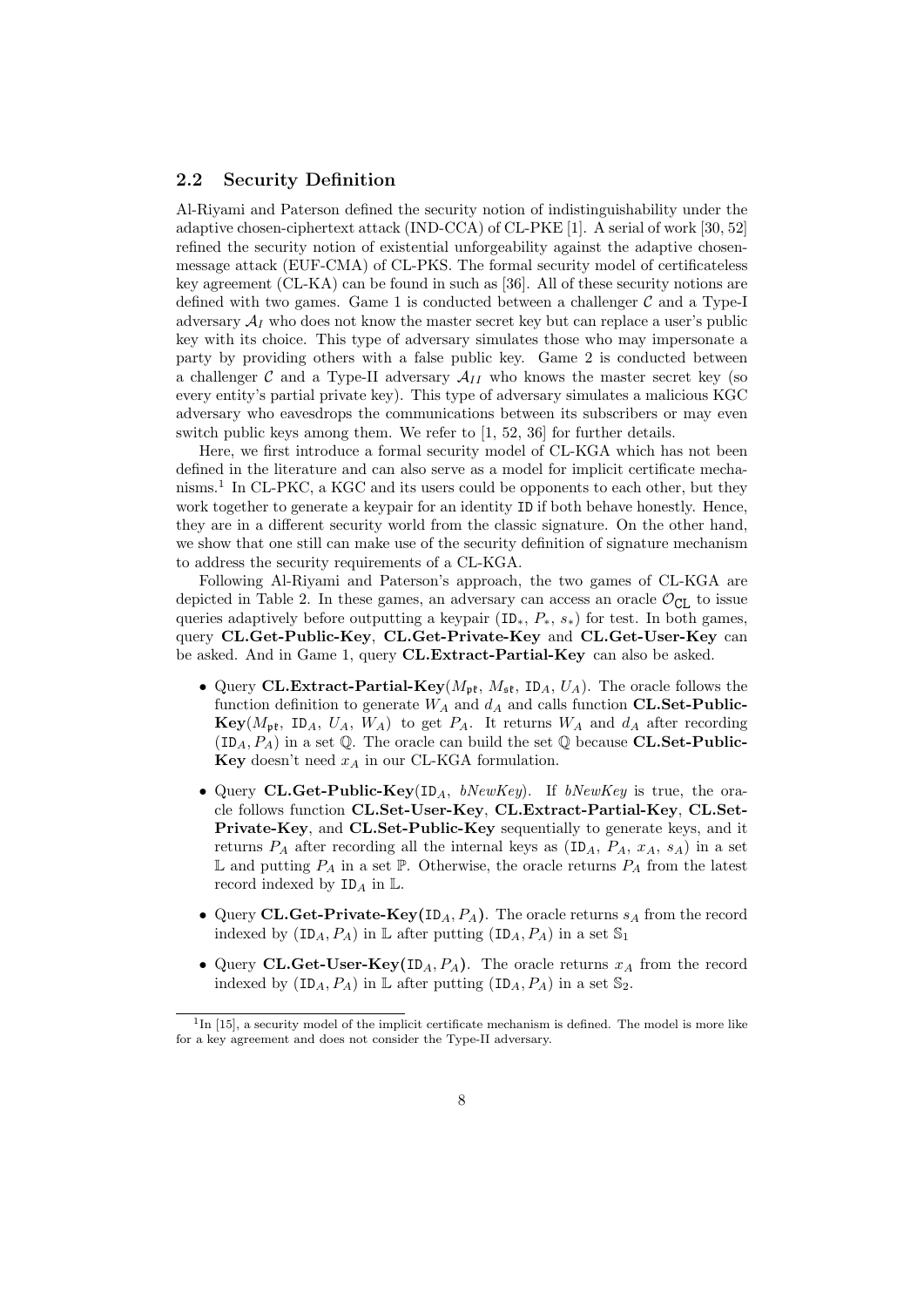Table 2: The CL-KGA Games

| Game 1: Type-I Adversary                                                                                                                                                                  |  |  |
|-------------------------------------------------------------------------------------------------------------------------------------------------------------------------------------------|--|--|
| 1. $(M_{\mathfrak{pk}}, M_{\mathfrak{sk}}) \leftarrow \mathbf{CL}.\mathbf{Setup}(1^k).$                                                                                                   |  |  |
| 2. $(ID_*, P_*, s_*) \leftarrow \mathcal{A}_r^{\mathcal{O}_{\mathbf{CL}}^1}(M_{\mathbf{n}^*}).$                                                                                           |  |  |
| 3. succeed if $(\mathbf{ID}_*, P_*) \notin \mathbb{S}_1 \cup \mathbb{Q}$ and <b>valid</b> $\leftarrow \mathbf{CL}$ . Verify-Key $(M_{\mathbf{n}^e}, \mathbf{ID}_*, P_*, s_*).$            |  |  |
| Game 2: Type-II Adversary                                                                                                                                                                 |  |  |
| 1. $(M_{\mathfrak{pk}}, M_{\mathfrak{sk}}) \leftarrow \mathbf{CL}.\mathbf{Setup}(1^k).$                                                                                                   |  |  |
| 2. $(\text{ID}_*, P_*, s_*) \leftarrow \mathcal{A}_{LL}^{\mathcal{O}_{CL}^2}(M_{\mathfrak{pk}}, M_{\mathfrak{sk}}).$                                                                      |  |  |
| 3. succeed if $P_* \in \mathbb{P}$ , $(\text{ID}_*, P_*) \notin \mathbb{S}_1 \cup \mathbb{S}_2$ and <b>valid</b> $\leftarrow \text{CL.Verify-Key}(M_{\text{pt}}, \text{ID}_*, P_*, s_*).$ |  |  |

In these two games, if no record is found when searching  $\mathbb{L}$ , the oracle returns an error. To exclude the cases that the adversary can win trivially, CL.Get-Private- $Key(ID_*, P_*)$  is disallowed in both games, i.e.,  $(ID_*, P_*) \notin S_1$ . In Game 1,  $(ID_*, P_*)$  is not allowed in the final test if **CL.Extract-Partial-Key**( $M_{\text{pf}}, M_{\text{sf}}, D_*, U_*$ ) has been queried for some  $U_*$ , and  $W_*$  from the query output satisfies  $P_* = CL$ . Set-Public- $\text{Key}(M_{\text{pt}}, \text{ID}_*, U_*, W_*), \text{i.e., } (\text{ID}_*, P_*) \notin \mathbb{Q}$ . In Game 2, CL.Get-User-Key(ID<sub>\*</sub>, P<sub>\*</sub>) is forbidden, i.e.,  $(\text{ID}_*, P_*) \notin \mathbb{S}_2$ , and  $P_*$  has to be a public key generated through a query CL.Get-Public-Key(ID<sub>A</sub>, true) for some ID<sub>A</sub>, i.e.,  $P_* \in \mathbb{P}$ .

The two games above are defined in such way to respond to CL-PKE and CL-PKS' security requirements of a used CL-KGA. Intuitively, a secure CL-PKE requires that an adversary, who does not know one of  $x_A$  and  $d_A$  for a valid keypair (ID<sub>A</sub>,  $P_A$ ,  $s_A$ ), should not be able to decrypt a ciphertext encrypted with  $(ID_A, P_A)$ . Following the two-game definition, a Type-I adversary  $A_I$  succeeds in Game 1, if it generates a valid keypair (ID<sub>\*</sub>,  $P_*, s_*$ ) from any (ID<sub>\*</sub>,  $U_*$ ) and **CL.Extract-Partial-Key**( $M_{\text{pft}}$ ,  $M_{\rm sf}$ , ID<sub>∗</sub>,  $U_*$ ) has not been queried. A Type-II adversary  $\mathcal{A}_{II}$  succeeds in Game 2 if it generates a valid keypair  $(ID_*, P_*, s_*)$  of which  $P_*$  is generated by the challenger through CL.Set-Public-Key and related functions, and its related secret values  $x_*$ and  $s_*$  are not disclosed to the adversary. A secure CL-PKE requires that its CL-KGA is safe against these two types of adversaries.

Similarly, a secure CL-PKS at least requires that an adversary, who does not know one of  $x_A$  and  $d_A$ , should not be able to generate a valid signature with a keypair ( $ID_A, P_A, s_A$ ). For non-repudiation, a secure CL-PKS further requires that an adversary should not be able to generate a signature on a message with a pair of keys different from the one obtained through CL.Extract-Partial-Key. More formally, an adversary succeeds in Game 1 if it generates two valid keypairs  $(\text{ID}_*, P_*, s_*)$ and  $(ID_*, P'_*, s'_*)$  for any chosen  $(ID_*, U_*)$  and  $CL. Extract-Partial-Key(M_{p\ell}, M_{s\ell},$  $ID_*, U_*$ ) has been queried at most once. A secure CL-PKS requires its CL-KGA is safe against this type of adversary. This requirement is similar to the strong EUF-CMA notion of a signature scheme [3]. As in a CL-PKE, a CL-PKS requires that its CL-KGA is also secure against Type-II adversaries.

**Definition 1** A CL-KGA is secure if the success probability of both  $A_I$  and  $A_{II}$  in the CL-KGA games is negligible.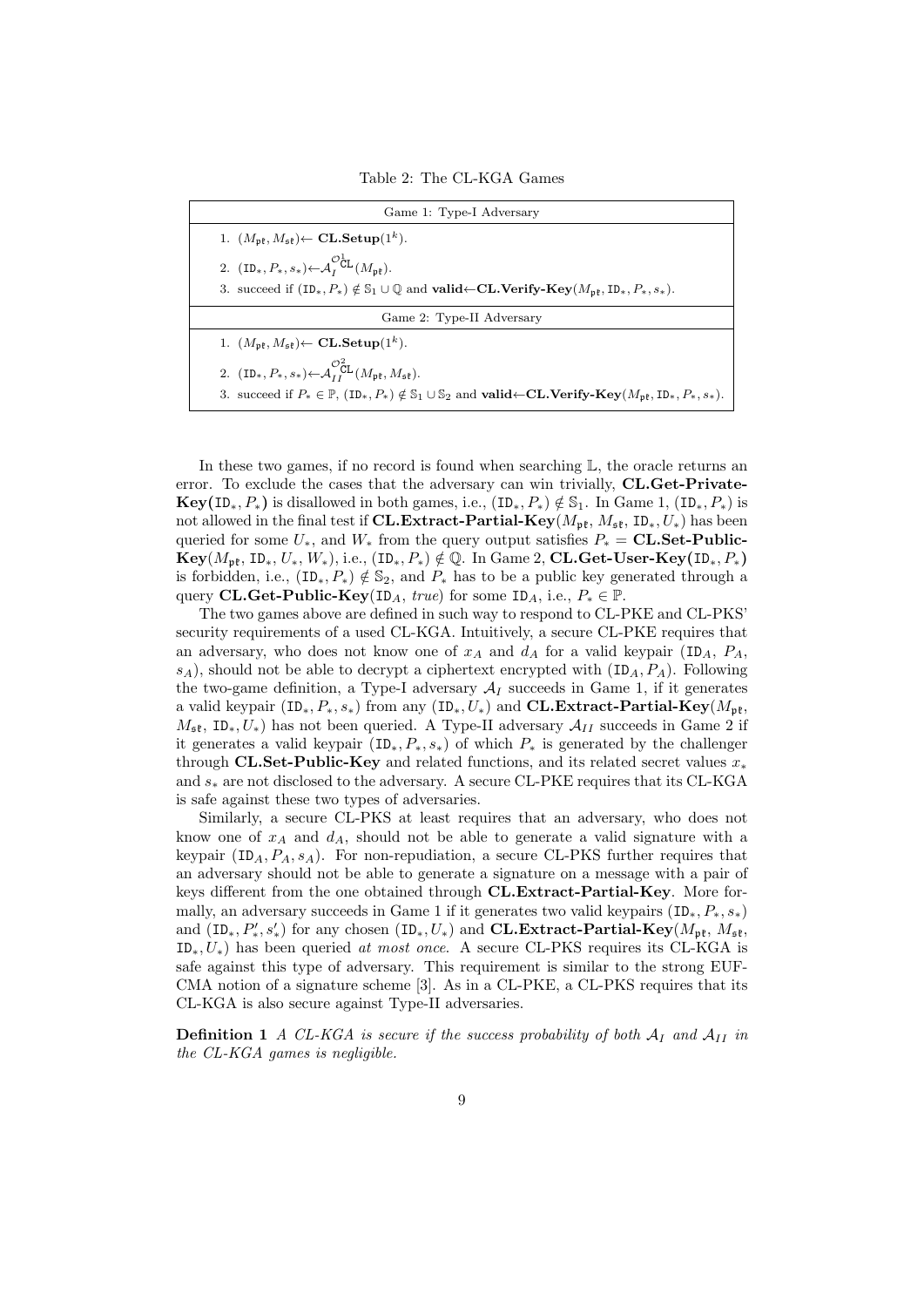Table 3: The CL-PKS-EUF-CMA Games

| Game 1: Type-I Adversary                                                                                                                                                                                                                                                                                |
|---------------------------------------------------------------------------------------------------------------------------------------------------------------------------------------------------------------------------------------------------------------------------------------------------------|
| 1. $(M_{\rm pf}, M_{\rm pf}) \leftarrow CL \cdot \textbf{Setup}(1^k)$ .                                                                                                                                                                                                                                 |
| 2. $(\text{ID}_*, P_*, m_*, \sigma_*) \leftarrow \mathcal{A}_I^{\mathcal{O}_{\mathbf{CL}}^{\mathbf{L}}}(M_{\mathbf{n}\mathbf{t}}).$<br>3. succeed if $(ID_*, P_*) \notin S_1 \cup \mathbb{Q}$ , $(ID_*, P_*, m_*) \notin \mathbb{M}$ and<br>valid ← CL. Verify $(M_{p\ell}, ID_*, P_*, m_*, \sigma_*).$ |
| Game 2: Type-II Adversary                                                                                                                                                                                                                                                                               |
| 1. $(M_{\mathfrak{pk}}, M_{\mathfrak{sk}}) \leftarrow \mathbf{CL}.\mathbf{Setup}(1^k).$                                                                                                                                                                                                                 |
| 2. $(ID_*, P_*, m_*, \sigma_*) \leftarrow \mathcal{A}_{IL}^{\mathcal{O}_{\mathbf{CL}}^2}(M_{\mathfrak{pk}}, M_{\mathfrak{sk}}).$                                                                                                                                                                        |
| 3. succeed if $P_* \in \mathbb{P}$ , $(ID_*, P_*) \notin \mathbb{S}_1 \cup \mathbb{S}_2$ , $(ID_*, P_*, m_*) \notin \mathbb{M}$ and<br>valid $\leftarrow$ CL.Verify $(M_{\rm pt}, ID_*, P_*, m_*, \sigma_*).$                                                                                           |

For CL-PKS, we use the security games shown in Table 3 to define the security notion of EUF-CMA. As in the CL-KGA games, query  $CL.Get-Public-Key(ID<sub>A</sub>,$  $bNewKey$ ), CL.Get-Private-Key(ID<sub>A</sub>,  $P_A$ ) and CL.Get-User-Key (ID<sub>A</sub>,  $P_A$ ) can be issued in both games, and in Game 1, query CL.Extract-Partial-Key( $M_{\rm pf}$ ,  $M_{\rm sf}$ ,  $ID_A, U_A$ ) can also be asked. To enable signature queries, the following extra query is allowed in both games.

• Query CL.Get-Sign(ID<sub>A</sub>,  $P_A$ , m). The oracle uses the private key  $s_A$  from the record indexed by  $(ID_A, P_A)$  in L to sign the message m and returns the signature after recording  $(ID_A, P_A, m)$  in a set M. If no private key is found corresponding to  $P_A$  belonging to  $ID_A$ , return an error.

In the security model of [30, 52], the adversary in Game 1 is allowed to issue another query CL.Replace-Public-Key(ID<sub>A</sub>,  $P_A$ ), which replaces user ID<sub>A</sub>'s public key with his choice  $P_A$ . This query simulates the attack to forge a signature for a targeted identity but with a faked public key. In this work, we don't use this query because CL-PKS may work as an IBS by sending the public key together with a signature [7]. In this case, a user doesn't publish his key separately. To be able to simulate more usage scenarios, instead we allow the adversary to provide a public key of his choice in CL.Verify in the final stage of both games. This arrangement implicitly empowers the adversary to cheat a signature verifier with a faked public key. Adversaries defined by this approach corresponds to the normal (instead of strong) adversaries in [30].

As in the CL-KGA games, same restrictions are applied to allowed queries to avoid trivial cases that the adversary can win. Moreover,  $CL.Get-Sign(ID_*, P_*, m_*)$  is disallowed in both games, which implies  $(\text{ID}_*, P_*, m_*) \notin \mathbb{M}$ , because the some of proposed schemes in this work are not strong EUF-CMA-secure.

**Definition 2** A CL-PKS is secure if the success probability of both  $A_I$  and  $A_{II}$  in the CL-PKS-EUF-CMA games is negligible.

Remark 1 Definition 2 defines a very strong security notion. It requires that without the help from the KGC, a user of identity  $ID_A$  cannot generate a pair of keys  $(P_A, s_A)$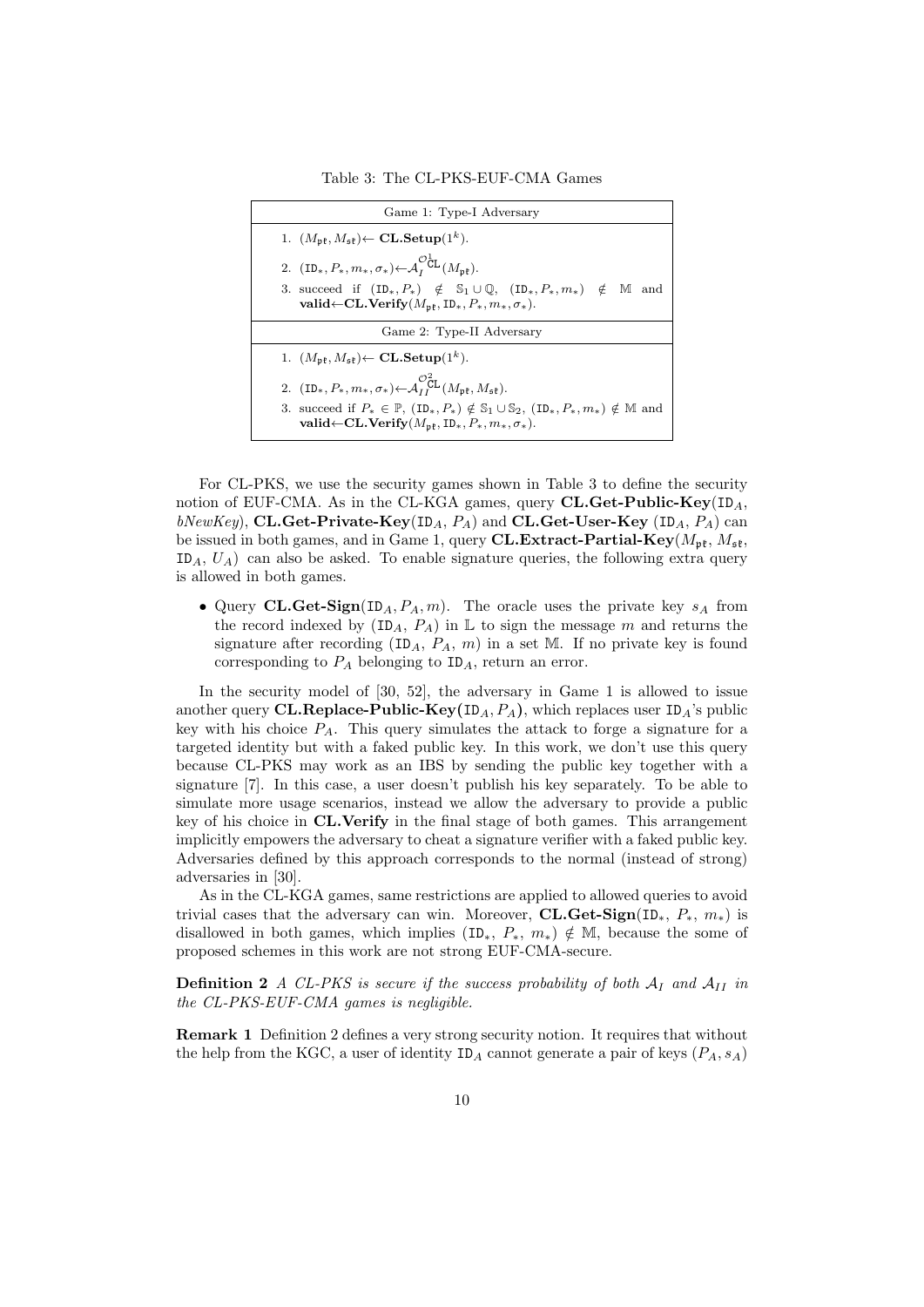satisfying valid ← CL.Verify-Key( $M_{\rm pf}$ , ID<sub>A</sub>,  $P_A$ ,  $s_A$ ). This attribute is essential for a CL-PKS to provide non-repudiation security service. Any CL-PKS scheme implementing function CL.Extract-Partial-Key without including  $U_A$  as part of the input will be broken by an adversary in Game 1 as follows: the adversary first issues the CL.Extract-Partial-Key query and generates a valid public key  $P_A$  and private key  $s_A$  following the specification (in this case  $(ID_A, P_A) \notin \mathbb{S}_1 \cup \mathbb{Q}$ ) and then it produces a signature on any message to win the game.

Here, we also define the security notion for CL-PKE with our new formulation, which may be of independent interest to analyze CL-PKE schemes. We use the standard two-stage games shown in Table 4 to define the IND-CCA security notion of as in [1]. Like the CL-KGA games, query CL.Get-Public-Key(ID<sub>A</sub>, bNewKey), CL.Get-Private-Key(ID<sub>A</sub>,  $P_A$ ) and CL.Get-User-Key(ID<sub>A</sub>,  $P_A$ ) can be issued in both games, and in Game 1, query **CL.Extract-Partial-Key**( $M_{\rm pt}$ ,  $M_{\rm st}$ ,  $ID_A$ ,  $U_A$ ) can also be asked. To enable decryption queries, the following extra query is allowed in both games.

• Query CL.Decrypt-Message(ID<sub>A</sub>,  $P_A$ , C). The oracle uses the private key  $s_A$ from the record indexed by  $(ID_A, P_A)$  in  $\mathbb L$  to decrypt the ciphertext C and returns the output. If no private key is located with such index, then use the latest private key (if any) belonging to user  $ID_A$  to decrypt C and return the output. The challenger in stage two records  $(ID<sub>A</sub>, P<sub>A</sub>, C)$  in a set  $D$ , which implies that both  $A_{I-2}$  and  $A_{II-2}$  cannot ask this query with  $(ID_*, P_*, C_*).$ 

| Table 4: The CL-PKE-IND-CCA Games |  |  |  |  |
|-----------------------------------|--|--|--|--|
|-----------------------------------|--|--|--|--|

| Game 1: Type-I Adversary                                                                                                                                                      |  |  |
|-------------------------------------------------------------------------------------------------------------------------------------------------------------------------------|--|--|
| 1. $(M_{\rm pf}, M_{\rm pf}) \leftarrow CL \cdot \textbf{Setup}(1^k)$ .                                                                                                       |  |  |
| 2. $(\text{ID}_*, P_*, m_1, m_2, \rho) \leftarrow \mathcal{A}_L^{\mathcal{O}_{\text{CL}}^{\text{L}}}(M_{\text{ref}}).$                                                        |  |  |
| 3. $C_* \leftarrow \textbf{CL}.\textbf{Enc}(M_{\text{pf}},\text{ID}_*,P_*,m_b)$ with random $b \leftarrow \{0,1\}.$                                                           |  |  |
| 4. $b' \leftarrow \mathcal{A}_{\mathsf{r}}^{\mathcal{O}} \overset{\mathsf{t}}{\mathsf{C}}_{\mathsf{g}} (M_{\mathsf{p} \mathsf{t}}, \mathsf{ID}_*, P_*, m_1, m_2, C_*, \rho).$ |  |  |
| 5. succeed if $b = b'$ , $(\text{ID}_*, P_*) \notin \mathbb{S}_1 \cup \mathbb{Q}$ , and $(\text{ID}_*, P_*, C_*) \notin \mathbb{D}$ .                                         |  |  |
| Game 2: Type-II Adversary                                                                                                                                                     |  |  |
| 1. $(M_{\mathfrak{pk}}, M_{\mathfrak{sk}}) \leftarrow \textbf{CL}\mathbf{Setup}(1^k).$                                                                                        |  |  |
| 2. $(ID_*, P_*, m_1, m_2, \rho) \leftarrow \mathcal{A}_{LL}^{\mathcal{O}_{\text{CL}}^2}(M_{\text{nf}}, M_{\text{cf}}).$                                                       |  |  |
| 3. $C_* \leftarrow \textbf{CL}.\textbf{Enc}(M_{\text{pf}}, \textbf{ID}_*, P_*, m_b)$ with random $b \leftarrow \{0, 1\}.$                                                     |  |  |
| 4. $b' \leftarrow \mathcal{A}_{\tau}^{\mathcal{O}_{\text{CL}}^2}(M_{\mathfrak{pk}}, M_{\mathfrak{sk}}, \text{ID}_*, P_*, m_1, m_2, C_*, \rho).$                               |  |  |
| 5. succeed if $b = b', P_* \in \mathbb{P}$ , $(\text{ID}_*, P_*) \notin \mathbb{S}_1 \cup \mathbb{S}_2$ , and $(\text{ID}_*, P_*, C_*) \notin \mathbb{D}$ .                   |  |  |

Like the security definition of CL-PKS, the adversary here is not allowed to issue the **CL.Replace-Public-Key**( $ID_A, P_A$ ) query. Instead, at the end of stage one in both games, the challenger has to encrypt the message  $m_b$  with a public key  $P_*$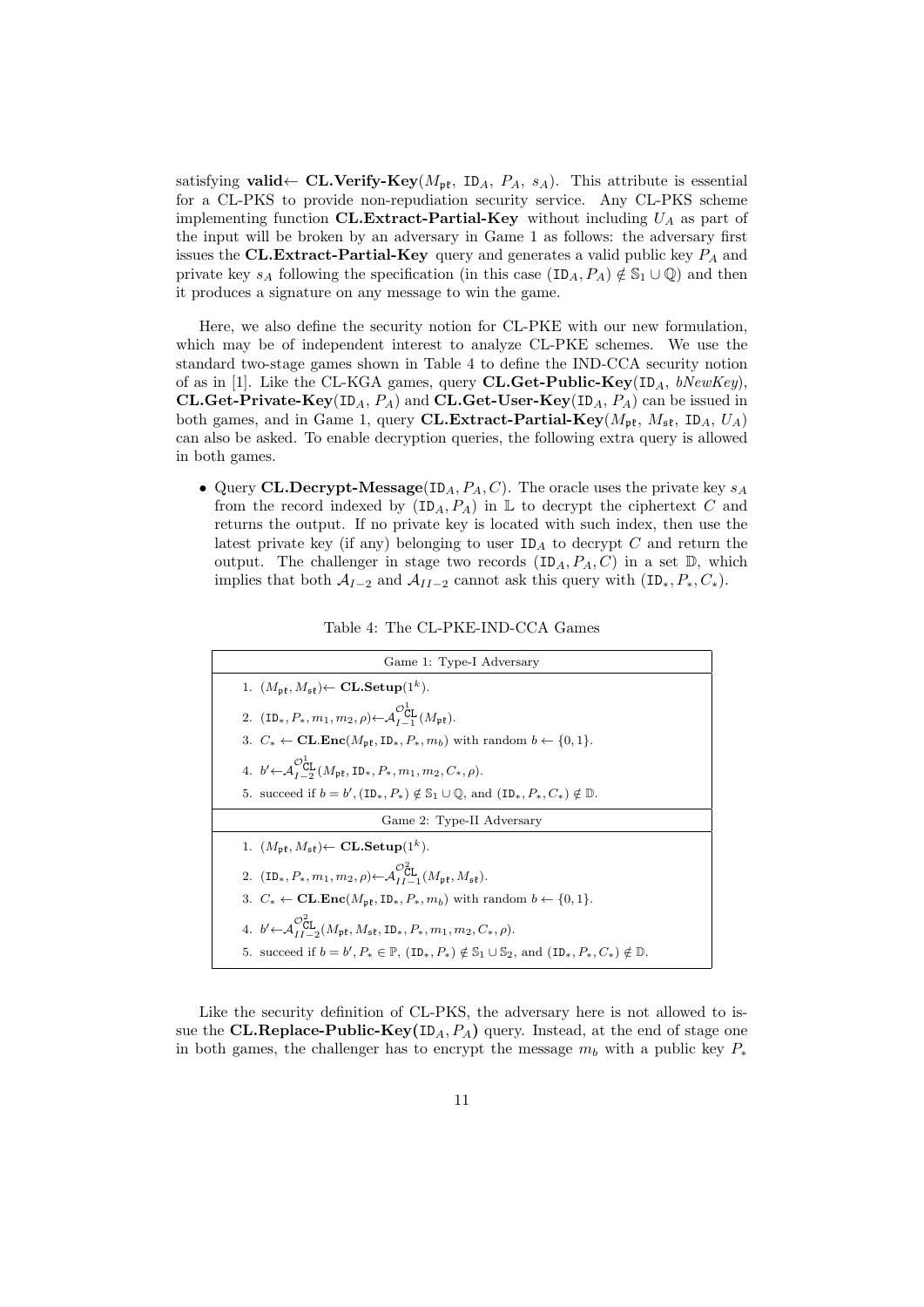chosen by the adversary. The challenger does not need to answer query CL.Decrypt-**Message**(ID<sub>A</sub>,  $P_A$ , C) correctly without knowing related private key as in practice. Adversaries defined by this approach corresponds to the normal (instead of conceptional strong) adversaries in [1].

**Definition 3** A CL-PKE is secure if the advantage:  $2(Pr[succeed]-1/2)$  of both  $\mathcal{A}_I$ and  $A_{II}$  in the CL-PKE-IND-CCA games is negligible.

### 2.3 Unification of Two Realms

In [14], the authors interpreted the reason that "the composition of two 'provably secure' schemes, namely original OMC and ECDSA, results in an insecure scheme" as "This situation may be viewed as a specific limitation of the security definition for implicit certificates given in" [15], "or ... as a broader limitation of provable security, or ... as a need to formulate all security definitions according to the recently defined universal composability."

Because both OMC and ECQV appear to be natural candidates to generate implicit certificates, we interpret this failure of universal composition as the limitation of implicit certificates in general. Hence, we should not purposely define a stronger implicit-certificate security notion, which maintains universal composability but excludes those natural constructions such as OMC and ECQV. Instead, we need to define proper security notions that the full implicit-certificate-based mechanisms should satisfy. Meanwhile, the Al-Riyami-Paterson CL-PKC formulation has rigorous security definitions [1, 52] but it appears difficult to construct cryptographic schemes from standard algorithms under the model.

The new CL-PKC formulation and security definitions in this work overcome this hurdle. The formulation above unifies these two types of security mechanisms, namely the one using implicit certificates and CL-PKC following Al-Riyami-Paterson's definition, under one umbrella, and brings forth the benefits of both realms, i.e., the efficiency of implicit-certificate-based schemes and the rigorous security analysis approach of CL-PKC.

# 3 Certificateless Key Generation

#### 3.1 The CL-KGA Scheme

Here following the definition in Section 2, we present a certificateless key generation algorithm to generate public/private keypairs, which will be used in the CL-PKS schemes later. The algorithm can also be used to construct CL-PKE and CL-KA schemes. The scheme is built upon the standard elliptic curve Schnorr signature (specifically EC-FSDSA [32]). In the description, we use symbol  $\in_R$  to denote the operation to randomly choose from a set, and  $x_G$  and  $y_G$  to signify the x-coordinate and y-coordinate of a point G respectively.

#### • CL.Setup $(1^k)$

1. Select an elliptic curve  $\mathbf{E}: Y^3 = X^2 + aX + b$  defined over a prime field  $\mathbb{F}_p$ . The curve has a cyclic point group G of prime order q.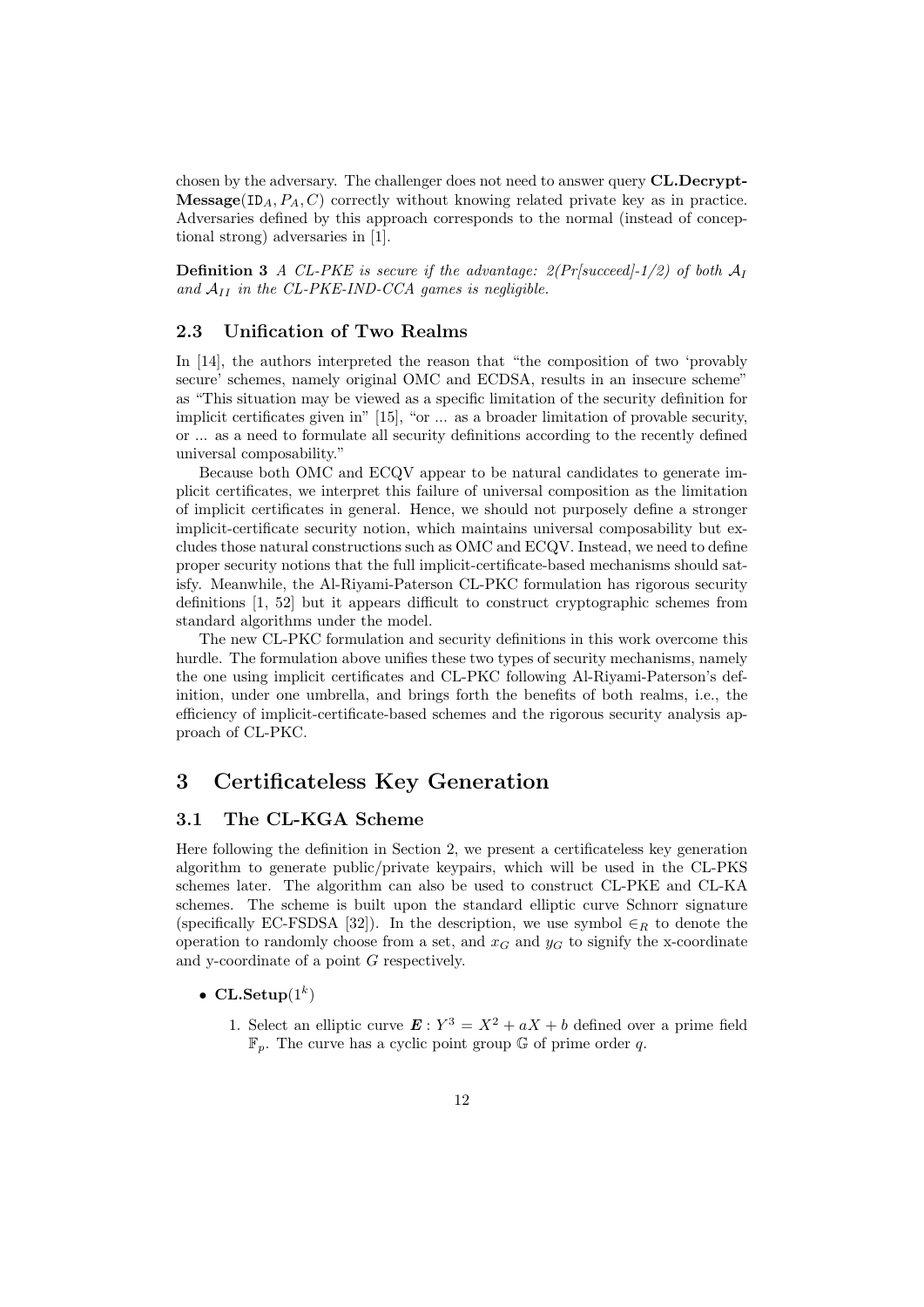- 2. Pick a generator  $G \in \mathbb{G}$ .
- 3.  $s \in_R \mathbb{Z}_q^*$ .
- 4.  $P_{KGC} = [s]G$ .
- 5. Pick two cryptographic hash functions:  $H_1: \{0,1\}^* \rightarrow \{0,1\}^n; H_2$ :  $\{0,1\}^* \to \mathbb{Z}_q^*$  for some integer  $n > 0$ .
- 6. Output  $M_{\rm pt} = (a, b, p, q, G, P_{KGC}, H_1, H_2)$  and  $M_{\rm st} = s$ .
- CL.Set-User-Key $(M_{\mathfrak{pk}}, \text{ID}_A)$ 
	- 1.  $x_A \in_R \mathbb{Z}_q^*$ .
	- 2.  $U_A = [x_A]G$ .
	- 3. Output  $(U_A, x_A)$ .
- CL.Extract-Partial-Key( $M_{\rm pf}$ ,  $M_{\rm sf}$ , ID<sub>A</sub>,  $U_A$ )
	- 1.  $Z = H_1(a||b||x_G||y_G||x_{P_{KGC}}||y_{P_{KGC}}||\text{ID}_A).$
	- 2.  $w \in_R \mathbb{Z}_q^*$ .
	- 3.  $X = [w]G$ .
	- 4.  $W = U_A + X$ .
	- 5.  $\lambda = H_2(x_W || y_W || Z).$
	- 6.  $t = (w + \lambda \cdot s) \mod q$ .
	- 7. Output  $(W_A = W, d_A = t)$ .
- CL.Set-Private-Key $(M_{\mathfrak{pk}}, \text{ID}_A, U_A, x_A, W_A, d_A)$

1. Output  $s_A = (x_A + d_A) \mod q$ .

• CL.Set-Public-Key( $M_{\rm pt}$ , ID<sub>A</sub>,  $U_A$ ,  $W_A$ )

1. Output  $P_A = W_A$ .

- CL.Calculate-Public-Key( $M_{\text{pft}}$ , ID<sub>A</sub>,  $P_A$ )
	- 1.  $Z = H_1(a||b||x_G||y_G||x_{P_{KGC}}||y_{P_{KGC}}||\text{ID}_A).$
	- 2.  $\lambda = H_2(x_{P_A} || y_{P_A} || Z).$
	- 3.  $O_A = P_A + [\lambda]P_{KGC}.$
- CL.Verify-Key $(M_{\rm pt}, \text{ ID}_A, P_A, s_A)$ 
	- 1.  $Z = H_1(a||b||x_G||y_G||x_{P_{KGC}}||y_{P_{KGC}}||\text{ID}_A).$
	- 2.  $\lambda = H_2(x_{P_A} || y_{P_A} || Z).$
	- 3.  $P'_A = [s_A]G [\lambda]P_{KGC}.$
	- 4. Output **valid** if  $P_A = P'_A$ , and **invalid** otherwise.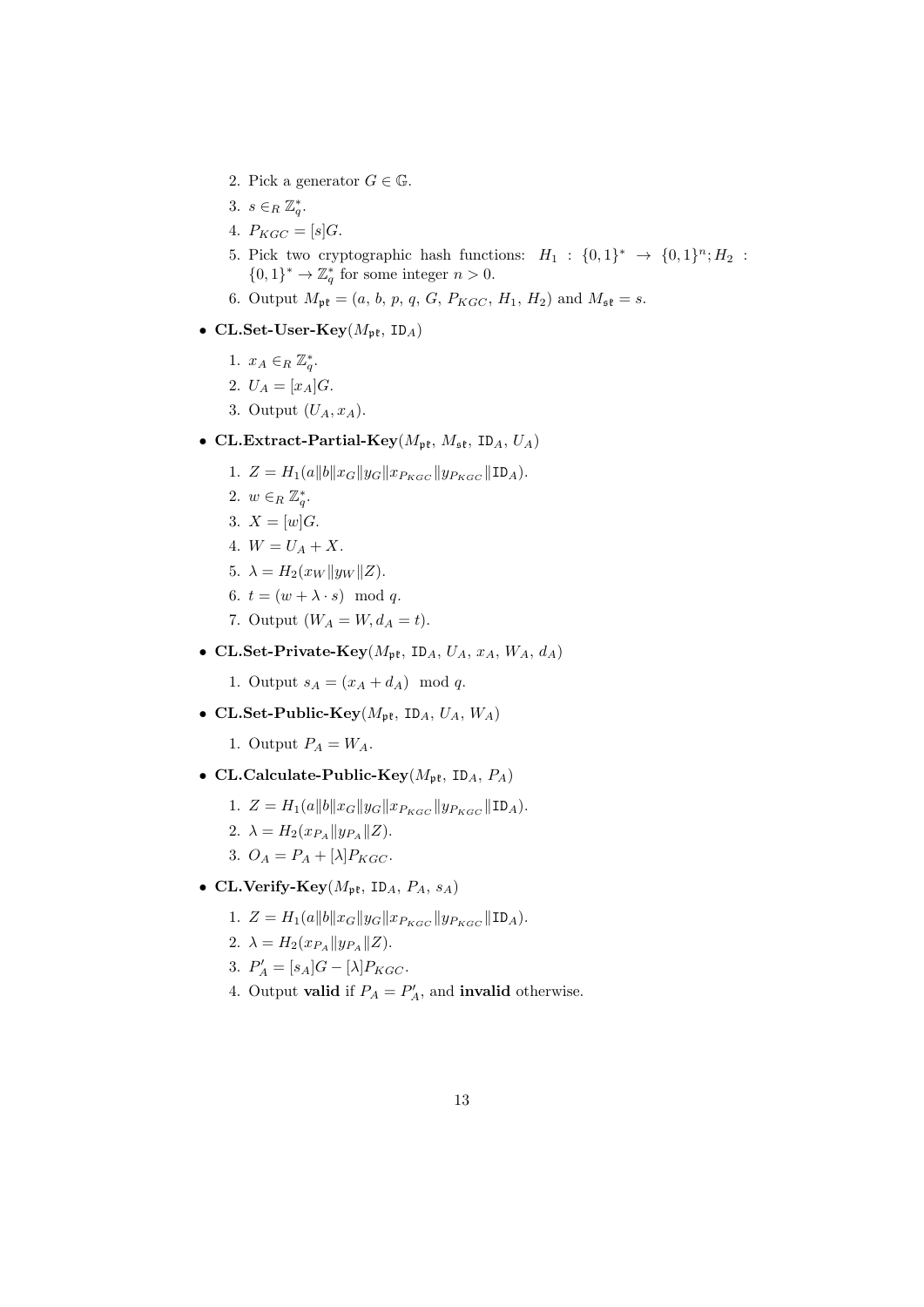It is easy to check that  $O_A = [s_A]G$  and everyone can compute it from public values. However, function CL.Verify-Key makes use of  $s_A$ , so only the owner of the keypair can validate its correctness. It cannot be done by one just knowing  $O_A$ . The equation  $P'_A = O_A - [\lambda] P_{KGC}$  and  $P_A = P'_A$  does not mean a Schnorr signature. The hash-function  $H_1$  in the description is unnecessary in theory, but useful for a neat implementation. CL.Calculate-Public-Key( $M_{\mathfrak{pk}}$ , ID<sub>A</sub>,  $P_A$ ) in this scheme could be more efficient than the corresponding operation of ECQV as shown in Appendix 8.1, because  $[\lambda]P_{KGC}$  could be speeded up with pre-computation for the fixed  $P_{KGC}$ .

We note that one may switch the position of  $P_{KGC}$  and W in the operation to generate Z and  $\lambda$  and adjust the sequence of operations accordingly in CL.Extract-Partial-Key.

The security of the CL-KGA can be summarised by following two theorems.

**Definition 4** Let  $(\mathbb{G}, G, q)$  be a group of prime order q and G is a generator. The discrete logarithm problem (DLP) is given a random  $P \in \mathbb{G}$  to find  $\alpha$  such that  $P = [\alpha]G.$ 

**Theorem 1** If there exists a Type-I adversary  $A_I$  that has a non-negligible probability of success in Game 1 against the CL-KGA, then the DLP in group  $\mathbb G$  can be solved in polynomial time in the random oracle model.

The reduction behaves very much like the reduction of Schnorr signature in [44]. The challenger simulates the KGC (the signer) to answer CL.Extract-Partial- $\mathbf{Key}(M_{\mathfrak{pk}}, M_{\mathfrak{sk}}, ID_A, U_A)$  as follows: it randomly chooses  $w, \lambda \in \mathbb{Z}_q^*$ , and returns  $(W = [w]G + U_A - [\lambda]P_{KGC}, t = w)$  if W is not point zero, otherwise resamples w. This response should be indistinguishable from the result generated with private key s: randomly choose  $w, \lambda \in \mathbb{Z}_q^*$ , and return  $(W = [w]G + U_A, t = (w + \lambda \cdot s) \mod q)$ . To answer query **CL.Get-Public-Key**(ID<sub>i</sub>, true), randomly select  $x_i, d_i, \lambda_i \in \mathbb{Z}_q^*$ , return  $P_i = [x_i]G + [d_i]G - [\lambda_i]P_{KGC}$ . To answer query **CL.Get-Private-Key**(ID<sub>i</sub>,  $P_i$ ), return  $x_i + d_i$ . To answer **CL.Get-User-Key**(ID<sub>i</sub>,  $P_i$ ), return  $x_i$ . We skip the details of the full reduction.

**Theorem 2** If there exists a Type-II adversary  $A_{II}$  that has a non-negligible probability of success in Game 2 against the CL-KGA, then the DLP in group  $\mathbb G$  can be solved in polynomial time in the random oracle model.

**Proof.** Suppose that  $\mathcal{A}_{II}$  succeeds in Game 2 with a non-negligible probability  $\epsilon(k)$ in time  $t(k)$ . Given a DLP (G, G,  $[\alpha]G$ ), we use  $\mathcal{A}_{II}$  to construct an algorithm C to compute  $\alpha$ . Suppose that in Game 2, **CL.Get-Public-Key** is queried  $\mathcal{N}_{pub}$  times with bNewKey as true. The challenger C randomly selects an index  $0 < I \leq \mathcal{N}_{pub}$ . C maintains a tuple  $\mathcal T$  in the form of  $\langle \text{ID}_i, P_i, U_i, x_i, d_i, s_i, w_i \rangle$ , which is indexed by  $(ID_i, P_i)$ .  $\mathcal{T}_c$  is a counter, which increases by one each time when a new entry is put in  $\mathcal T$ .  $\mathcal C$  answers the queries as follows:

- CL.Setup( $1^k$ ). C follows the algorithm to compute  $M_{\mathfrak{pk}}$  and  $M_{\mathfrak{sk}}$ , and passes the values to  $A_{II}$ .
- CL.Get-Public-Key(ID<sub>i</sub>, bNewKey). If bNewKey is false and at least one entry in  $\mathcal T$  includes  $ID_i$ , then  $\mathcal C$  returns  $P_i$  in the latest entry of  $ID_i$  in  $\mathcal T$ , otherwise responds differently in the following two cases: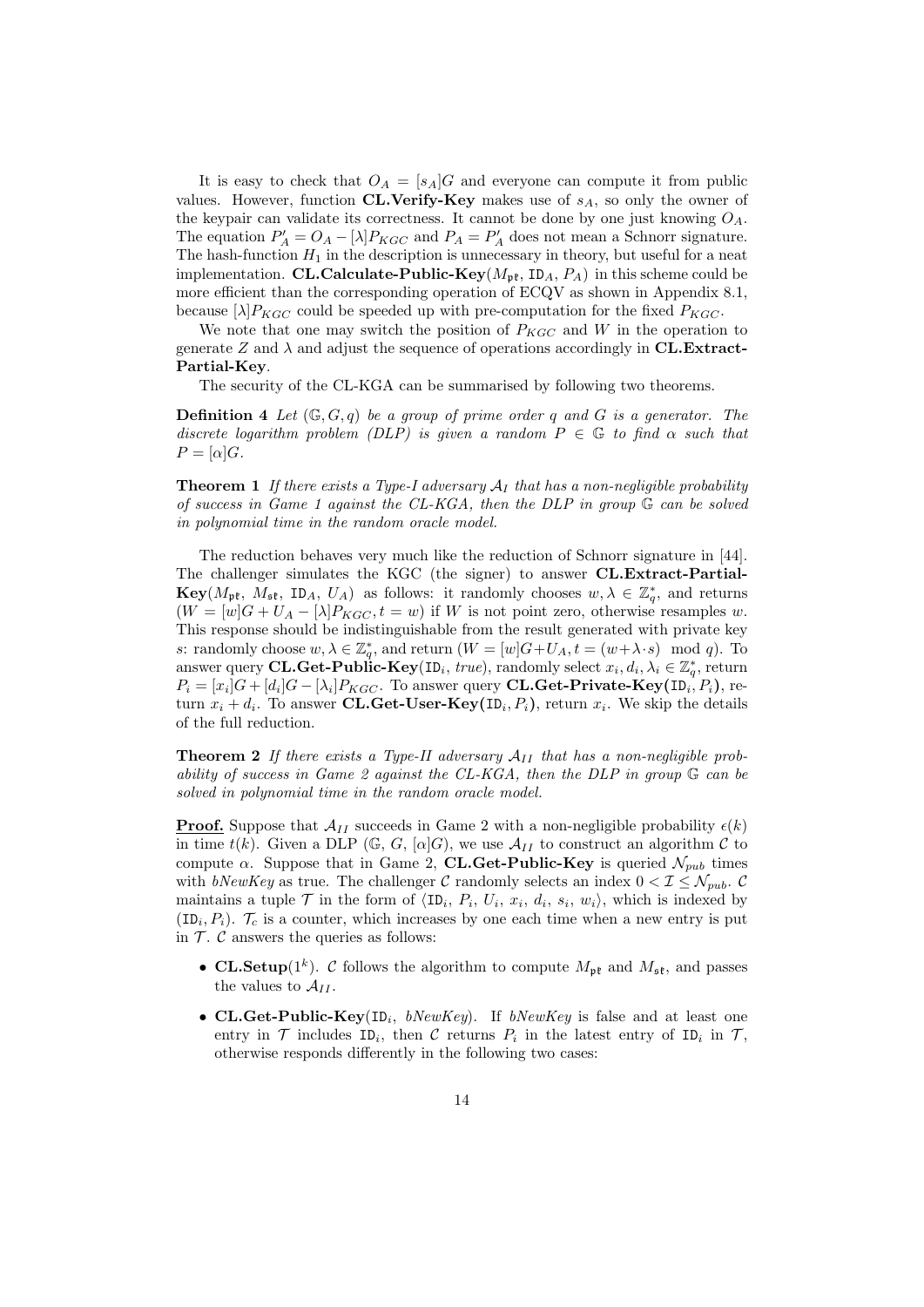- 1. If  $\mathcal{T}_c = \mathcal{I}$ , then C runs **CL.Extract-Partial-Key**( $M_{\rm pt}$ ,  $M_{\rm st}$ , ID<sub>i</sub>, [ $\alpha$ ]G) to get  $(W_i, d_i)$  and the internal random value  $w_i^*$ , and puts  $\langle ID_i, W_i, [\alpha]G, \rangle$  $\perp, d_i, \perp, w_i^* \rangle$  in  $\mathcal{T}; \mathcal{C}$  returns  $W_i$ .
- 2. Else, C randomly selects  $x_i \in \mathbb{Z}_q^*$  and runs **CL.Extract-Partial-Key**( $M_{\mathfrak{pk}}$ ,  $M_{\mathfrak{sk}}$ , ID<sub>i</sub>,  $[x_i]$ G) to get  $(W_i, d_i)$  and the internal random value  $w_i$ , and puts  $\langle \text{ID}_i, W_i, [x_i]G, x_i, d_i, x_i + d_i, w_i \rangle$  in  $\mathcal{T}; \mathcal{C}$  returns  $P_i$ .
- CL.Get-Private-Key(ID<sub>i</sub>,  $P_i$ ). If there is no entry indexed by  $(ID_i, P_i)$  in  $\mathcal{T}$ , return error. Otherwise, if  $s_i$  of the found entry is  $\perp$ , then terminate the game (Event 1), or return  $s_i$ .
- CL.Get-User-Key(ID<sub>i</sub>,  $P_i$ ). If there is no entry indexed by  $(ID_i, P_i)$  in  $\mathcal{T}$ , return error. Otherwise, if  $x_i$  of the found entry is  $\perp$ , then terminate the game (Event 2), or return  $x_i$ .
- CL.Verify-Key( $M_{\rm pt}$ , ID<sub>\*</sub>,  $P_*, s_*$ ). C searches  $\mathcal{T}$ , and if the *I*-th entry does not include  $P_*$ , then terminates the game (Event 3). Otherwise,  $\mathcal C$  outputs  $s_* - s\lambda_* - w_i^*$  as the solution to the DLP, where  $\lambda_*$  is computed according to the specification by querying  $H_1$  and  $H_2$ .
- Query to random oracle  $H_1$  or  $H_2$ :  $\mathcal C$  just simulates these random oracles as standard ones.

If the *I*-th entry includes  $P_*$  ( $\neg$ **Event 3**), then the game won't terminate early ( $\neg$ **Event 1**∧ $\neg$ **Event 2**) and  $\mathcal{A}_{II}$  won't notice any difference between the simulation and the attacking environment. C solves the DLP with the probability of  $\frac{\epsilon(k)}{\mathcal{N}_{pub}}$  and time  $O(t(k)).$ 

#### 3.2 On Some Choices of the Scheme

One may notice that CL.Verify-Key after step 2 is precisely a standard Schnorr verification function which verifies the signature  $(P_A, s_A)$  on the message Z.

Message Z here is a hash result of the concatenation of octet representation of  $M_{\rm pt}$  and ID<sub>A</sub>. We choose this design based on several considerations. The use of  $H_1$  is unnecessary in theory, but useful for a neat implementation.  $Z$  can be only the concatenation of octet representation of  $M_{\rm pf}$  and ID<sub>A</sub>. This change would not affect much the security analysis of the CL-KGA. While from the practical point of view, the interface of a signature algorithm such as [47] typically only accepts a message digest instead of a full message. This type of interface not only forces a modular approach for the signing and verification process but also reduces memory consumption in a (hardware) implementation. Without restricting the length of  $ID_A$ , which may include other information such as the time period of the generated key, it appears reasonable to introduce an extra hash operation.

The inclusion of  $M_{\mathfrak{p}^*}$  in the input to  $H_1$  appears to help only a little on the security of the CL-KGA. On the key-related attack, Morita et al. showed that one has to recompute  $P_{KGC} = [s]G$  in every signing action before including  $P_{KGC}$  in  $H_1$  to defend certain attack [40]. On the aspect of security deduction in the multiuser setting [9], there won't be many KGCs, and a user usually will only register with a handful of them. On the other hand,  $Z$  computed in current mode may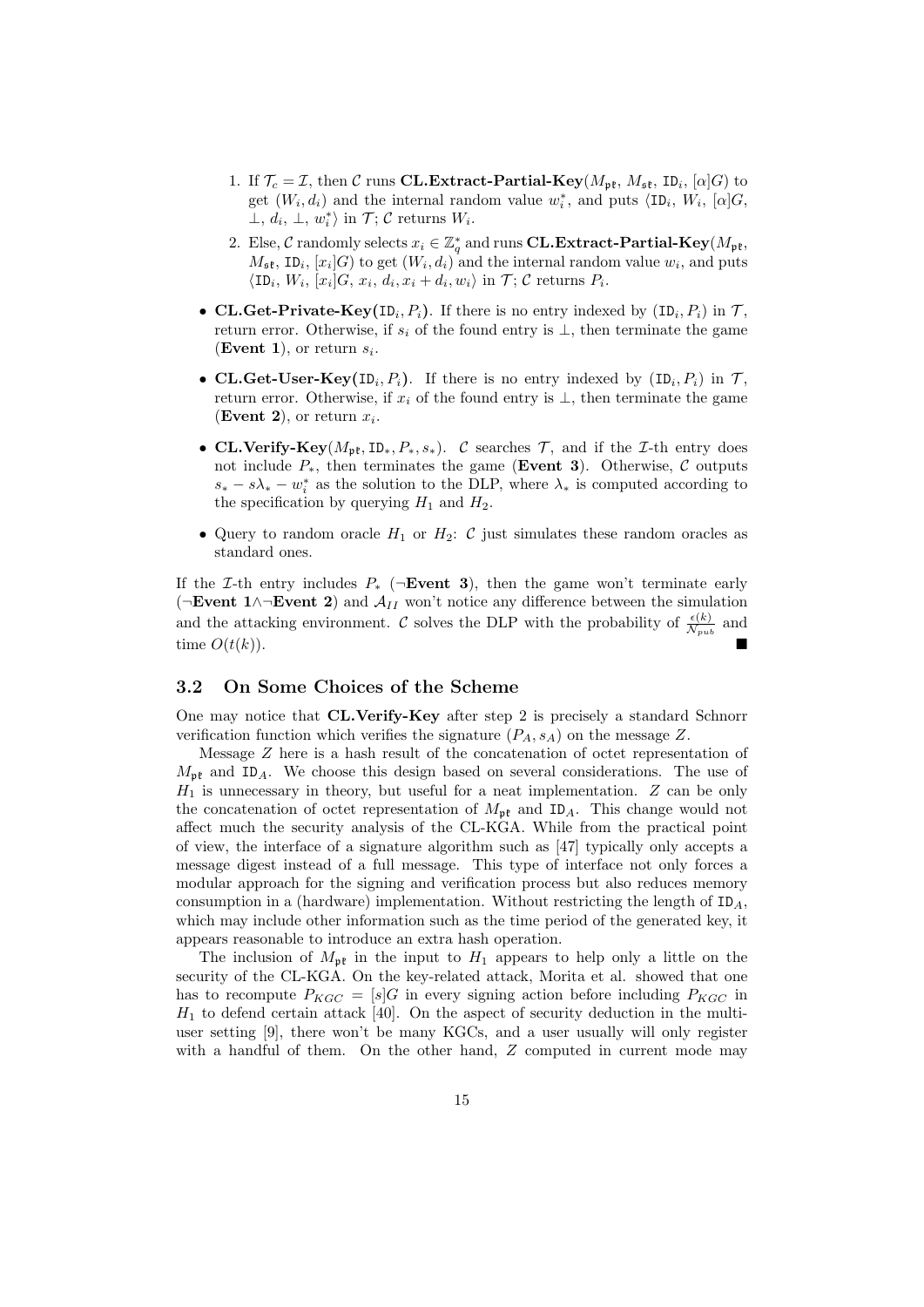serve as a fixed-size globally unique identifier of a user with a KGC. Therefore  $\lambda$ , which is generated in the Schnorr signing process, may act as a fixed-size globally unique identifier of the  $\langle KGC,$  user, public-key $\rangle$  trio. Instead of using an independent procedure to compute these values to identify keys, integrating these values into the cryptographic schemes helps avoid possible management operational mistakes.

The downside of the design is that an extra hash operation is executed in the **CL.Calculate-Public-Key** function whenever  $O_A$  is required and additional storage is used to store those input values. Fortunately, for the CL.Sign function, saving only  $\lambda$  is enough if we ignore some advanced key-related attacks and  $\lambda$  is also necessary for the security of the presented CL-PKS schemes as we will see in Section 4. The **CL.Encrypt** and **CL.Verify** function can compute  $Z$  on the fly without the extra cost of persistent storage.

Overall the benefit brought by the current way of generating  $Z$  weighs against the little extra cost of a hash operation and minor implementation hassle. On the unique representation of the domain parameter  $M_{\rm pf}$ , instead of only using  $P_{KGC}$ , a conservative approach of including those essential values is chosen to prevent possible loopholes including advanced attacks exploiting different curve parameters such as the invalid-curve attack [4] or the domain parameter shifting attack [50]. If all KGCs use a fixed curve and G, the value of a, b and G may be excluded from  $H_1$ .

#### 3.3 Secure Key Provision

In the CL-KGA process, a user queries the KGC for his partial keys with his public key value  $U_A$ . Once  $(W_A, d_A)$  is generated, there should be a security protection mechanism to safely distribute these values to the user. One solution is to establish a secure channel between users and the KGC, which requires extra trust chain or pre-deployed secrets. Due to the high sensitivity of  $d_A$  and in pursuit of a more succinct key management system using CL-PKC, it would be desirable to have a better solution. Observing that  $U_A$  is provided by the user who should know the corresponding private value, the KGC can encrypt  $d_A$  with  $U_A$  through a standard public key encryption algorithm such as ECIES [33]. This approach also implicitly verifies that the user knows  $d_A$ , which is although not as critical as a process required for the same security purpose when a CA issues certificates.

# 4 CL-PKS

#### 4.1 Generic Approach to Construct CL-PKS

Using CL-KGA, a user with identity  $ID_A$  generates a pair of keys  $(P_A, s_A)$ , and everyone can call function CL.Calculate-Public-Key( $M_{\rm pt}$ , ID<sub>A</sub>,  $P_A$ ) to compute the real public key  $O_A$ . A standard signature scheme is defined by three functions  $(G, \Sigma, V)$ such that the key generation function G generates a keypair  $(O_A, s_A)$ , the signing function Σ takes  $(O_A, s_A, m)$  as input and produces a signature  $\sigma$ , and the verification function V takes  $(O_A, m, \sigma)$  as input and tests whether  $\sigma$  is a valid signature of m with respect to  $O_A$ . An obvious way to construct a CL-PKS is to call a CL-KGA to generate keys and call  $\Sigma$  in CL.Sign and call CL.Calculate-Public-Key first to compute  $O<sub>A</sub>$  and then call V to test a signature in CL.Verify. However, such crude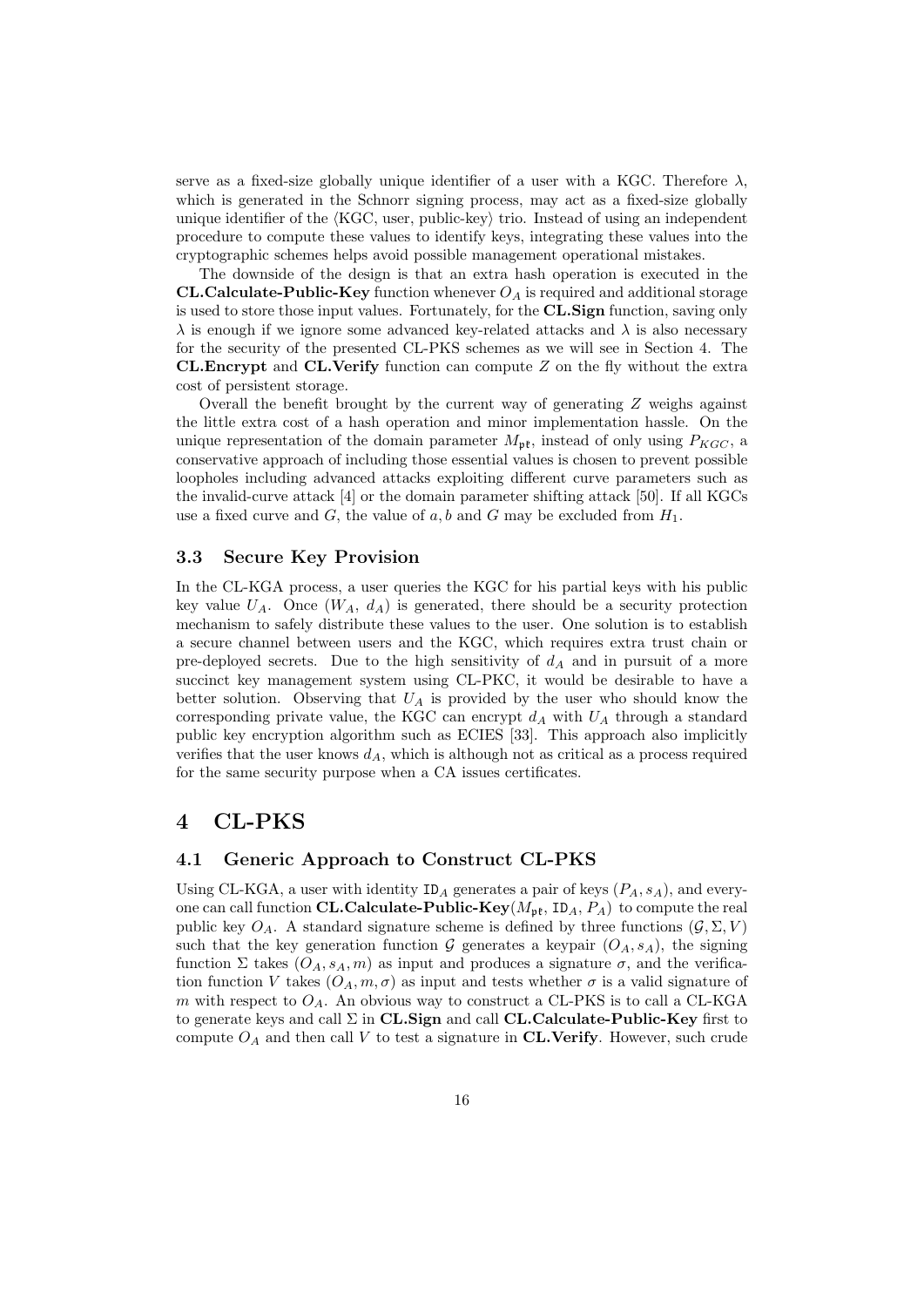construction with a CL-KGA that is secure by Definition 1 and a signature scheme that is EUF-CMA-secure even in the multi-user setting [39] does not always end up with a secure CL-PKS satisfying Definition 2.

Menezes and Smart investigated the security notions of digital signature in the multi-user setting [39]. They formulated two types of security notions for a signature scheme in this case. One security notion is formulated against weak-key substitution (WSK) attacks, which requires that an adversary, if outputs a pair of message and signature generated upon public key  $O_i$  that is also valid with respect to a different public key  $O_*,$  should know the private key corresponding to  $O_*$ . With this restriction, they proved that ECDSA is WSK-secure if users share the same domain parameters such as those in  $M_{\rm pf}$ . In Section 3 we have proved that the CL-KGA, which bears high similarity with the OMC scheme, is secure by Definition 1. However, the simple combination of the CL-KGA with ECDSA following the suggested method does not produce a secure CL-PKS. In [14] Brown et al. detailed a security analysis which shows that the OMC with ECDSA is completely broken and the ECQV with ECDSA is not safe against an artificial forgery attack. These cases demonstrate that an EUF-CMA and WSK-secure DSA is not sufficient for universal composability. This happens because in the CL-PKS setting, an adversary may output a valid tuple  $(\text{ID}_*, P_*, m_*, \sigma_*)$  without knowing the private key. Moreover,  $m_*$  may not have been signed by any entity in the system and  $P_*$  may not belong to any entity either. Hence, it appears necessary that the used EUF-CMA-secure DSA is against the strong-key substitution (SKS) attacks [39], which does not require the adversary knows the private key corresponding to  $O_*$  after outputting  $(ID_*, P_*, m_*, \sigma_*)$  for test, where  $O_* \leftarrow \textbf{CL.Calculate-Public-}$  $Key(M_{n_k}, ID_*, P_*)$  and valid←CL.Verify( $M_{n_k}, ID_*, P_*, m_*, \sigma_*$ ).

Here, we show a simple technique to enhance the security of composed schemes. The intermediate value  $\lambda$  in the CL-KGA, which is generated in the Schnorr signing process, is called the assignment in the general framework defined in ISO/IEC 14888- 3 [32] for signatures schemes based on discrete logarithm with randomized witness. If the signing function of the digital signature algorithm (DSA) is signing on  $(\lambda \| m)$ instead of m, the two algorithms, the CL-KGA and DSA, are linked together to safeguard the security of resulting CL-PKS. Intuitively, with including  $\lambda$  as the prefix of the message to be signed, the signer is forced to commit to a public key  $P_A$  and hence the corresponding *real* public key  $O_A$  before generating a signature. This mechanism takes away the freedom of a forger to generate a signature before finding a public key  $P_A$  satisfying the verification equation. The security of a standard DSA such as ECDSA guarantees that without knowing the private key, it is unlikely to generate a valid signature with respect to a given public key  $O<sub>A</sub>$ . Meanwhile, the security of the CL-KGA assures that without the help of the KGC, the adversary cannot compute the private key  $s_A$  corresponding to a given public key  $O_A$ .

This simple technique works like applying with the so-called "key prefixing" technique [9, 39] by signing on a message together with the signer's public key and its identity indirectly. The technique has been used in [24] to construct an identity-based signature (IBS) scheme ECCSI. We apply this technique to construct four CL-PKS schemes. We will show later that the technique indeed plays an essential role to defeat all the known attacks against the resulting CL-PKS. We note that using  $Z||x_{P_A}||y_{P_A}$ instead of  $\lambda$  as the key prefixing achieves the same effect.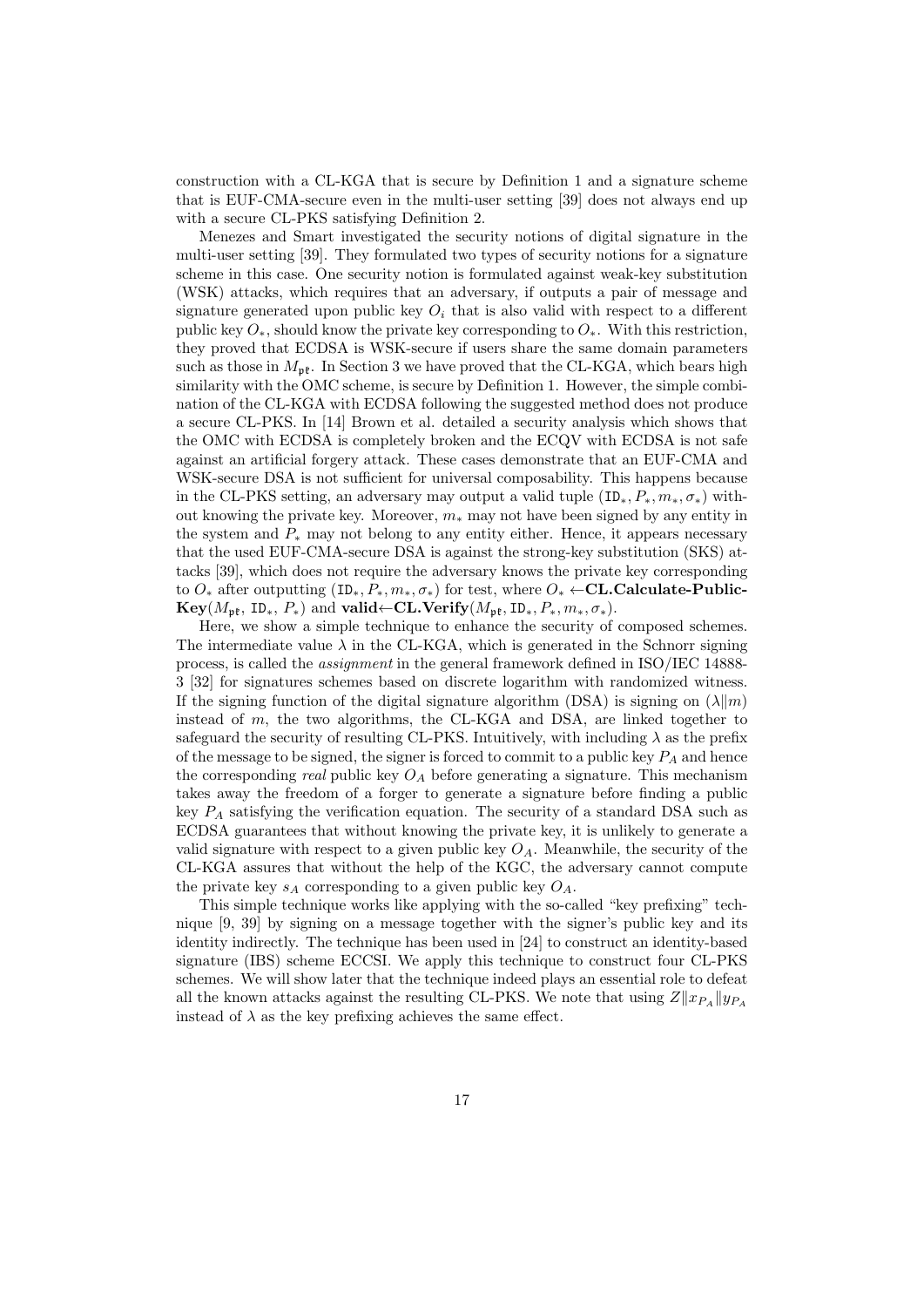#### 4.2 CL-PKS1 from ECDSA

First, we present a scheme (CL-PKS1) using the CL-KGA and the standard algorithm ECDSA. The scheme uses another hash function  $H_3: \{0,1\}^* \to \{0,1\}^n$ . In practice, both  $H_1$  and  $H_3$  are instantiated by a secure hash function like SHA256.  $H_2$  is also constructed from the same hash function by excluding the zero output modulo q.

| $CL.Sign(M_{pf}, ID_A, P_A, s_A, m)$               | CL.Verify $(M_{\rm pf}, \text{ ID}_A, P_A, m, \sigma)$  |
|----------------------------------------------------|---------------------------------------------------------|
| 1. $Z = H_1(a  b  x_G  y_G  $                      | 1. $Z = H_1(a  b  x_G  y_G  $                           |
| $x_{P_{KCC}} \  y_{P_{KCC}} \ $ ID <sub>A</sub> ). | $x_{P_{KCC}} \  y_{P_{KCC}} \ $ ID <sub>A</sub> ).      |
| 2. $\lambda = H_2(x_{P_A}    y_{P_A}    Z).$       | 2. $\lambda = H_2(x_{P_A}  y_{P_A}  Z)$ .               |
| 3. $h = H_3(\lambda    m)$ .                       | 3. $O_A = P_A + [\lambda]P_{KGC}$ .                     |
| 4. $r \in_R \mathbb{Z}_q^*$ .                      | 4. $h = H_3(\lambda    m)$ .                            |
| 5. $Q = [r]G$ .                                    | 5. $v_1 = v^{-1} \cdot h \mod q$ .                      |
| 6. $u = x_O \mod q$ .                              | 6. $v_2 = v^{-1} \cdot u \mod a$ .                      |
| 7. $v = r^{-1} \cdot (u \cdot s_A + h) \mod q$ .   | 7. $Q' = [v_1]G + [v_2]O_A$ .                           |
| 8. Output $\sigma = (u, v)$ .                      | 8. $u' = x_{Q'} \mod q$ .                               |
|                                                    | 9. Output valid if $u = u'$ , and invalid<br>otherwise. |

Table 5: CL-PKS1

The presented CL.Sign function from step 3 exactly follows ECDSA to sign with private key  $s_A$  on message  $(\lambda \| m)$ . The first two steps can be treated as a message preparation process, which re-generates the assignment computed in the Schnorr signing process invoked by CL.Extract-Partial-Key. These two steps can further be saved if  $\lambda$  is pre-computed and stored. CL.Verify function invokes two functions sequentially. It first activates CL.Calculate-Public-Key to calculate the signer's supposed real public key  $O_A$  and then calls the verification function of ECDSA to verify signature  $\sigma$  on message  $(\lambda \| m)$  with regard to  $O_A$ . We note that signing on  $(\lambda \| m)$ instead of m does not require any modification to the implementation of ECDSA either in software or hardware.

#### 4.3 Effect of Using the Assignment as the Key Prefixing

#### 4.3.1 Revisiting Existing Attacks

In [14], it's been shown that both the OMC and ECQV are insecure with ECDSA with direct composition. The analysis below shows that after applying with the key prefixing technique of signing on  $(\lambda||m)$ , both CL-PKS1 and ECQV with ECDSA are secure against the known attacks and CL-PKS1 has better security than the ECQV with the vanilla ECDSA scheme.

Using the notation of this paper, we revisit the attack analysis of [14] applying to CL-PKS1 and ECQV with ECDSA. To guarantee that **CL.Verify**( $M_{\rm pt}$ , ID<sub>A</sub>,  $P_A$ , m,  $\sigma$ ) outputs **valid** in CL-PKS1, equation (1) should be satisfied.

$$
[v]Q - [u]P_A = [h]G + [\lambda][u]P_{KGC}.
$$
\n(1)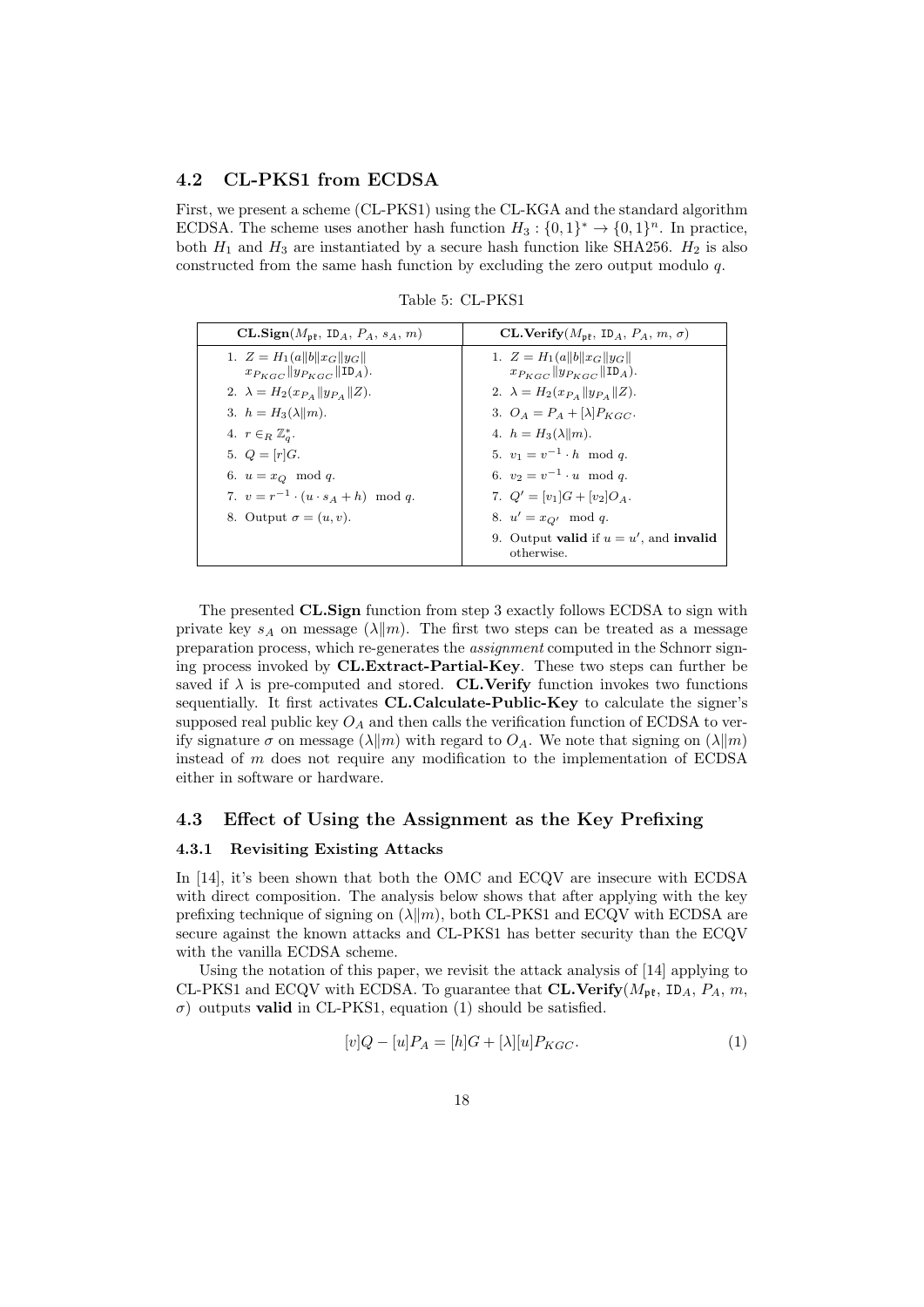We express equation  $(1)$  using row and column vectors:

$$
\begin{bmatrix} -u & v \end{bmatrix} \begin{bmatrix} P_A \\ Q \end{bmatrix} = \begin{bmatrix} \lambda u & h \end{bmatrix} \begin{bmatrix} P_{KGC} \\ G \end{bmatrix}.
$$
 (2)

The relation of  $P_A$  and  $Q$  to  $P_{KGC}$  and  $G$  can be expressed as

$$
\begin{bmatrix} P_A \\ Q \end{bmatrix} = \begin{bmatrix} d & e \\ f & g \end{bmatrix} \begin{bmatrix} P_{KG} \\ G \end{bmatrix} . \tag{3}
$$

After replacing  $[P_A, Q]$  and eliminating  $[P_{KGC}, G]$  and transposing the resulting matrix, we have

$$
\begin{bmatrix} d & f \\ e & g \end{bmatrix} \begin{bmatrix} -u \\ v \end{bmatrix} = \begin{bmatrix} \lambda u \\ h \end{bmatrix}.
$$
 (4)

By multiplying the inverse matrix (we first assume that the matrix is invertible), we get

$$
\begin{bmatrix} -u \\ v \end{bmatrix} = \frac{1}{dg - ef} \begin{bmatrix} gu\lambda - fh \\ -eu\lambda + dh \end{bmatrix}.
$$
 (5)

As in [14], we consider  $\lambda$  as a non-linear function of d and e:  $\lambda = L(d, e)$ , since  $\lambda = H_2(x_{PA}||y_{PA}||Z)$  and  $P_A = [d]P_{KGC} + [e]G$ . Similarly, we have u as a non-linear function of f and g:  $u = U(f, g)$ , since  $u = \tilde{x}_Q = x_Q \mod q$  and  $Q = [f]P_{KGC} + [g]G$ . Different from [14], we have an extra non-linear function  $h = H(L(d, e))$ , since  $h =$  $H_3(\lambda||m)$ . This produces five equations:

$$
-u = \frac{gu\lambda - fh}{dg - ef},\tag{6}
$$

$$
v = \frac{-eu\lambda + dh}{dg - ef},\tag{7}
$$

$$
\lambda = L(d, e),\tag{8}
$$

$$
u = U(f, g),\tag{9}
$$

$$
h = H(L(d, e)).
$$
\n<sup>(10)</sup>

Substituting  $\lambda$ , u and h in equation (6) and (7) with equation (8), (9) and (10) respectively, we get

$$
-U(f,g) = \frac{g}{dg - ef}U(f,g)L(d,e) - \frac{f}{dg - ef}H(L(d,e)),
$$
\n(11)

$$
v = -\frac{e}{dg - ef}U(f, g)L(d, e) + \frac{d}{dg - ef}H(L(d, e)).
$$
\n(12)

If we choose  $g = 0$  as the attacks in [14], the adversary needs to resolve the following equations:

$$
-U(f,0) = \frac{1}{e}H(L(d,e)),
$$
\n(13)

$$
v = -\frac{H(L(d, e))(L(d, e) + d)}{ef}.
$$
\n(14)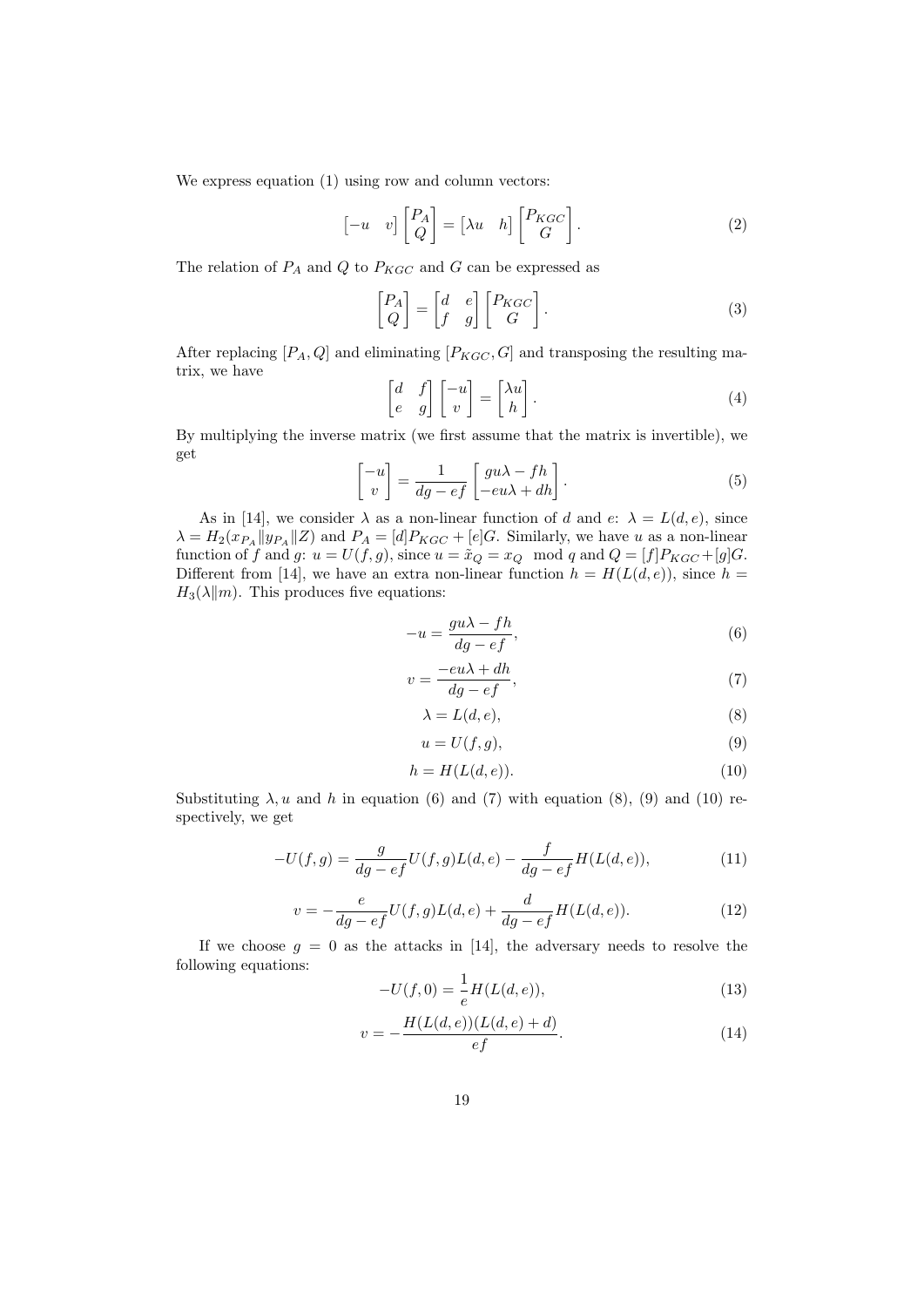We slight abuse the notation by using a point instead of coordinates of a point in hash functions. The above equations can be converted to

$$
P_A = [d]P_{KGC} + [e]G,\tag{15}
$$

$$
\tilde{x}_{[f]P_{KGC}} = -\frac{1}{e} H_3(H_2(P_A || Z) || m),\tag{16}
$$

$$
v = \frac{\tilde{x}_{[f]P_{KGC}} \cdot (H_2(P_A || Z) + d)}{f}.\tag{17}
$$

By using the attacks in [14] on OMC with ECDSA to forge a valid signature, the attacker simply chooses an identity  $ID_A$ , a message m and any  $0 < d, f < q$  and computes  $u = \tilde{x}_{[f]}P_{KGC}$  and  $e = -\frac{H_3(m)}{\tilde{x}_{[f]}P_{KG}}$  $\frac{H_3(m)}{\tilde{x}_{[f]P_{KGC}}}$  first, and further computes v according to equation (7). However, in CL-PKS1, e appears on both sides of equation (18) and the relation is non-linear because of involving hash functions.

$$
e = -\frac{H_3(H_2(([d]P_{KGC} + [e]G) || Z) || m)}{\tilde{x}_{[f]P_{KGC}}}. \tag{18}
$$

Recall that  $Z = H_1(a||b||x_G||y_G||x_{P_{KGC}}||y_{P_{KGC}}||\text{ID}_A)$ . Hence, given any  $0 < f < q$ , if the hash functions are collision resistant, it would be difficult to find  $d$  and  $e$  or some ID<sub>A</sub> or m satisfying equation (18). Conversely, given any *proper d* and e or some  $ID_A$  or m, the hash functions simulated as random oracles would generate a random  $j = -\frac{1}{e}H_3(H_2(P_A||Z)||m)$  corresponding to the x-coordinate modulo q of a point in a set  $J$  whose cardinality is small for practically used curves [38]. The problem becomes given  $(G, [s]G, J)$  finding f such that  $[f][s]G \in J$  for a random s and a random small set J. This problem appears hard based on the DL assumption.

It's not difficult to verify that the above analysis also works on the combination of ECQV with ECDSA. In ECQV plus ECDSA, if  $(\lambda || m)$  is signed, equation (11) becomes

$$
-U(f,g)L(d,e) = \frac{g}{dg - ef}U(f,g) - \frac{f}{dg - ef}H(L(d,e)).
$$
\n(19)

When  $q = 0$ , the equation of e becomes

$$
e = -\frac{H_3(H_2(([d]P_{KGC} + [e]G)||Z)||m)}{H_2(([d]P_{KGC} + [e]G)||Z) \cdot \tilde{x}_{[f]P_{KGC}}}. \tag{20}
$$

The Kravitz attack [14] requires finding  $(Z, P_A, m)$  satisfying  $H_3(H_2(P_A || Z) || m) =$  $H_2(P_A||Z)$ . This task becomes difficult if the used hash functions are collision resistant.

Now, let's consider that the matrix in equation (4) is non-invertible  $(dq = ef)$ , and in this case the attacker against CL-PKS1 has to find  $(Z, P_A, m, \tilde{x}_Q, v)$  satisfying the following simultaneous equations:

$$
P_A = [d][s]G + [e]G,
$$
  
\n
$$
Q = [f][s]G + [g]G,
$$
  
\n
$$
dg = ef,
$$
  
\n
$$
v = \frac{H_2(P_A || Z)s\tilde{x}_Q + ds\tilde{x}_Q + e\tilde{x}_Q + H_3(H_2(P_A || Z) || m)}{fs + g}.
$$
\n(21)

Note that a valid signature requires  $H_3(H_2(P_A||Z)||m) \neq 0$ ,  $u = \tilde{x}_Q \neq 0$  and  $v \neq 0$ . Let's investigate the possible four cases depending on the value of f and e.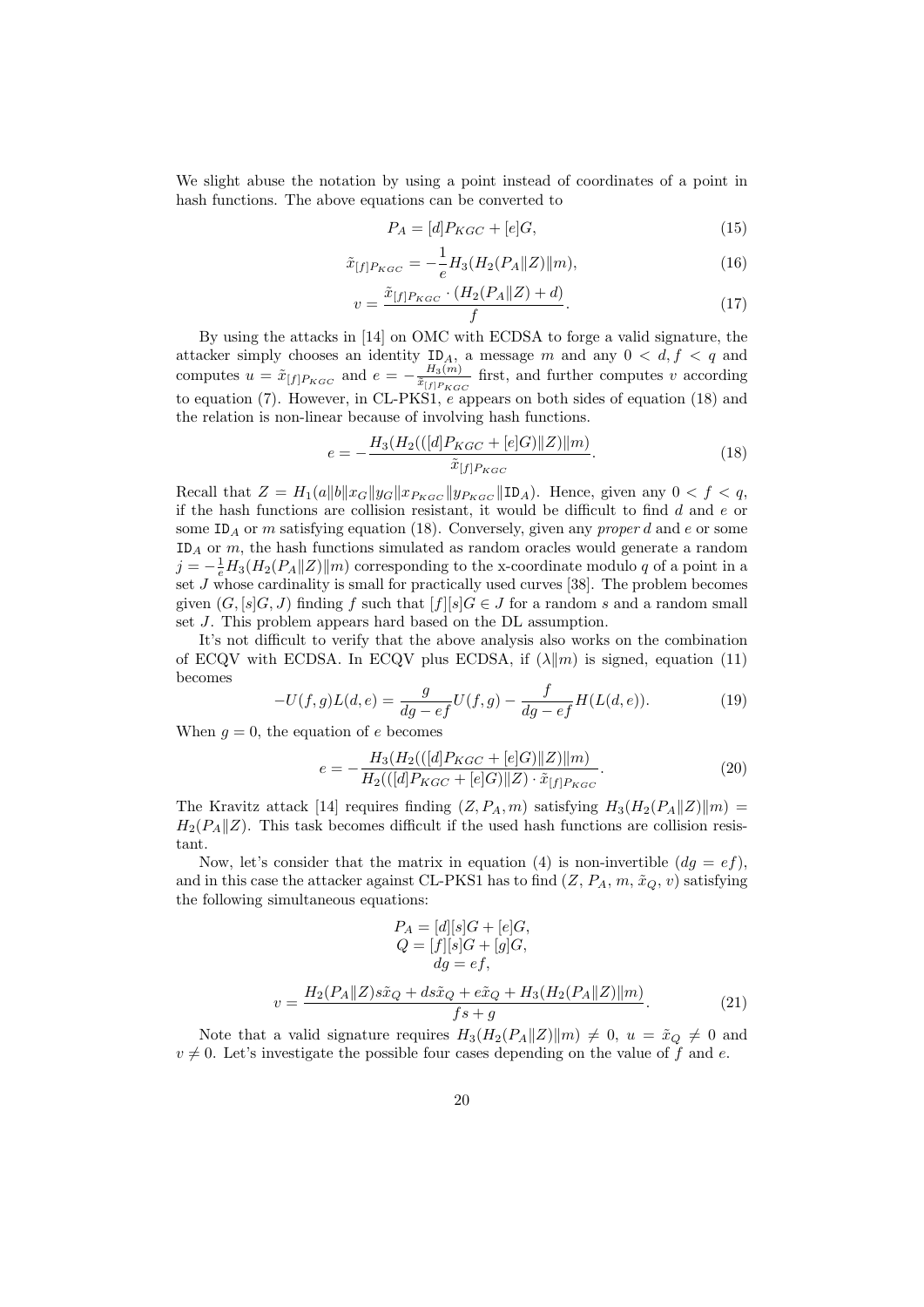1. Case 1:  $f = 0, d = 0$ , then  $q \neq 0$  and  $e \neq 0$ , and

$$
v = \frac{H_2(P_A || Z) s\tilde{x}_Q + e\tilde{x}_Q + H_3(H_2(P_A || Z) || m)}{g}.
$$

Now,  $P_A = [e]G$ . Hence, if  $P_A$  is fixed, so is e, and there is only a negligible probability that  $H_2(P_A||Z) = -e/s$ .

2. Case 2:  $f = 0, e = 0$ , then  $q \neq 0$  and  $d \neq 0$ , and

$$
v = \frac{H_2(P_A || Z) s\tilde{x}_Q + d s\tilde{x}_Q + H_3(H_2(P_A || Z) || m)}{g}.
$$

Now,  $P_A = [d][s]G$ . Hence, if  $P_A$  is fixed, so is d, and there is only a negligible probability that  $H_2(P_A||Z) = -d$ .

3. Case 3:  $e = 0, g = 0$ , then  $f \neq 0, d \neq 0$ , and

$$
v = \frac{H_2(P_A || Z)\tilde{x}_Q + d\tilde{x}_Q}{f} + \frac{H_3(H_2(P_A || Z) || m)}{fs}.
$$

A valid signature requires  $H_3(H_2(P_A||Z)||m) \neq 0$ .

4. Case 4:  $ef = dg \neq 0$ .  $H_2$  as a random oracle forces the attacker to fix  $P_A$  before computing v. Let  $c = ds + e \neq 0$  as some constant. From  $dg = ef$ , we have  $fs + g = gc/e$ , so the attacker after querying  $H_2$  and  $H_3$  computes

$$
v = e^{\frac{H_2(P_A||Z)s\tilde{x}_Q + c\tilde{x}_Q + H_3(H_2(P_A||Z)||m)}{gc}}.
$$

Again, there is only a negligible probability that  $H_2(P_A||Z) = -c/s$ .

In all four cases, there appears to be no simple trick to compute  $v$  without knowing s.

Overall, we can see that the key prefixing method by signing on  $(\lambda \| m)$  indeed plays an essential role to help CL-PKS1 defeat existing attacks against OMC or ECQV.

#### 4.3.2 Further Security Result

We see that CL-PKS1 can defend known attacks against a direct composition of CL-KGA and ECDSA. In fact, with including  $\lambda$  in  $H_3$ , we can further establish following result.

**Lemma 1** In the random oracle model, if there exists an efficient algorithm to solve equation  $(11)$ , then there exists an efficient algorithm to solve equation  $(19)$ .

**Proof.** Suppose that an algorithm  $\mathcal A$  finds a solution to equation (11) with probability  $\epsilon(k)$  in running time  $t(k)$ . Suppose A makes  $\mathcal{N}_{H_3}$  queries to  $H_3$ . Let  $\zeta$  be a random integer such that  $0 < \zeta \leq \mathcal{N}_{H_3}$ . We construct an algorithm  $\mathcal{B}$  by re-running  $\mathcal{A}$ . However, this time for the  $\zeta$ -th query to  $H_3(\lambda_{\zeta}||m_{\zeta})$ , the oracle returns  $h_{\zeta}\lambda_{\zeta}$ , where  $h_{\zeta}$  is the output of the same query in the last run, and all other random oracle queries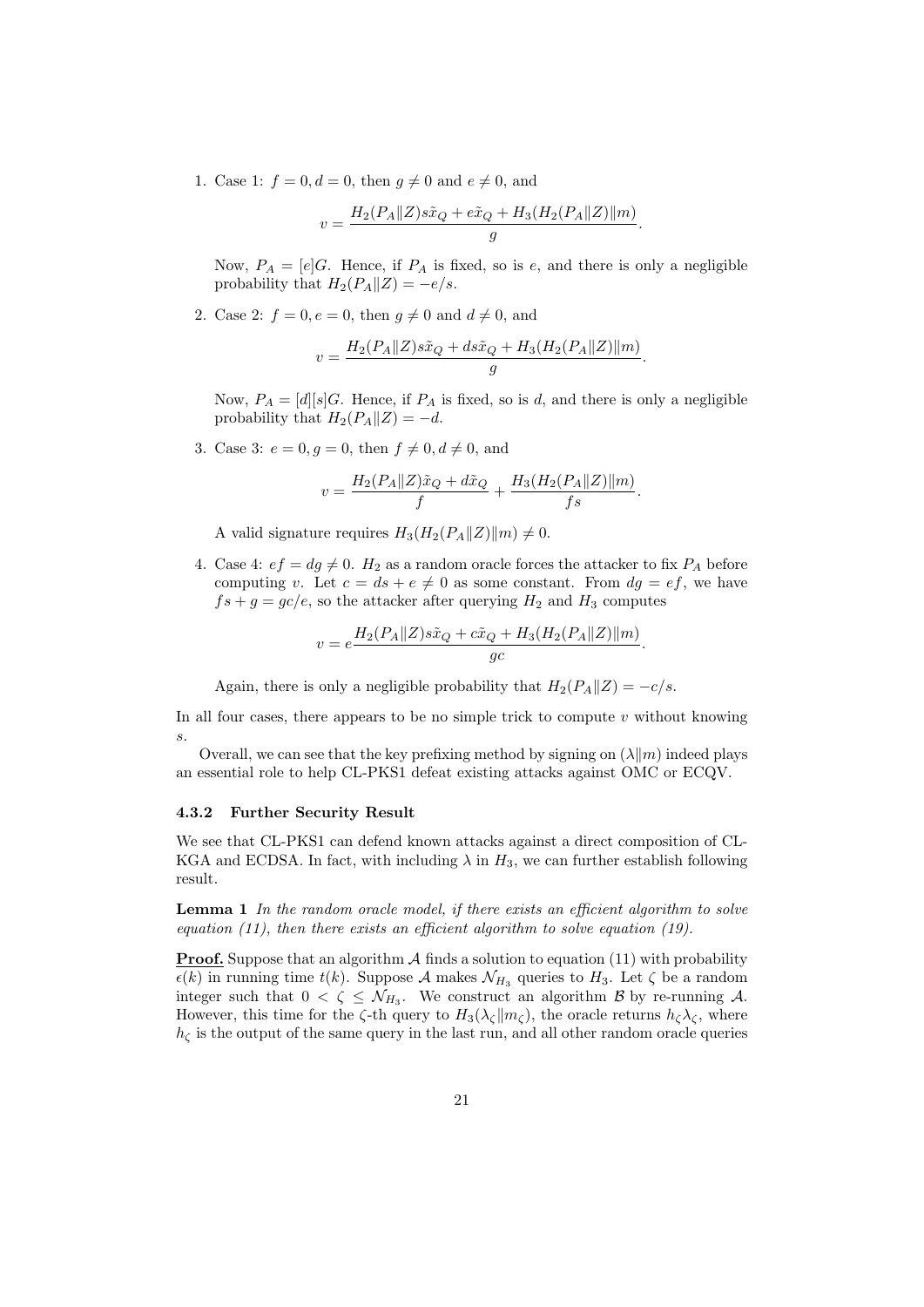return same values as last time. With  $1/\mathcal{N}_{H_3}$  probability,  $\beta$  will find a solution to the following equation

$$
-U(f,g)L^{-1}(d,e) = \frac{g}{dg - ef}U(f,g) - \frac{f}{dg - ef}H(L(d,e)).
$$
\n(22)

Suppose B makes  $\mathcal{N}_{H_2}$  queries to  $H_2$ . Let  $\gamma$  be a random integer such that  $0 < \gamma \leq$  $\mathcal{N}_{H_2}.$  We construct an algorithm  $\mathcal D$  by re-running  $\mathcal B.$  This time the oracle returns  $1/\lambda_\gamma$ for the  $\gamma$ -th query to  $H_2(P_\gamma \| Z_\gamma)$  and returns  $H_3(\frac{1}{\lambda_\gamma} \| m_j) = h_j$ , where in the last run  $\lambda_{\gamma} = H_2(P_{\gamma}||Z_{\gamma})$  and  $h_j = H_3(\lambda_{\gamma}||m_j)$  for each j. Overall, if such algorithm A exists, then there exists an algorithm to solve equation (19) with probability  $O(\frac{\epsilon(k)}{N_{\text{tot}}+\Lambda}$  $\frac{\epsilon(\kappa)}{\mathcal{N}_{H_2}\cdot\mathcal{N}_{H_3}}$ and time  $O(t(k))$ .

In [14], Brown et al. proved in Theorem 1 that in the combined random oracle (for the hash function) and generic group model (for the elliptic curve group) [45], there does not exist an efficiently algorithm, which can find a solution (other than Kravitz's) to equation (23)

$$
-U(f,g)L(d,e) = \frac{g}{dg - ef}U(f,g) - \frac{f}{dg - ef}H',
$$
\n(23)

where  $H'$  is a hash function that only depends on  $m$ . Obviously any solution to equation (19) can be converted to a solution to equation (23) by using  $\lambda \| m$  as the message input to  $H'$ . Following from Lemma 1, we conclude that there is no efficient algorithm to solve equation (11) in the same model. This result implies that CL-PKS1 has the security at least equivalent to (in fact better than) the vanilla ECQV with ECDSA scheme against attackers who forge a signature by solving equation (11) and (23) respectively. Note that in the generic group model, the DLP is hard [45].

#### 4.4 More CL-PKS from ECDSA-II and Schnorr-DSA

Because ECDSA lacks a security reduction based on a standard complexity assumption, several modifications to ECDSA such as [38] were proposed to address this issue. All modifications include  $u$  as an input to  $H_3$ . However, the way to generate  $u$ is different in each proposal. We use a variant of ECDSA by setting  $u = x_Q$  (called ECDSA-II in [38]). For most of the elliptic curves defined over prime fields used in practice, this modification will not change the size of the representation of u. On the other hand, this variant can be proved secure in the random oracle with the Improved Forking Lemma [11] as in [38]. We use this modified ECDSA to construct CL-PKS2.

We note that without including  $\lambda$ , even with u as an input to  $H_3$ , such variant still suffers from the attacks shown in Section 4.3. This again demonstrates the effectiveness of the key prefixing technique. Another scheme with a standard reduction is Schnorr DSA: EC-FSDSA [32]. A certificateless variant of EC-FSDSA is shown in Table 7.

# 5 Security Analysis

Now, we analyze the security of the schemes. Apart from the analysis against the existing attacks in Section 4.3, we present two formal security results of CL-PKS1 for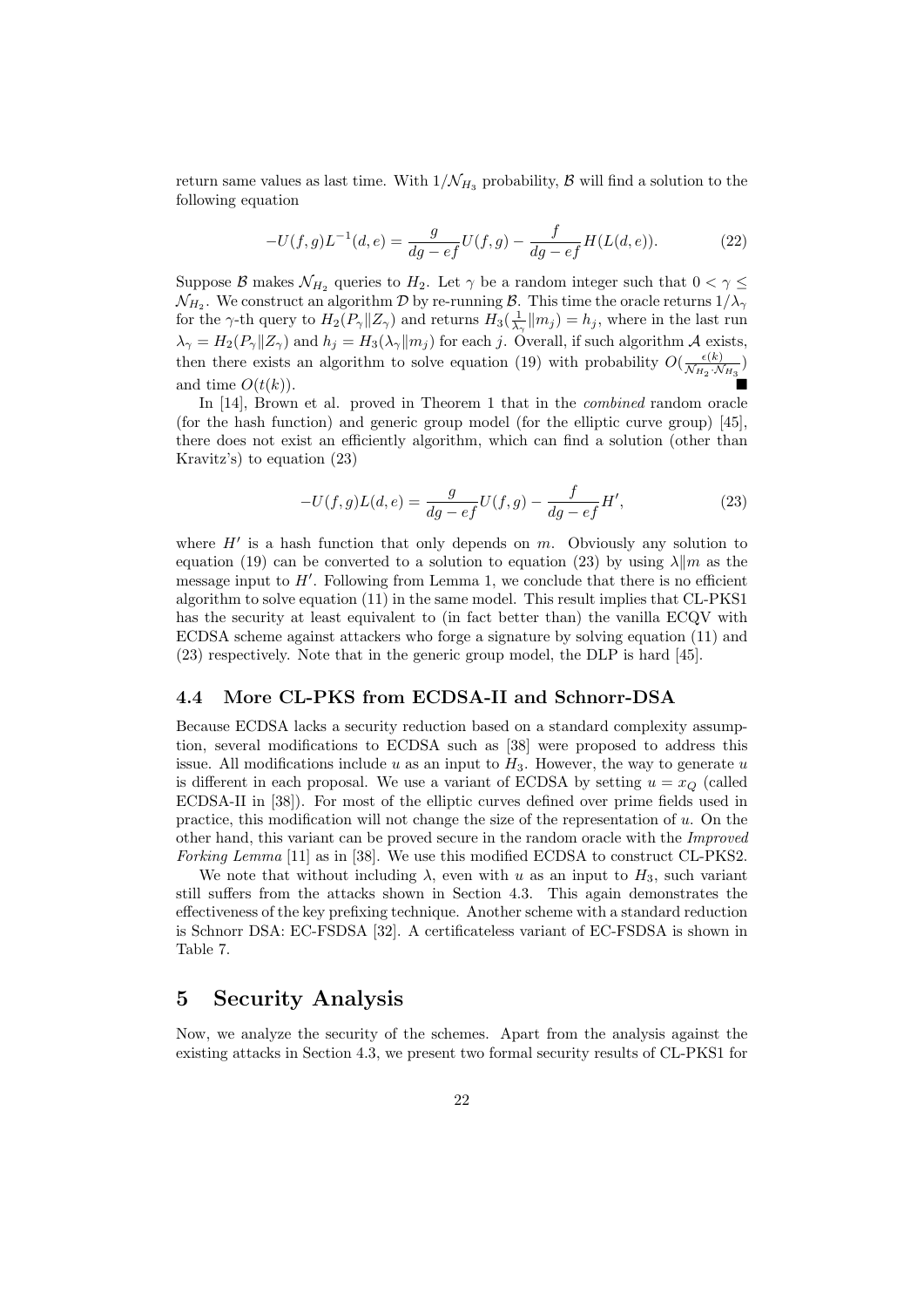$CL.Sign(M_{pf}, ID_A, P_A, s_A, m)$   $CL.Verify(M_{pf}, ID_A, P_A, m, \sigma)$ 1.  $Z = H_1(a||b||x_G||y_G||$  $x_{P_{KGC}}$   $|y_{P_{KGC}}|$  ID<sub>A</sub>). 2.  $\lambda = H_2(x_{P_A} || y_{P_A} || Z).$ 3.  $r \in_R \mathbb{Z}_q^*$ . 4.  $Q = [r]G$ . 5.  $u = x_Q$ . 6.  $h = H_3(u||\lambda||m)$ . 7.  $v = r^{-1} \cdot (u \cdot s_A + h) \mod q$ . 8. Output  $\sigma = (u, v)$ . 1.  $Z = H_1(a||b||x_G||y_G||$  $x_{P_{KGC}}$   $\|y_{P_{KGC}}\|$  ID<sub>A</sub>). 2.  $\lambda = H_2(x_{P_A} || y_{P_A} || Z).$ 3.  $O_A = P_A + [\lambda]P_{KGC}.$ 4.  $h = H_3(u||\lambda||m)$ . 5.  $v_1 = v^{-1} \cdot h \mod q$ . 6.  $v_2 = v^{-1} \cdot u \mod q$ . 7.  $Q' = [v_1]G + [v_2]O_A$ . 8.  $u' = x_{Q'}$ . 9. Output **valid** if  $u = u'$ , and **invalid** otherwise.

Table 6: CL-PKS2

|  |  | Table 7: CL-PKS3 |
|--|--|------------------|
|--|--|------------------|

| $CL.Sign(M_{nl}, IDA, PA, sA, m)$                                              | CL.Verify $(M_{\rm pf}, \text{ ID}_A, P_A, m, \sigma)$                            |
|--------------------------------------------------------------------------------|-----------------------------------------------------------------------------------|
| 1. $Z = H_1(a  b  x_G  y_G  $<br>$x_{P_{KGC}}$ $y_{P_{KGC}}$ $\text{ID}_{A}$ . | 1. $Z = H_1(a  b  x_G  y_G  $<br>$x_{P_{KGC}}$ $ y_{P_{KGC}} $ ID <sub>A</sub> ). |
| 2. $\lambda = H_2(x_{P_A}    y_{P_A}    Z).$                                   | 2. $\lambda = H_2(x_{P_A}  y_{P_A}  Z)$ .                                         |
| 3. $r \in_R \mathbb{Z}_q^*$ .<br>4. $Q = [r]G$ .                               | 3. $O_A = P_A + [\lambda]P_{KGC}$ .<br>4. $h = H_3(x_O  y_O  \lambda  m)$ .       |
| 5. $h = H_3(x_O  y_O  \lambda  m)$ .                                           | 5. $Q' = [v]G - [h]Q_A$ .                                                         |
| 6. $v = (r + h \cdot s_A) \mod q$ .                                            | 6. Output valid if $Q = Q'$ , and invalid                                         |
| 7. Output $\sigma = (Q, v)$ .                                                  | otherwise.                                                                        |

building confidence in the scheme. The analysis of CL-PKS1 with a few changes is also applicable to ECQV with ECDSA if the technique of signing on  $(\lambda \| m)$  is used. We fully analyze CL-PKS2's security. The analysis of CL-PKS3 can be done similarly to CL-PKS2.

Because the CL-PKS1 scheme is the composition of the CL-KGA and ECDSA, the security of the scheme won't be better than either of the components. For ECDSA, the known security result is either based on the collision resistance of the used hash function in the generic group model [12] or based on so-called the semi-logarithm problem (SLP) in the random oracle model [13, 20]. As we have already adopted the random oracle model to analyze the security of the CL-KGA, here we continue to analyze the security of the CL-PKS schemes in the same model.

To address the technique shortcoming of the proof, we put a restriction on the **CL.Get-Sign**(ID<sub>A</sub>,  $P_A$ , m) query. If ID<sub>\*</sub> = ID<sub>A</sub> and  $P_* = P_A$ , then each message m can be queried at most once. This "one-per-message unforgeability" security notion [20] is weaker than the EUF-CMA. However, it is so far the provable one for ECDSA in the random oracle. We label these two types of adversaries as Type-I<sup>−</sup> and Type-II<sup>−</sup> adversary. We note that for CL-PKS2 (CL-PKS3), this restriction is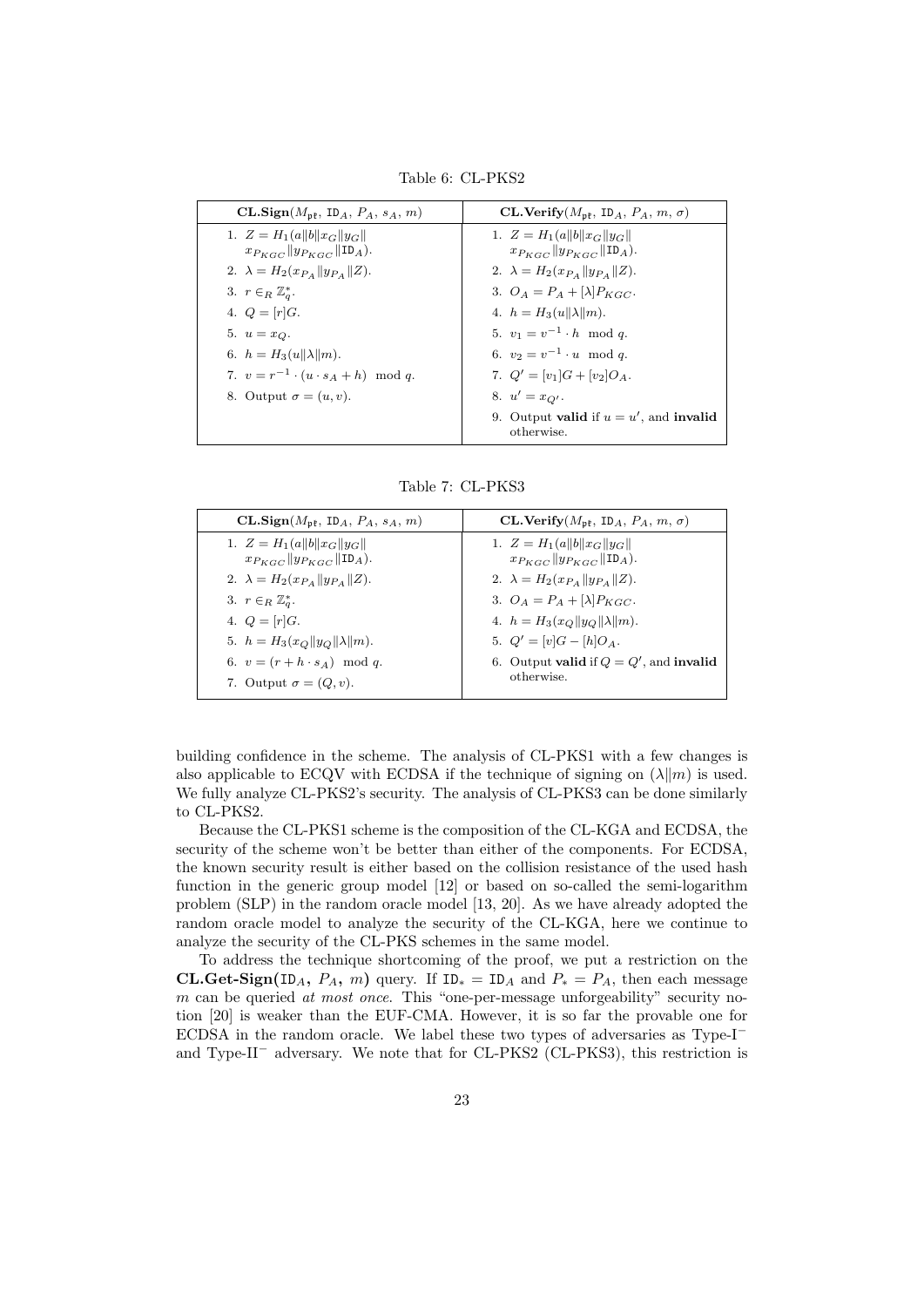unnecessary because of including  $u(Q)$  in  $H_3$ .

**Definition 5** Let  $(\mathbb{G}, G, q)$  be a group of prime order q and G is a generator. The semi-logarithm problem is given a random  $P \in \mathbb{G}$  to find  $(u, v)$  such that  $u =$  $\mathcal{F}([v^{-1}](G + [u]P),$  where  $\mathcal{F}(X)$  returns x-coordinate of point X.

For Type-I adversaries, there are two possible attacking cases. Case 1:  $A_{Ia}$  generates a signature which is valid with a targeted ID<sub>∗</sub> and ID<sub>\*</sub>'s public key. Case 2:  $\mathcal{A}_{Ib}$  generates a signature which is valid with a targeted ID<sub>\*</sub> but a public key different from ID∗'s. Note that in this case, the owner of ID<sup>∗</sup> may have no public key. The security analysis results of these two CL-PKS schemes are as follows.

**Lemma 2** If there exists an adversary  $A_{Ia}^-$  that has a non-negligible probability of success in Game 1 against CL-PKS1 in the random oracle model, then the SLP in group G can be solved in polynomial time.

**Proof.** Suppose that  $\mathcal{A}_{Ia}^-$  succeeds in Game 1 with a non-negligible probability  $\epsilon(k)$ in time  $t(k)$ . Given a SLP (G, G, [ $\alpha$ ]G), we use  $\mathcal{A}_{Ia}^-$  to construct an algorithm C to find a solution. Suppose that in Game 1,  $H_1$  and  $H_2$  are queried  $\mathcal{N}_{H_1}$  and  $\mathcal{N}_{H_2}$  times respectively and  $\mathcal{N}_{Key}$  keys are generated in the game through CL.Get-Public-Key, and the targeted ID<sub><sup>\*</sup></sub> has generated  $\mathcal{N}_{TKey}$  keys and  $\mathcal{N}_{TH3}$  queries on  $H_3$  with the targeted ID<sub>\*</sub> and  $P_*$  are called and  $\mathcal{N}_E$  CL.Extract-Partial-Key queries are asked. The challenger  $C$  randomly selects three indices  $0 < I \leq \mathcal{N}_{H_1}, 0 < J \leq \mathcal{N}_{TKey}, 0 < I$  $\mathcal{K} \leq \mathcal{N}_{TH_3}$ . C maintains a tuple  $\mathcal{T}$  in the form of  $\langle ID_i, P_i, \lambda_i, U_i, x_i, d_i, s_i \rangle$ , which is indexed by  $(ID_i, P_i)$ . For the presentation purpose, we use PI to denote the system parameter string  $a||b||x_G||y_G||x_{P_{KGC}}||y_{P_{KGC}}$ . C answers the queries as follows:

- CL.Setup(1<sup>k</sup>). C sets  $P_{KGC} = [\alpha]G$ , and passes  $M_{\mathfrak{pk}}$  to  $\mathcal{A}_{Ia}^-$ . C randomly chooses three values  $Z_*, h_* \in \{0,1\}^n$  and  $\lambda_* \in \mathbb{Z}_q^*$ .
- $H_1(PI||ID_A)$ . C maintains a list  $\mathcal{H}_1$  in the form of  $\langle I_i, Z_i \rangle$ . If the input is on the list, then the hash value is returned. If this is the  $\mathcal{I}\text{-th}$  distinctive query, then C puts  $(PI||ID_A, Z_*)$  on the list, and returns  $Z_*$ . Otherwise, it randomly samples  $Z_i \in \{0,1\}^n$  (if  $Z_i = Z_*$ , terminate the game (**Event 1**)), and returns  $Z_i$  after putting the pair into  $\mathcal{H}_1$ .
- $H_2(P_A||Z)$ . Similarly, C has a list  $\mathcal{H}_2$  in the form of  $\langle I_i, \lambda_i \rangle$ . If the input is on the list, then the hash value is returned. Otherwise, it randomly samples  $\lambda_i \in \mathbb{Z}_q^*$ . If  $\lambda_i \neq \lambda_*$ , return  $\lambda_i$  after putting the pair into  $\mathcal{H}_2$ , else terminate the game  $(Event 1)$ .
- $H_3(\lambda \| m)$ . C maintains a list  $\mathcal{H}_3$  in the form of  $\langle I_i, h_i, u_i, v_i \rangle$ . If the input is on the list, then the hash value  $h_i$  is returned. Otherwise,  $\mathcal C$  behaves differently in the following cases:
	- 1. If  $\lambda \neq \lambda_*$ , then randomly choose  $h_i \in \{0,1\}^n$ , return  $h_i$  after putting  $(\lambda \| m, h_i, \perp, \perp)$  into  $\mathcal{H}_3$ .
	- 2. Else, if this is the K-th query, then after putting  $(\lambda \| m, h_*, \perp, \perp)$  in the list, return  $h_*$ . Otherwise, randomly sample  $(a_i, b_i) \in \mathbb{Z}_q^{*2}$  and compute  $u_i = \mathcal{F}([a_i]G + [b_i][h_*][\alpha]G), v_i = u_i/b_i$ , and  $h_i = a_i u_i/b_i$ . C returns  $h_i$ after putting  $(\lambda \| m, h_i, u_i, v_i)$  into  $\mathcal{H}_3$ .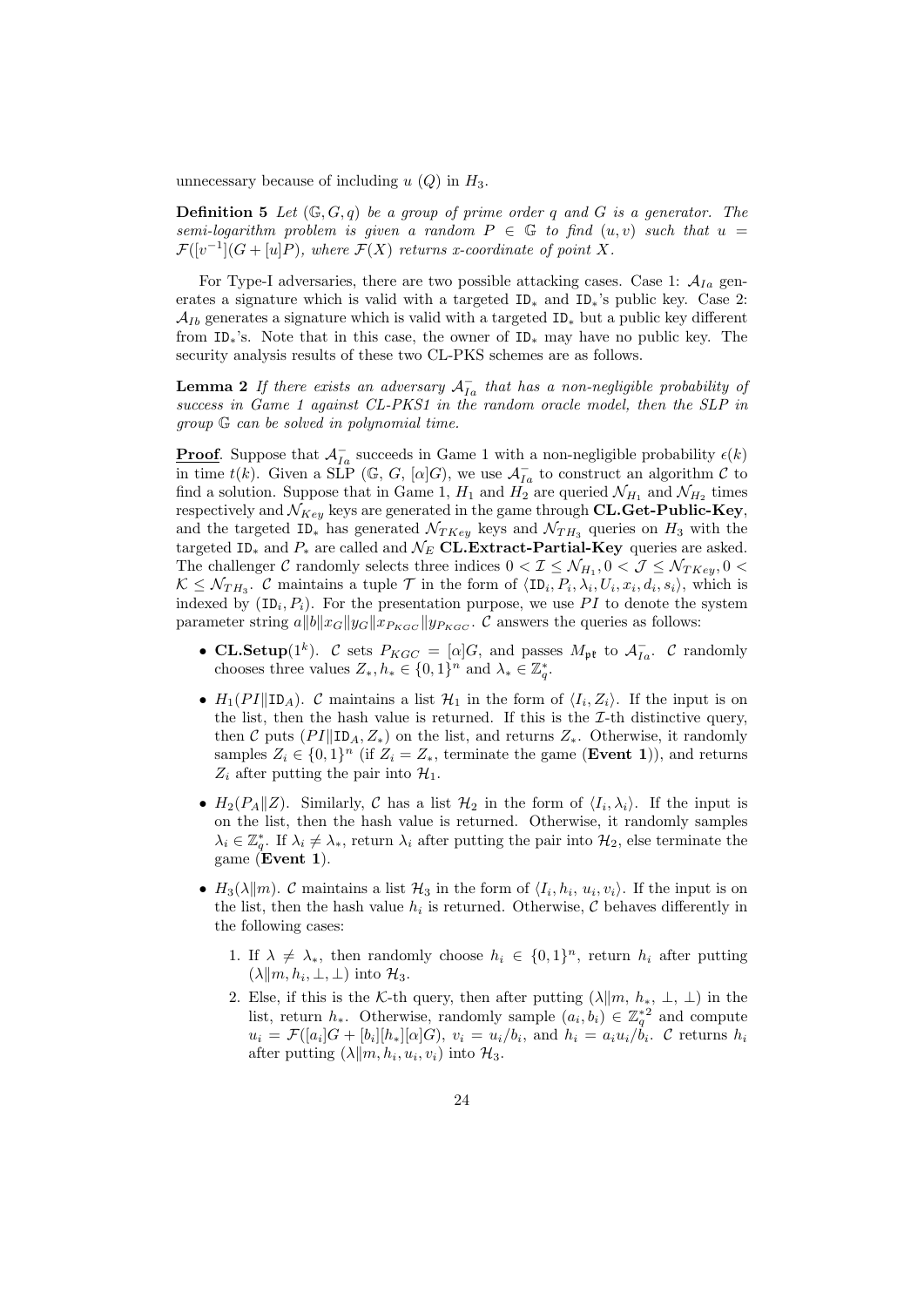- CL.Extract-Partial-Key( $M_{\rm pt}$ ,  $M_{\rm st}$ , ID<sub>i</sub>,  $U_i$ ). C randomly selects  $d_i, \lambda_i \in \mathbb{Z}_q^*$ , and computes  $P_i = [d_i]G + U_i - [\lambda_i][\alpha]G$ . C puts  $(P_i || Z_i, \lambda_i)$  in  $\mathcal{H}_2$  with  $Z_i =$  $H_1(PI||\texttt{ID}_i)$  and returns  $(P_i, d_i)$  after putting  $(\texttt{ID}_i, P_i)$  in a set Q. If  $\mathcal{H}_2$  has an entry indexed by  $(P_i||Z_i)$  that has different value from  $\lambda_i$ , terminate the game  $(Event 1)$ .
- CL.Get-Public-Key( $ID_i, bNewKey$ ). If  $bNewKey$  is false and at least one entry in  $\mathcal T$  includes ID<sub>i</sub>, then  $\mathcal C$  returns  $P_i$  in the latest entry of ID<sub>i</sub> in  $\mathcal T$ . Otherwise, let  $Z_i = H_1(PI||ID_i)$ , and C responds differently in the following cases:
	- 1. If  $Z_i = Z_*$ , and this is the  $\mathcal{J}$ -th public key generation on ID<sub>i</sub>, then compute  $P_i = [h_* - \lambda_*][\alpha]G$ , put  $(P_i||Z_i, \lambda_*)$  in  $\mathcal{H}_2$  and randomly select  $x_i \in \mathbb{Z}_q^*$  and put (ID<sub>i</sub>,  $P_i$ ,  $\lambda_*$ ,  $[x_i]$  $G$ ,  $x_i$ ,  $\perp$ ,  $\perp$ ) in  $\mathcal{T}$ ;  $\mathcal{C}$  returns  $P_i$ . If  $\mathcal{H}_2$  has an entry indexed by  $(P_i||Z_i)$  that has different value from  $\lambda_*$ , terminate the game  $(Event 1)$ .
	- 2. Else, randomly select  $x_i, d_i, \lambda_i \in \mathbb{Z}_q^*$  (if  $\lambda_i = \lambda_*$ , terminate the game **(Event 1)**), compute  $P_i = [x_i]G + [d_i]G - [\lambda_i][\alpha]G$ , put  $(P_i||Z_i, \lambda_i)$  in  $\mathcal{H}_2$  and  $(\texttt{ID}_i, P_i, \lambda_i, [x_i]G, x_i, d_i, x_i + d_i)$  in  $\mathcal{T}; \mathcal{C}$  returns  $P_i$ .
- CL.Get-Private-Key(ID<sub>i</sub>,  $P_i$ ). If there is no entry indexed by  $(ID_i, P_i)$  in  $\mathcal{T}$ , return error. Otherwise, if  $s_i$  of the found entry is  $\perp$ , then terminate the game (Event 2), or return  $s_i$ .
- CL.Get-User-Key(ID<sub>i</sub>,  $P_i$ ). If there is no entry indexed by  $(ID_i, P_i)$  in  $\mathcal{T}$ , return error. Otherwise, return  $x_i$  from the found entry.
- CL.Get-Sign(ID<sub>i</sub>,  $P_i$ ,  $m_i$ ). If there is no entry indexed by  $(ID_i, P_i)$  in  $\mathcal{T}$ , return error. Otherwise, use  $\lambda_i$  from the found entry to query  $H_3(\lambda_i||m_i)$  and respond as follows:
	- 1. If  $s_i$  from the found entry is not  $\perp$ , then use  $s_i$  as the private key and  $P_i$ as the public key to sign the message and return signature.
	- 2. Else (i.e.,  $\lambda_i = \lambda_*$ ), use  $\lambda_i || m_i$  to search the list  $\mathcal{H}_3$ .
		- If  $u_i$  is ⊥ on the found entry, then terminate the game (Event 3).
		- Else, return  $(u_i, v_i)$  as the signature.
- CL.Verify( $M_{\mathfrak{pk}}, \text{ID}_*, P_*, m_*, \sigma_*$ ). If  $Z_* \neq H_1(PI \| \text{ID}_*)$  or  $\lambda_* \neq H_2(P_* \| Z_*)$ or  $h_* \neq H_3(\lambda_* || m_*)$  or  $(ID_*, P_*) \in \mathbb{Q}$ , then terminate the game (Event 4). Otherwise, parse  $\sigma_*$  as  $(u_*, v_*)$  and output  $(u_*, v_*/h_*)$ .

First, we claim that if the game is not terminated prematurely, then the simulation is indistinguishable from the environment and the final output is the solution of the SLP. The output of  $H_1, H_2$  and  $H_3$  are all sampled randomly. **CL.Extract-Partial-Key** returns the correct response as  $Z_i = H_1(PI||ID_i), \lambda_i = H_2(P_i||Z_i),$  $O_i = P_i + [\lambda_i] P_{KGC} = [d_i] G + U_i$ . The keypair  $(ID_i, P_i, s_i)$  for an identity  $ID_i$  is also generated randomly. For any  $(\texttt{ID}_i, P_i, s_i)$  with  $\texttt{ID}_i \neq \texttt{ID}_*$  or  $P_i \neq P_*,$  we have  $Z_i = H_1(PI \| \text{ID}_i), \, \lambda_i = H_2(P_i \| Z_i), \, O_i = P_i + [\lambda_i] P_{KGC} = [x_i + d_i] G \text{ and } s_i = x_i + d_i$ with  $x_i, d_i, s_i$  from the entry indexed with  $(\text{ID}_i, P_i)$  in  $\mathcal{T}$ . Hence, the keypair is valid and the signature generated by  $CL.Get-Sign(ID_i, P_i, m_i)$  is also valid. On the case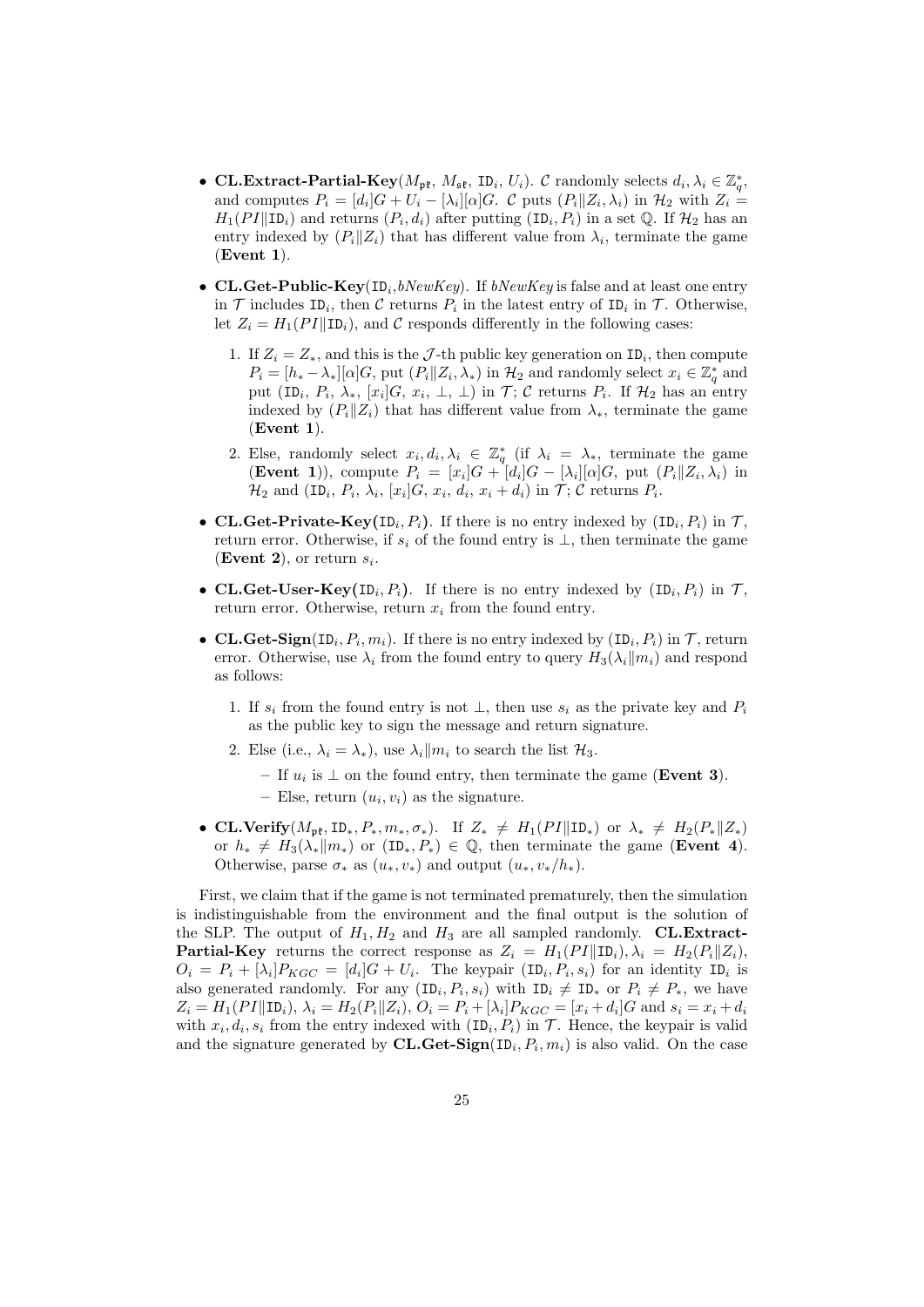that  $ID_i = ID_*$  and  $P_i = P_*$ ,  $(u_i, v_i)$  is returned as the signature. According to the reduction,  $Z_* = H_1(PI \| \mathbb{ID}_*)$ ,  $\lambda_* = H_2(P_* \| Z_*)$  and  $P_* = [h_* - \lambda_*][\alpha]G$ . Hence,  $O_* = P_* + [\lambda_*][\alpha]G = [\alpha h_*]G.$  According to **CL.Verify**, we have  $v_i^1 = v_i^{-1}h_i = a_i$ ,  $v_i^2 = v_i^{-1}u_i = b_i, \ Q_i' = [v_i^1]G + [v_i^2]O_* = [a_i]G + [b_i \alpha h_*]G.$  Hence,  $x_{Q_i'} = u_i$ , which means the signature is valid. Furthermore, if  $(u_*, v_*)$  is a valid signature,  $u_* = \mathcal{F}([v_*^{-1}h_*]G + [v_*^{-1}u_*][h_*\alpha]G) = \mathcal{F}([v_*/h_*)^{-1}](G + [u_*][\alpha]G))$  and the SLP is solved successfully. CL.Get-Private-Key and CL.Get-User-Key return valid values which satisfy the requirements of the corresponding function definitions.

Second, we analyze the possibility of finding a solution. Let Event 1 be that the hash collision happens on either  $H_1$  or  $H_2$ . Let Event 5 be that the adversary  $\mathcal{A}_{Ia}^-$  indeed chooses the *I*-th identity as the target, the *J*-th public key of the target and the K-th query of  $H_2(\lambda_*||m_*)$  to generate  $\sigma_*$ . If Event 5 happens, then Event 2, 3 and 4 won't happen. Overall, C solves the SLP with the probability at least  $\frac{\kappa(k)}{\kappa H_1 + \kappa \kappa}$   $\frac{\kappa H_1}{\kappa H_1 + \kappa H_2}$  and time  $O(t(k))$  $\frac{\epsilon(k)}{\mathcal{N}_{H_1} \cdot \mathcal{N}_{T K e_y} \cdot \mathcal{N}_{T H_3}} - \frac{\mathcal{N}_{H_2} + \mathcal{N}_{K e_y} + \mathcal{N}_E}{q} - \frac{\mathcal{N}_{H_1}}{2^n}$  and time  $O(t(k)).$ 

**Theorem 3** If there exists an adversary  $A_{II}^-$  that has a non-negligible probability of success in Game 2 against CL-PKS1 in the random oracle model, then the SLP in group G can be solved in polynomial time.

**Proof.** Suppose that  $\mathcal{A}_{II}^-$  succeeds in Game 2 with a non-negligible probability  $\epsilon(k)$ in time  $t(k)$ . Given a SLP (G, G, [ $\alpha$ ]G), we use  $\mathcal{A}_{II}^-$  to construct an algorithm C to find a solution. Suppose that in Game 2,  $H_1$  and  $H_2$  are queried  $\mathcal{N}_{H_1}$  and  $\mathcal{N}_{H_2}$  times respectively, and  $\mathcal{N}_{Key}$  keys are generated through CL.Get-Public-Key and  $\mathcal{N}_{TH_3}$ queries with the targeted ID<sub>∗</sub> and  $P_*$  are called. The challenger C randomly selects three indices  $0 < I \leq \mathcal{N}_{H_1}, 0 < J \leq \mathcal{N}_{Key}, 0 < \mathcal{K} \leq \mathcal{N}_{TH_3}.$  C maintains a tuple 7 in the form of  $\langle \text{ID}_i, P_i, \lambda_i, U_i, x_i, d_i, s_i \rangle$ , which is indexed by  $(\text{ID}_i, P_i)$ . C answers the queries as follows:

- CL.Setup( $1^k$ ). C follows the algorithm to compute  $M_{\mathfrak{pk}}$  and  $M_{\mathfrak{sk}}$ , and passes the values to  $\mathcal{A}_{II}$ . In particular, C chooses a random  $s \in \mathbb{Z}_q^*$  as  $M_{\mathfrak{st}}$  and sets  $P_{KGC} = [s]G$ . C randomly chooses four values  $Z_*, h_* \in \{0,1\}^n$  and  $\lambda_*, \lambda_{\mathcal{J}} \in \mathbb{Z}_q^*$ .
- $H_1(PI||ID_A)$ . C maintains a list  $H_1$  in the form of  $\langle I_i, Z_i \rangle$ . If the input is on the list, then the hash value is returned. If this is the  $I$ -th distinctive query, then C puts  $(PI||ID_A, Z_*)$  on the list, and returns  $Z_*$ . Otherwise, it randomly samples  $Z_i \in \{0,1\}^n$  (if  $Z_i = Z_*$ , terminate the game (**Event 1**)), and returns  $Z_i$  after putting the pair into  $\mathcal{H}_1$ .
- $H_2(P_A||Z)$ . Similarly, C has a list  $\mathcal{H}_2$  in the form of  $\langle I_i, \lambda_i \rangle$ . If the input is on the list, then the hash value is returned. Otherwise, it randomly samples  $\lambda_i \in \mathbb{Z}_q^*$ . If  $\lambda_i \neq \lambda_*$  and  $\lambda_i \neq \lambda_{\mathcal{J}}$ , return  $\lambda_i$  after putting the pair into  $\mathcal{H}_2$ , else terminate the game (Event 1).
- $H_3(\lambda \| m)$ . C maintains a list  $\mathcal{H}_3$  in the form of  $\langle I_i, h_i, u_i, v_i \rangle$ . If the input is on the list, then the hash value  $h_i$  is returned. Otherwise,  $\mathcal C$  behaves differently in the following cases:
	- 1. If  $\lambda \neq \lambda_{\mathcal{J}}$  and  $\lambda \neq \lambda_{*}$ , randomly choose  $h_i \in \{0,1\}^n$ , return  $h_i$  after putting  $(\lambda \| m, h_i, \perp, \perp)$  into  $\mathcal{H}_3$ .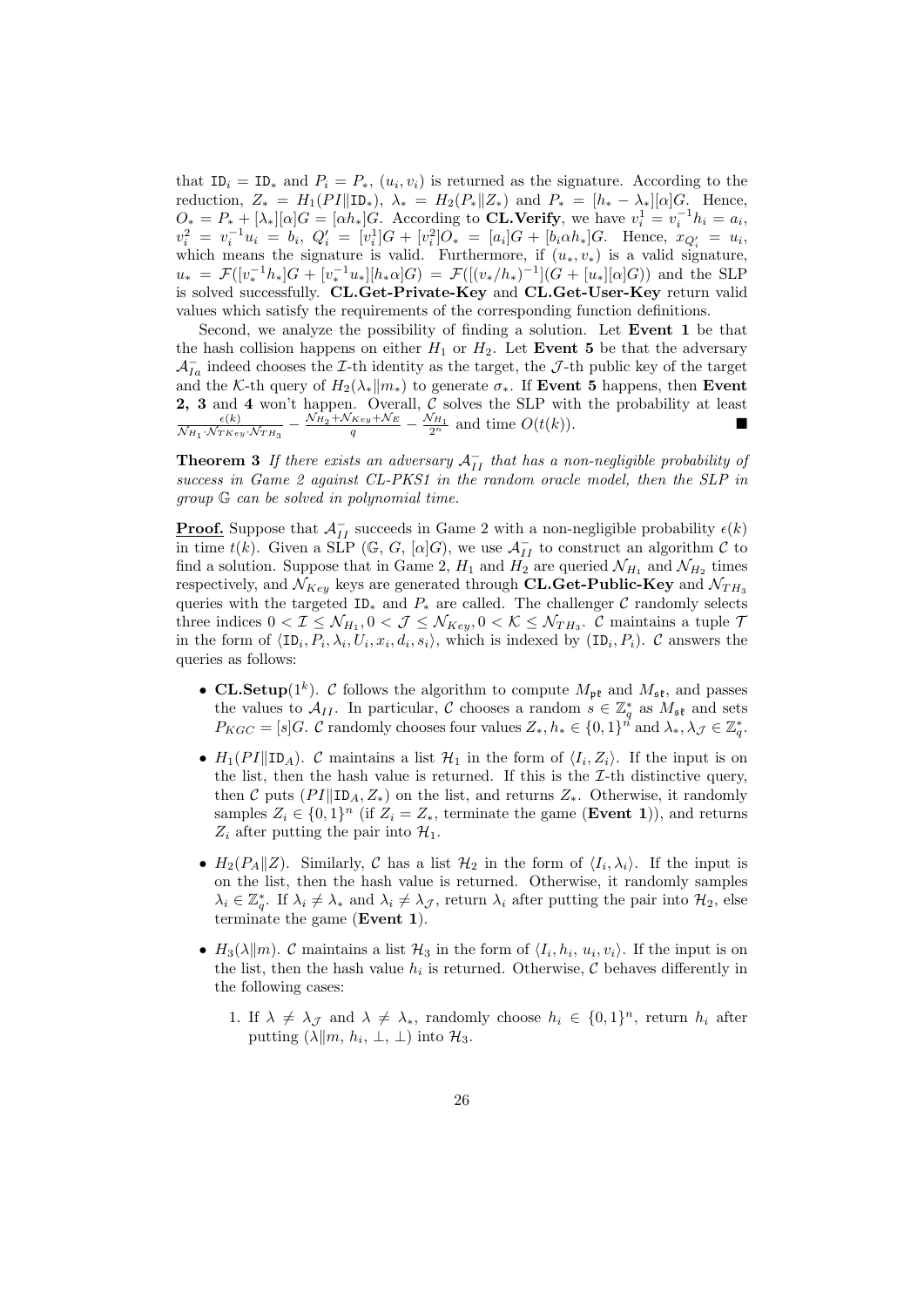- 2. Else (i.e.,  $\lambda = \lambda_*$  or  $\lambda = \lambda_{\mathcal{I}}$ ), if the J-th public key has not been generated, terminate the game (Event 1).  $\mathcal C$  responds differently in the following cases.
	- In the J-th public key generation  $Z_i \neq Z_*,$ 
		- $\star \lambda = \lambda_{\star}$ . If this is the K-th query, set  $h_i = h_{\star}$ , else randomly select  $h_i \in \mathbb{Z}_q^*$ , after putting  $(\lambda \| m, h_i, \perp, \perp)$  in the list, return  $h_i$
		- ∗  $\lambda = \lambda_{\mathcal{J}}$ . Randomly sample  $(a_i, b_i) \in \mathbb{Z}_q^2$  and compute  $u_i =$  $\mathcal{F}([a_i]G + [b_i][h_*][\alpha]G + [b_i][\lambda_{\mathcal{J}} - \lambda_*][s]G), v_i = u_i/b_i$ , and  $h_i =$  $a_i u_i/b_i$ . C returns  $h_i$  after putting  $(\lambda \| m, h_i, u_i, v_i)$  into  $\mathcal{H}_3$ .
	- Otherwise, if this is the K-th query with  $\lambda_*$ , then after putting (λ||*m*,  $(h_*, \perp, \perp)$  in the list, return  $h_*$ . Otherwise, randomly sample  $(a_i, b_i) \in$  $\mathbb{Z}_q^{*2}$  and compute  $u_i = \mathcal{F}([a_i]G + [b_i][h_*][\alpha]G)$ ,  $v_i = u_i/b_i$ , and  $h_i =$  $a_i u_i/b_i$ . C returns  $h_i$  after putting  $(\lambda \| m, h_i, u_i, v_i)$  into  $\mathcal{H}_3$ .
- CL.Get-Public-Key(ID<sub>i</sub>,bNewKey). If bNewKey is false and at least one entry in  $\mathcal T$  includes ID<sub>i</sub>, then  $\mathcal C$  returns  $P_i$  in the latest entry of ID<sub>i</sub> in  $\mathcal T$ . Otherwise, let  $Z_i = H_1(PI||ID_i)$ , and C responds differently in the following cases:
	- 1. If this is the J-th public key generation in the game, then compute  $P_i =$  $[h_*\alpha]G - [s\lambda_*]G$ . Put  $(P_i||Z_*,\lambda_*)$  in  $\mathcal{H}_2$ . If  $Z_i = Z_*$ , set  $\lambda_i = \lambda_*$ , else put  $(P_i||Z_i, \lambda_{\mathcal{J}})$  in  $\mathcal{H}_2$  and set  $\lambda_i = \lambda_{\mathcal{J}}$ . If the list has an entry indexed by  $(P_i||Z_i)$  that has different value from  $\lambda_i$ , terminate the game (**Event 1**). Put  $(\text{ID}_i, P_i, \lambda_i, \perp, \perp, \perp, \perp)$  in  $\mathcal{T}$ .  $\mathcal{C}$  returns  $P_i$ .
	- 2. Else, randomly select  $x_i, d_i, \lambda_i \in \mathbb{Z}_q^*$  (if  $\lambda_i = \lambda_*$  or  $\lambda_i = \lambda_{\mathcal{J}}$ , terminate the game (**Event 1**)), compute  $P_i = [x_i]G + [d_i]G - [\lambda_i][s]G$ , put  $(P_i || Z_i, \lambda_i)$ in  $\mathcal{H}_2$  and  $(\texttt{ID}_i, P_i, Z_i, \lambda_i, [x_i]G, x_i, d_i, x_i + d_i)$  in  $\mathcal{T}$ .  $\mathcal{C}$  returns  $P_i$ .
- CL.Get-Private-Key(ID<sub>i</sub>,  $P_i$ ). If there is no entry indexed by  $(ID_i, P_i)$  in  $\mathcal{T}$ , return error. Otherwise, if  $s_i$  of the found entry is  $\perp$ , then terminate the game (Event 2), or return  $s_i$ .
- CL.Get-User-Key(ID<sub>i</sub>,  $P_i$ ). If there is no entry indexed by  $(ID_i, P_i)$  in  $\mathcal{T}$ , return error. Otherwise, if  $x_i$  of the found entry is  $\perp$ , then terminate the game (Event 3), or return  $x_i$ .
- CL.Get-Sign(ID<sub>i</sub>,  $P_i$ ,  $m_i$ ). If there is no entry indexed by  $(ID_i, P_i)$  in  $\mathcal{T}$ , return error. Otherwise, use  $\lambda_i$  from the found entry to query  $H_3(\lambda_i||m_i)$  and respond as follows:
	- 1. If  $s_i$  from the found entry is not  $\perp$ , then use  $s_i$  as the private key and  $P_i$ as the public key to sign the message and return signature.
	- 2. Else, use  $\lambda_i || m_i$  to search the list  $\mathcal{H}_3$ .
		- $-$  If  $u_i$  is ⊥ on the found entry, then terminate the game (Event 4).
		- Else, return  $(u_i, v_i)$  as the signature.
- CL.Verify( $M_{\mathbf{p}^*}$ , ID<sub>\*</sub>,  $P_*, m_*, \sigma_*$ ). If  $Z_* \neq H_1(PI \| \mathbf{ID}_*)$  or  $\lambda_* \neq H_2(P_* \| Z_*)$  or  $h_* \neq H_3(\lambda_* || m_*),$  then terminate the game (Event 5). Otherwise, parse  $\sigma_*$  as  $(u_*, v_*)$  and output  $(u_*, v_*/h_*)$ .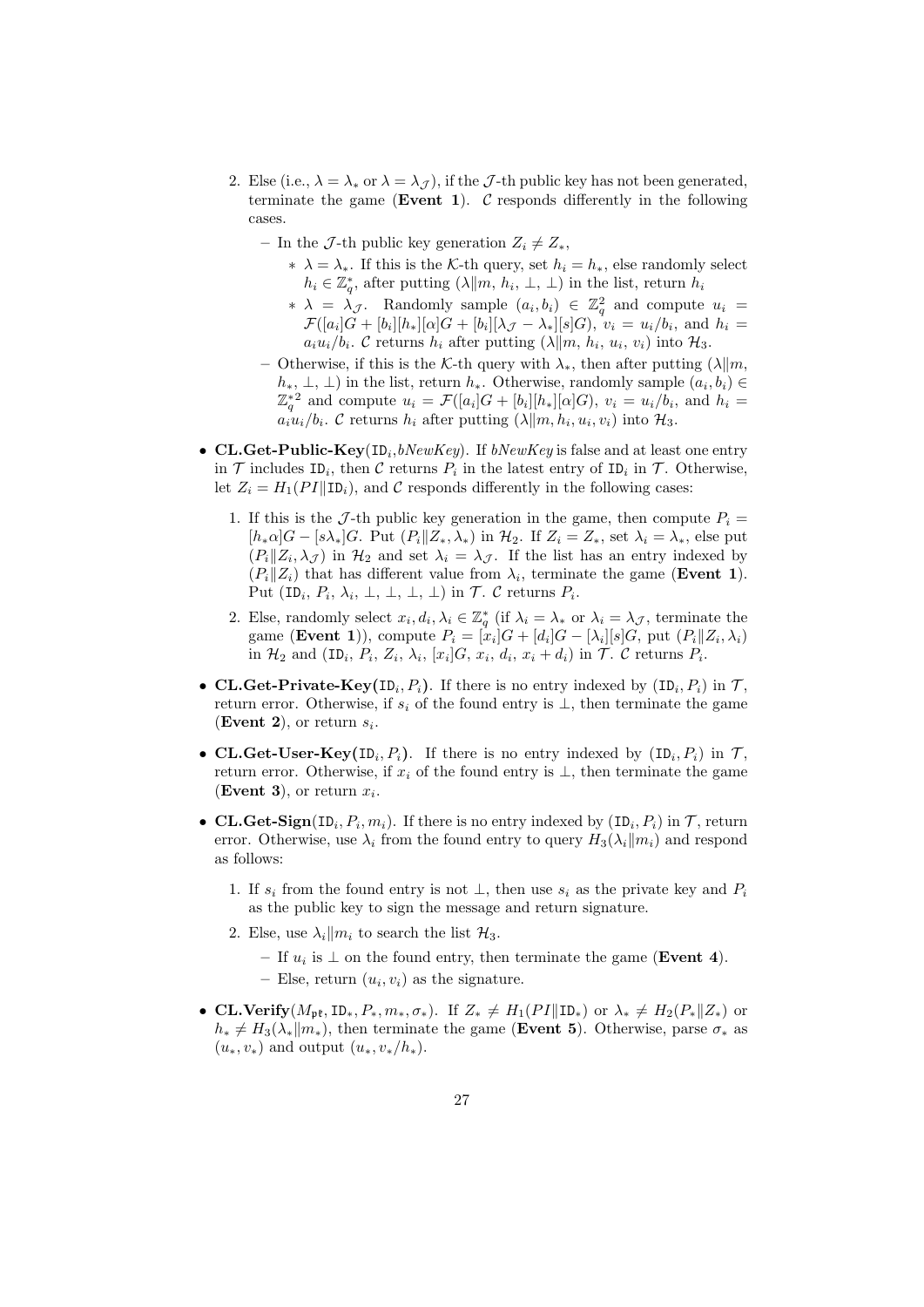It is easy to verify that if the game is not terminated prematurely, then the simulation is indistinguishable from the environment. In particular, if the targeted ID<sub>∗</sub>  $\neq$ ID<sub>J</sub> in the CL.Get-Public-Key query,  $C$  still answers the CL.Get-Sign(ID<sub>J</sub>,  $P_J$ ,  $m_i$ ) properly. Precisely,  $O_{J} = P_{J} + [\lambda_{J}][s]G = [h_{*}\alpha]G + [\lambda_{J} - \lambda_{*}][s]G$ . According to **CL.Verify**, we have  $v_i^1 = v_i^{-1}h_i = a_i$ ,  $v_i^2 = v_i^{-1}u_i = b_i$ ,  $Q_i' = [v_i^1]G + [v_i^2]O_J$  $[a_i]G + [b_i][h_*][\alpha]G + [b_i][\lambda_{\mathcal{J}} - \lambda_{*}][s]G$ . Hence,  $x_{Q_i'} = u_i$ , which means the signature is valid. The final output is the solution of the SLP. Let Event 1 be that the hash collision happens on either  $H_1$  or  $H_2$ . If the attacker chooses the *I*-th identity and the J-th public key and the K-th message queried with  $\lambda_*$ , then Event **2, 3, 4 and 5 won't happen.** Hence, C solves the SLP with probability at least  $\epsilon(k)$   $2^{\mathcal{N}_{H_2} + \mathcal{N}_{Key}}$   $\mathcal{N}_{H_1}$  and time  $O(\epsilon(k))$  $\frac{\epsilon(k)}{\mathcal{N}_{H_1} \cdot \mathcal{N}_{Key} \cdot \mathcal{N}_{TH_3}} - 2 \frac{\mathcal{N}_{H_2} + \mathcal{N}_{Key}}{q} - \frac{\mathcal{N}_{H_1}}{2^n}$  and time  $O(t(k)).$ 

**Lemma 3** If there exists an adversary  $A_{Ia}$  that has a non-negligible probability of success in Game 1 against CL-PKS2 in the random oracle model, then the DLP in group G can be solved in polynomial time.

The reduction in Lemma 2 can be modified easily for CL-PKS2 but still based on the strong semi-logarithm assumption. Applying the Multiple-Forking Lemma [10], the security of CL-PKS2 against  $A_{Ia}$  can be further reduced to the DLP. We skip the details.

**Lemma 4** If there exists an adversary  $A_{Ib}$  that has a non-negligible probability of success in Game 1 against CL-PKS2 in the random oracle model, then the DLP in group G can be solved in polynomial time.

**Proof.** Suppose that in the game,  $H_2$  and  $H_3$  are queried  $\mathcal{N}_{H_2}$  and  $\mathcal{N}_{H_3}$  times respectively, and  $A_{Ib}$  wins the game with probability  $\epsilon(k)$  in time  $t(k)$ . Given a DLP  $(\mathbb{G}, G, [\alpha]G)$ , we use  $\mathcal{A}_{Ib}$  to construct C to solve the problem. C maintains a tuple  $\mathcal T$  in the form of  $\langle \text{ID}_i, P_i, \lambda_i, U_i, x_i, d_i, s_i \rangle$ , which is indexed by  $(\text{ID}_i, P_i)$ .  $\mathcal C$  answers the queries as follows:

- CL.Setup(1<sup>k</sup>). C sets  $P_{KGC} = [\alpha]G$ , and passes  $M_{\mathfrak{pk}}$  to  $A_{Ib}$ . C randomly chooses three values  $Z_*, h_* \in \{0,1\}^n$  and  $\lambda_* \in \mathbb{Z}_q^*$ .
- $H_1(PI||ID_A)$ . C maintains a list  $\mathcal{H}_1$  in the form of  $\langle I_i, Z_i \rangle$ . If the input is on the list, then the hash value is returned. Otherwise, it randomly samples  $Z_i \in \{0,1\}^n$ , and returns  $Z_i$  after putting the pair into  $\mathcal{H}_1$ .
- $H_2(P_A||Z)$ . Similarly, C has a list  $\mathcal{H}_2$  in the form of  $\langle I_i, \lambda_i \rangle$ . If the input is on the list, then the hash value is returned. Otherwise, it randomly samples  $\lambda_i \in \mathbb{Z}_q^*$ , and returns  $\lambda_i$  after putting the pair into  $\mathcal{H}_2$ .
- $H_3(u||\lambda||m)$ . C maintains a list  $\mathcal{H}_3$  in the form of  $\langle I_i, h_i \rangle$ . If the input is on the list, then the hash value  $h_i$  is returned. Otherwise, randomly sample  $h_i \in \{0,1\}^n$ , return  $h_i$  after putting  $(u||\lambda||m, h_i)$  into  $\mathcal{H}_3$ .
- CL.Extract-Partial-Key( $M_{\rm pt}$ ,  $M_{\rm st}$ , ID<sub>i</sub>,  $U_i$ ). C randomly selects  $d_i, \lambda_i \in \mathbb{Z}_q^*$ , and computes  $P_i = [d_i]G + U_i - [\lambda_i][\alpha]G$ . C puts  $(P_i||Z_i, \lambda_i)$  in  $\mathcal{H}_2$  with  $Z_i =$  $H_1(PI \parallel ID_i)$  and returns  $(P_i, d_i)$ .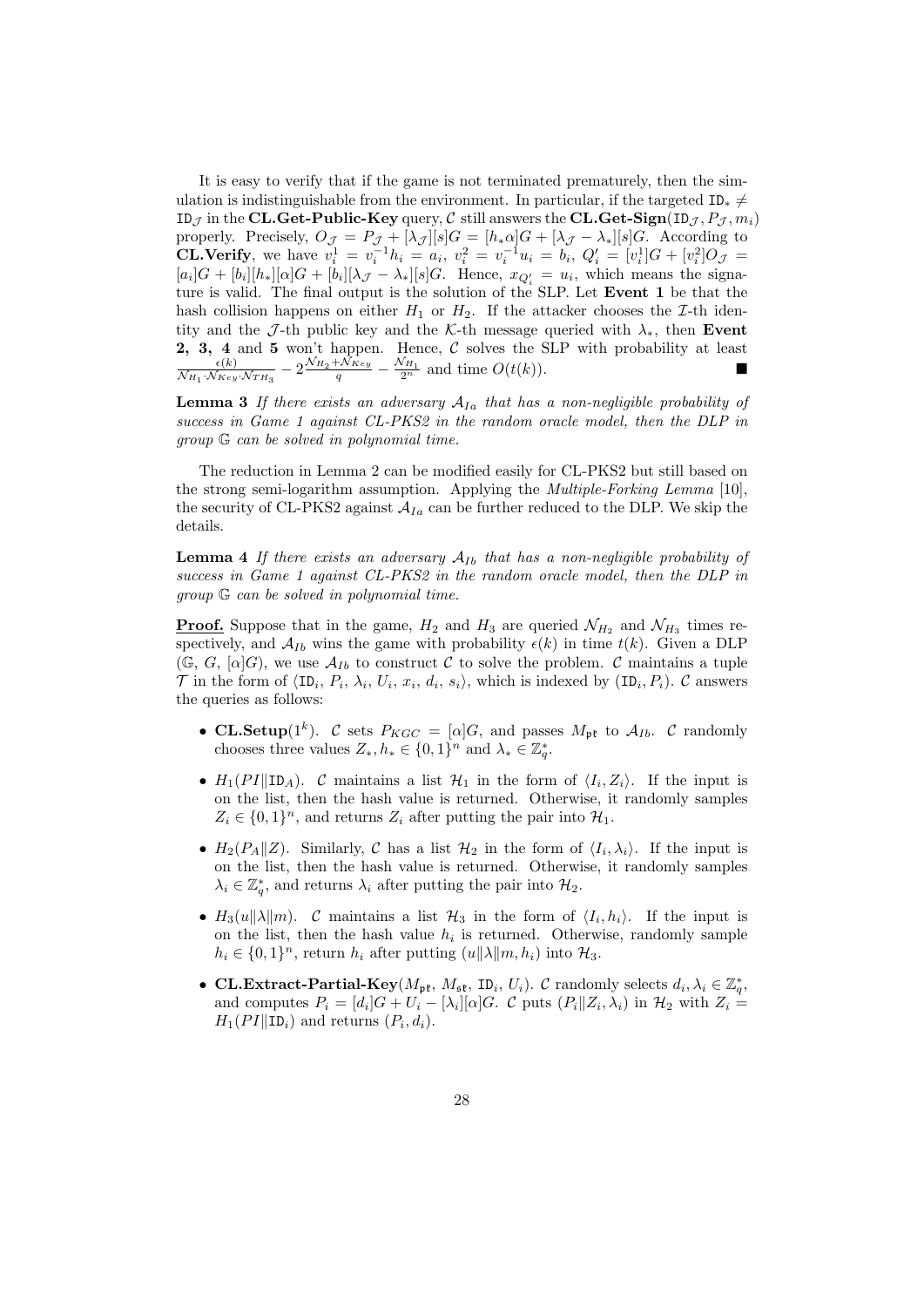- CL.Get-Public-Key(ID<sub>i</sub>,bNewKey). If bNewKey is false and at least one entry in  $\mathcal T$  includes ID<sub>i</sub>, then  $\mathcal C$  returns  $P_i$  in the latest entry of ID<sub>i</sub> in  $\mathcal T$ . Otherwise, randomly select  $x_i, d_i, \lambda_i \in \mathbb{Z}_q^*$ , compute  $P_i = [x_i]\hat{G} + [d_i]G - [\lambda_i][\alpha]G$ , put  $(P_i||Z_i, \lambda_i)$  in  $\mathcal{H}_2$  with  $Z_i = H_1(PI||ID_i)$  and  $(ID_i, P_i, \lambda_i, [x_i]G, x_i, d_i, x_i + d_i)$  in  $\mathcal{T}$ .
- CL.Get-Private-Key(ID<sub>i</sub>,  $P_i$ ). If there is no entry indexed by  $(ID_i, P_i)$  in  $\mathcal{T}$ , return error. Otherwise, return  $s_i$  from the found entry.
- CL.Get-User-Key(ID<sub>i</sub>,  $P_i$ ). If there is no entry indexed by  $(ID_i, P_i)$  in  $\mathcal{T}$ , return error. Otherwise, return  $x_i$  from the found entry.
- CL.Get-Sign(ID<sub>i</sub>,  $P_i$ ,  $m_i$ ). If there is no entry indexed by  $(ID_i, P_i)$  in  $\mathcal{T}$ , return error. Otherwise, use the found  $s_i$  as the private key and  $P_i$  as the public key to sign the message and return its signature.

 $C$  perfectly simulates the attacking environment. Before applying the *Multiple*-Forking Lemma [10] to argue the security, we make several assumptions, so to make the analysis simpler. First, as explained in Section 3, the use of  $H_1$  is unnecessary, in the following analysis we assume  $H_1$  to be a normal collision-resistance hash function and C requires the attacker to output  $Z$  instead of ID. This assumption is sound because the reduction above does not make use of any random oracle property of  $H_1$ . Second, in the attacking process A may query  $H_3(u||\lambda||m)$  before querying  $\lambda = H_2(P||Z)$ . However, as  $H_2$  is simulated as a random oracle, there is only a negligible probability that this event has happened and at the same time  $\sigma$  is valid. We henceforth ignore this event in the analysis. C runs the multiple-forking algorithm  $\mathbf{MF}_{A_{Ib},3}(M_{\mathbf{p}\mathbf{t}})$  and gets four forgeries  $(Z, m, P, (u_i, v_i)), i = 0, \ldots, 3$  for some Z, some message m and some P. Moreover each  $u_i$  corresponds to a point  $Q_i = \pm [r_i]G$ , and  $u_0 = u_1$  and  $u_2 = u_3$ . If the forged signatures are valid, by assuming  $Q_0 = [r_0]G$  and  $Q_2 = [r_2]G$ , we have

$$
\begin{array}{l} Q_0=[v_0^{-1}h_0]G+[v_0^{-1}u_0](P+[\lambda_0][\alpha]G), \\ Q_0=[v_1^{-1}h_1]G+[v_1^{-1}u_0](P+[\lambda_0][\alpha]G), \\ Q_2=[v_2^{-1}h_2]G+[v_2^{-1}u_2](P+[\lambda_2][\alpha]G), \\ Q_2=[v_3^{-1}h_3]G+[v_3^{-1}u_2](P+[\lambda_2][\alpha]G). \end{array}
$$

Let  $a_i = h_i/v_i$  for  $i = 0, ..., 3, b_0 = -u_0/v_0, b_1 = -u_0/v_1, b_2 = -u_2/v_2$  and  $b_0 = -u_2/v_3$ . C computes  $\alpha'$  as follows:

$$
\alpha' = \frac{(a_0 - a_1)(b_2 - b_3) - (a_2 - a_3)(b_0 - b_1)}{(\lambda_0 - \lambda_2)(b_0 - b_1)(b_2 - b_3)}.
$$

If  $Q_0 = -[r_0]G$  or  $Q_2 = -[r_2]G$ , C can compute  $\alpha'$  in a similar way and test its correctness by checking if  $[\alpha']G = [\alpha]G$  and find the solution to the DLP. By the *Multiple-Forking Lemma,* C solves the DLP with probability  $O(\frac{\epsilon^4(k)}{(N_H + N_H)})$  $\frac{\epsilon(\kappa)}{(\mathcal{N}_{H_2} + \mathcal{N}_{H_3})^6}$  and time  $O(t(k))$ .<sup>2</sup>

**Theorem 4** If there exists an adversary  $A_I$  that has a non-negligible probability of success in Game 1 against CL-PKS2 in the random oracle model, then the DLP in group G can be solved in polynomial time.

<sup>&</sup>lt;sup>2</sup>With the help of  $\lambda$  in  $H_3$ , a tighter reduction could be established but with much more complicated analysis.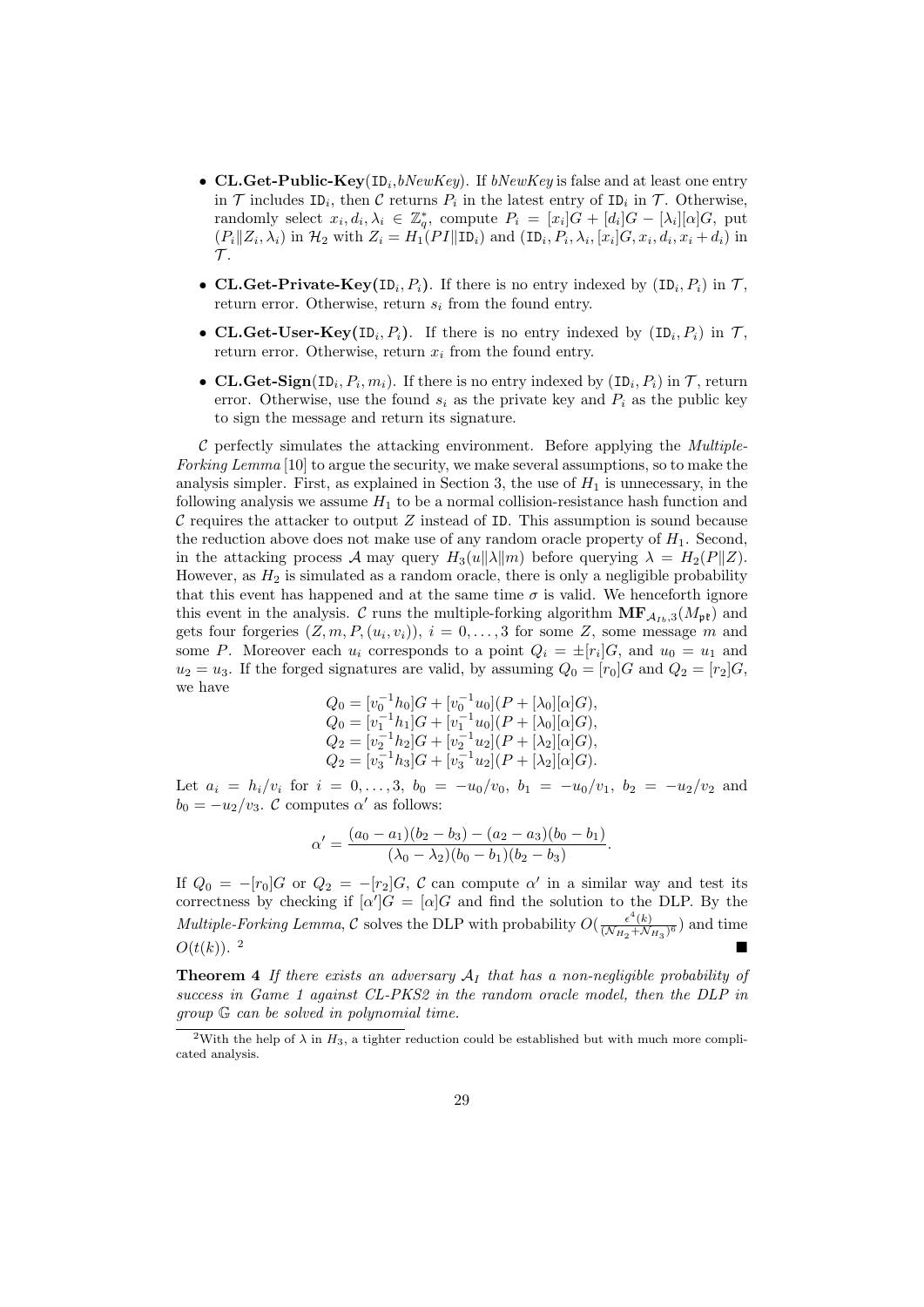Theorem 4 follows from Lemma 3 and 4.

**Theorem 5** If there exists an adversary  $A_{II}$  that has a non-negligible probability of success in Game 2 against CL-PKS2 in the random oracle model, then the DLP in group G can be solved in polynomial time.

The reduction in Theorem 3 can be simply modified for CL-PKS2 but still based on the strong semi-logarithm assumption. Applying the Multiple-Forking Lemma, the security of CL-PKS2 against  $\mathcal{A}_{II}$  can be reduced to the DLP. We skip the details.

Similar techniques used in the reductions for CL-PKS2 can be applied to analyze CL-PKS3 and we have following results. Again the use of  $\lambda$  in  $H_3$  can help to construct tighter reductions.

**Theorem 6** If there exists an adversary  $A<sub>I</sub>$  that has a non-negligible probability of success in Game 1 against CL-PKS3 in the random oracle model, then the DLP in group G can be solved in polynomial time.

**Theorem 7** If there exists an adversary  $A_{II}$  that has a non-negligible probability of success in Game 2 against CL-PKS3 in the random oracle model, then the DLP in group G can be solved in polynomial time.

Overall, CL-PKS2 and CL-PKS3 are secure schemes with regard to Definition 2 in the random oracle model based on the DL assumption. With two results from Lemma 2 and Theorem 3, CL-PKS1 still lacks a formal security analysis against the  $\mathcal{A}_{Ib}^-$  adversary without resorting to the generic group model or introducing new complexity assumption. On the other hand, the argument in Section 4.3 has demonstrated its security strength against potential attacks. Particularly, with the result of Lemma 1, it is shown that CL-PKS1 is more secure than ECQV+ECDSA.

# 6 Performance Evaluation and Application

We first compare the proposed CL-PKS schemes with the related schemes including existing CL-PKS schemes and standard signature schemes using implicit certificates. Many CL-PKS schemes with or without pairing are proposed in the literature. Pairing (denoted by P, which is a bilinear map:  $\mathbb{G}_1 \times \mathbb{G}_2 \to \mathbb{G}_3$  such that  $\mathbb{G}_1$  and  $\mathbb{G}_2$  are two cyclic groups and  $\mathbb{G}_3$  is a related extension field) is a much heavier computation operation than the point scalar (denoted by  $S$ ) or exponentiation (denoted by  $E$ ) in field  $\mathbb{G}_3$ . We don't list all the existing CL-PKS schemes. Instead, only some commonly referred pairing-based schemes and some most efficient pairing-free schemes are compared.  $|\mathbb{G}|$  and  $|q|$  denote the bit length of the size of a group  $\mathbb{G}$  and an integer q respectively.

According to Table 8, it is known that our schemes are among the most efficient ones. One may compute  $O_A$  first and then call ECDSA verification process so to for example make use of the hardware implementation of the algorithm. When a pre-computation of point scalar of  $P_{KGC}$  is implemented, computing  $O_A$  in CL-PKS1 could be six to eight times faster than the one in ECQV+ECDSA. Moreover, CL-PKS1 doesn't suffer from the Kravitz attack that affects ECQV+ECDSA.

As explained, CL-PKS1 can be realized by reusing the existing implementation of ECDSA. This is a particularly important advantage in practice because many security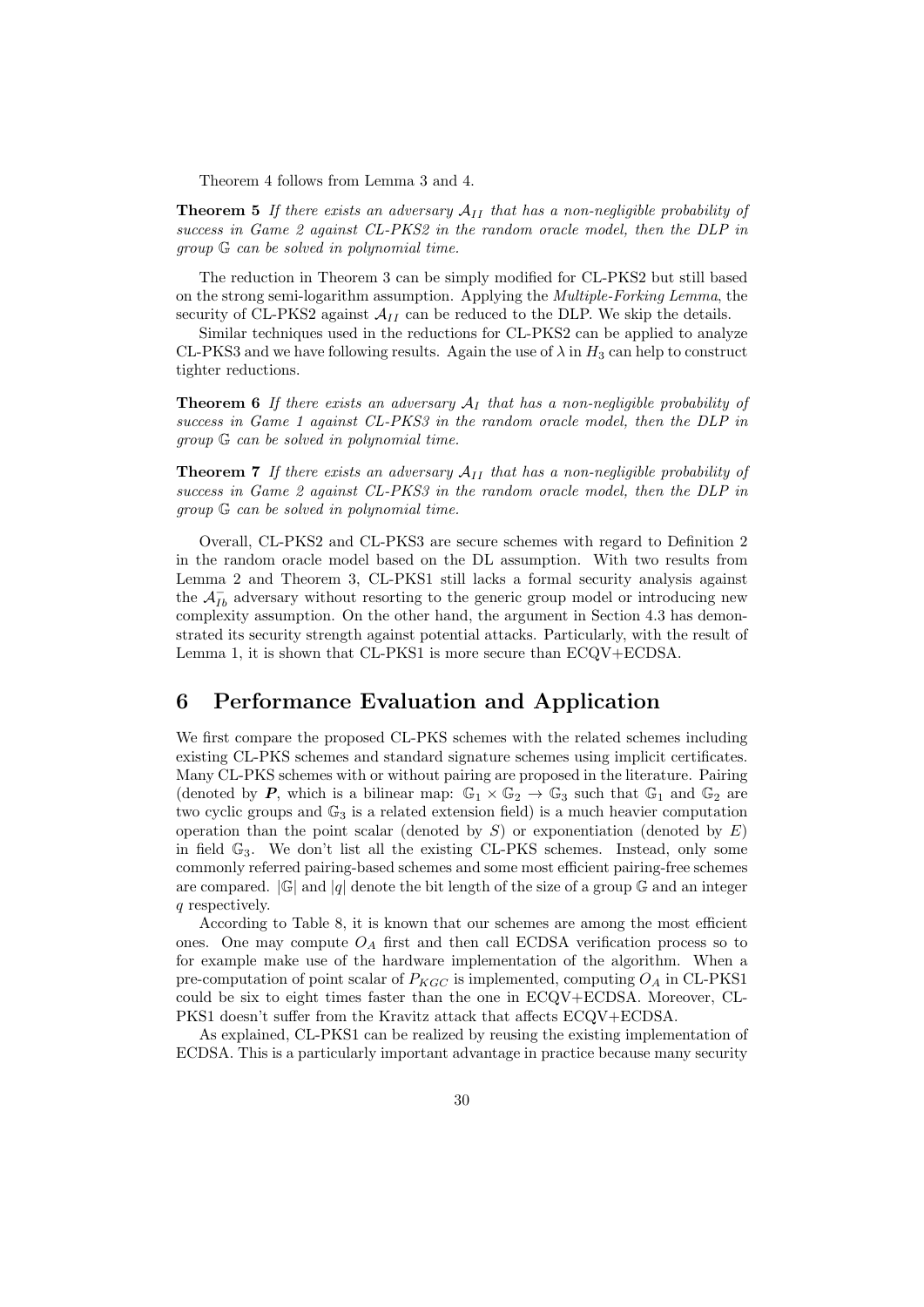| Scheme                      | Key size                       |                                                |           | Computation        | Signature                       |
|-----------------------------|--------------------------------|------------------------------------------------|-----------|--------------------|---------------------------------|
|                             | Private                        | Public                                         | Signing   | Verification       | size                            |
| AP[1]                       | $\mathbb{G}_1$                 | $2 G_1 $                                       | $1P + 3S$ | $4P + 1E$          | $ \mathbb{G}_1 + q $            |
| CPHL[19]                    | $\boxed{\mathbb{G}_1}$         | $\mathbb{G}_1$                                 | 2S        | $\overline{2P}+2S$ | $2 G_1 $                        |
| HMSWW[30]                   | $ G_1 $<br>$^{+}$<br> q        | $\mathbb{G}_1$                                 | 1S        | 3P                 | $ \mathbb{G}_1 $                |
| $ZWXF$ [52]                 | $\mathbb{G}_1$<br>$^+$<br>q    | $\mathbb{G}_1$                                 | 3S        | $4{\bf P}$         | $2 \mathbb{G}_1 $               |
| ZZZ[53]                     | $\mathbb{G}_1$<br>$^{+}$<br> q | $\mathbb{G}_2$                                 | $1S+2E$   | $1\mathbf{P} + 3E$ | $\overline{\mathbb{G}_1 +2 q }$ |
| HRL[27]                     | q                              | G <br>$^{+}$<br> q                             | 1S        | 5S                 | 2 G                             |
| HCZ[29]                     | q                              | $2 \mathbb{G} $                                | 1S        | 3S                 | $ \mathbb{G} + q $              |
| JHLC[34]                    | q                              | $2 \mathbb{G} $                                | 1S        | 3S                 | $ \mathbb{G} + q $              |
| LXWHH[37]                   | 2 q                            | $2 \mathbb{G} $                                | 1S        | 3S                 | 2 q                             |
| YSCC[51]                    | q                              | $\mathbb{G}$                                   | 1S        | 3S                 | $ \overline{\mathbb{G}} + q $   |
| PH/OMC+                     |                                |                                                |           |                    |                                 |
| ECDSA[42, 14]               | q                              | $ \mathbb{G} $                                 | 1S        | 3S                 | 2 q                             |
| $\text{Arazi}/\text{ECQV}+$ |                                |                                                |           |                    |                                 |
| ECDSA[5, 17]                | q                              | $ \mathbb{G} $                                 | 1S        | 3S                 | 2 q                             |
| $CL$ -P $KS1$               | q                              | $\mathbb{G}$                                   | 1S        | 3S                 | 2 q                             |
|                             |                                |                                                |           |                    |                                 |
| $CL$ -P $KS2$               | q                              | $ \mathbb{G} $                                 | 1S        | 3S                 | $ p  +  q $                     |
| CL-PKS3                     | q                              | $ \mathbb{G} $                                 | 1S        | 3S                 | $ \overline{\mathbb{G}} + q $   |
| CL-PKS4                     | q                              | $\mathbb{G}% _{n}^{X}\left( \mathbb{G}\right)$ | 1S        | 3S                 | 2 q                             |

Table 8: Performance Comparison

elements (SE) have ECDSA embedded and the private key is protected within the SE. Deploying CL-PKS1 doesn't need to modify existing hardware chips and won't cause extra security concerns because the signing process can use the private key stored in SE in the same way as ECDSA.

We have implemented CL-PKS1 on the 32-bit Cortex-M4 MCU STM32F4 to evaluate the performance. STMicroelectronics provides a crypto library [47], which has interfaces to access the implementation of ECDSA and point scalar operation over the NIST p256 elliptic curve. The signing process of CL-PKS1 can directly call ECDSA signature generation function in the library by signing on  $(\lambda \| m)$ . The verification process first calls the scalar and addition operations to compute  $O<sub>A</sub>$  and then calls the verification function of ECDSA in the library. We have also implemented CL-PKS1 from scratch to evaluate the performance of a native implementation of the scheme. In the implementation, the Montgomery modular is applied to compute multiplication in  $\mathbb{F}_p$ . The addition and multiplication operations are implemented with the assembly language. The code is compiled with -O3 option and speed is measured with STM32F4 working at 168MHz.

| Table 9: Implementation of CL-PKS1 on STM32F4 |  |  |
|-----------------------------------------------|--|--|
|-----------------------------------------------|--|--|

| Implementation    | STM crypto lib.                       | Our software |
|-------------------|---------------------------------------|--------------|
| Code size         | 15K                                   | 11 K         |
| Stack size        | 0.5K                                  | 0.7K         |
| Signing time      | 0.078s                                | 0.058s       |
| Verification time | $0.076s(scalar) + 0.104s(ECDSA ver.)$ | 0.132s       |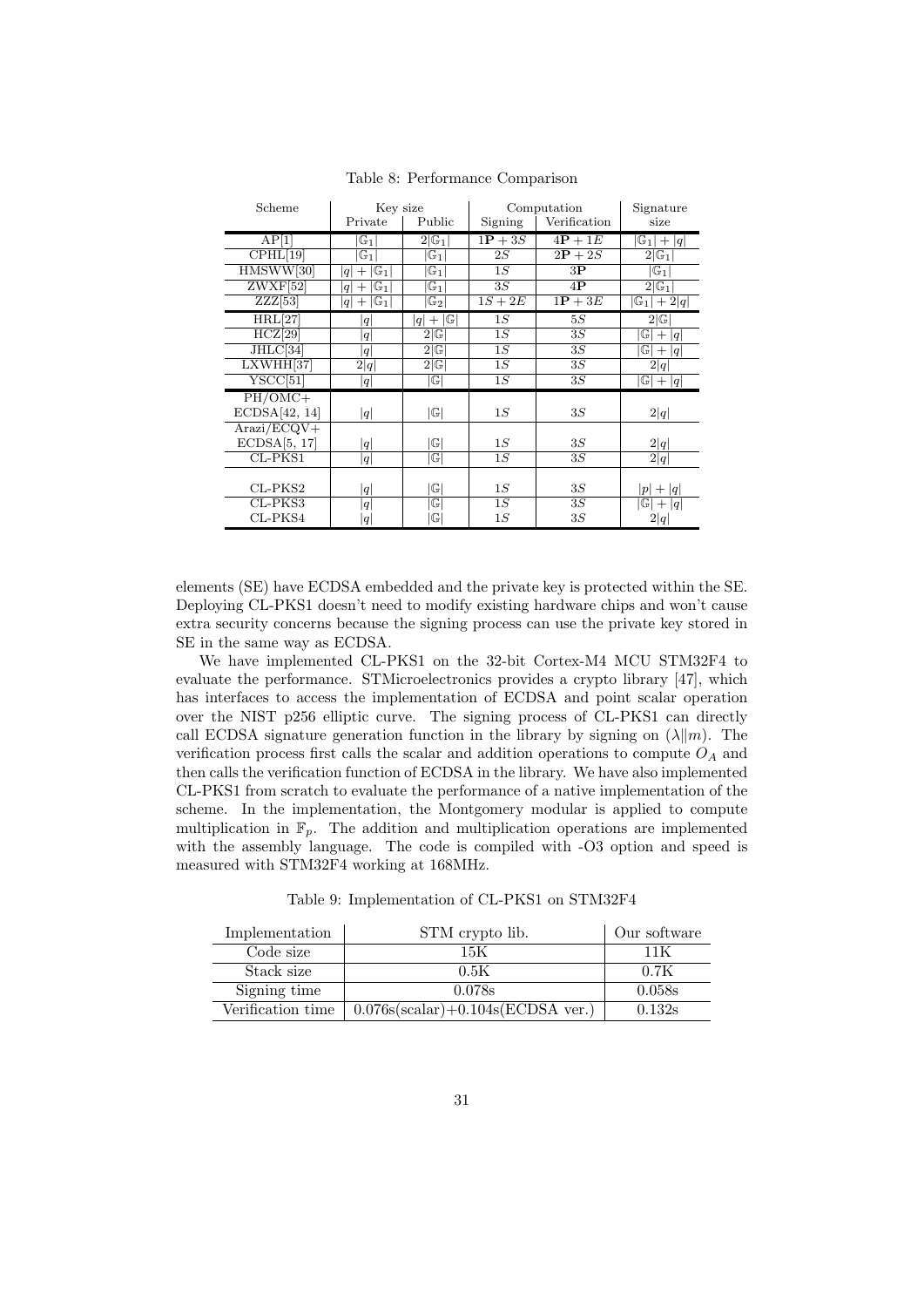Our software implementation is even faster than the one using the library provided by STMicroelectronics. The speed of the implementation appears quick enough for most applications.

Systems employing CL-PKS will enjoy the benefit of lightweight key management. For example, inter-domain authentication in the Internet of Things such as V2X communication [16] requires PKC-based security solutions. Considering the constrained resource, diversity of devices and the scale of the IoT, an efficient CL-PKS scheme like CL-PKS1 offers clear advantages over the certificate-based, identity-based, and raw public key with out-of-band validation (RPK-OOBV) solutions. The certificate size and the complicated validation process could quickly drain available resources of a constrained device (see [46] for a detailed evaluation of the impact of a certificate on IoT devices). The RPK-OOBV has small public key data but requires other validation mechanisms such as DNSSEC. On the other hand, the proposed CL-PKS has small key size as RPK-OOBV and removes the necessity of public key validation. With only slightly larger communication overhead by including the public key  $P_A$  as part of a signature as suggested in [7], CL-PKS can work just like an IBS but is free from the key-escrow concern. Certainly, CL-PKS1 can play the role of ECQV+ECDSA in [16] to achieve better security and possibly a higher performance if the public key calculation process can make use of point scalar pre-computation with  $P_{KGC}$ .

# 7 Conclusion

In this work, we redefine the formulation of CL-PKC to unify it with security mechanisms using implicit certificates. We then construct a CL-KGA from the Schnorr signature and prove its security in the random oracle model. Furthermore, we demonstrate that using the assignment computed in the CL.Extract-Partial-Key process as the key prefixing in the message signing process helps improve the security of a CL-PKS that combines a secure CL-KGA with a standard signature algorithm. Several of such CL-PKS schemes are described. CL-PKS1 can be implemented based on existing security elements that support ECDSA. Security analysis shows that CL-PKS1 has stronger security than the composition of ECQV with ECDSA. CL-PKS2 and CL-PKS3 have full security reductions based on the discrete logarithm assumption in the random oracle model. The results presented in the work may also shed light on the way of using ECQV with ECDSA. With little cost, the security of the ECQV-based signature scheme can benefit from the key prefixing technique. However, whether using the assignment as the key prefixing allows universal composability of a secure CL-KGA with a EUF-CMA-secure DSA, which fits in with the general framework defined in ISO/IEC 14888-3, remains an open problem.

# Acknowledgments

Liqun Chen's work is supported by the EU Horizon 2020 research and innovation program under grant agreement No 779391 (FutureTPM).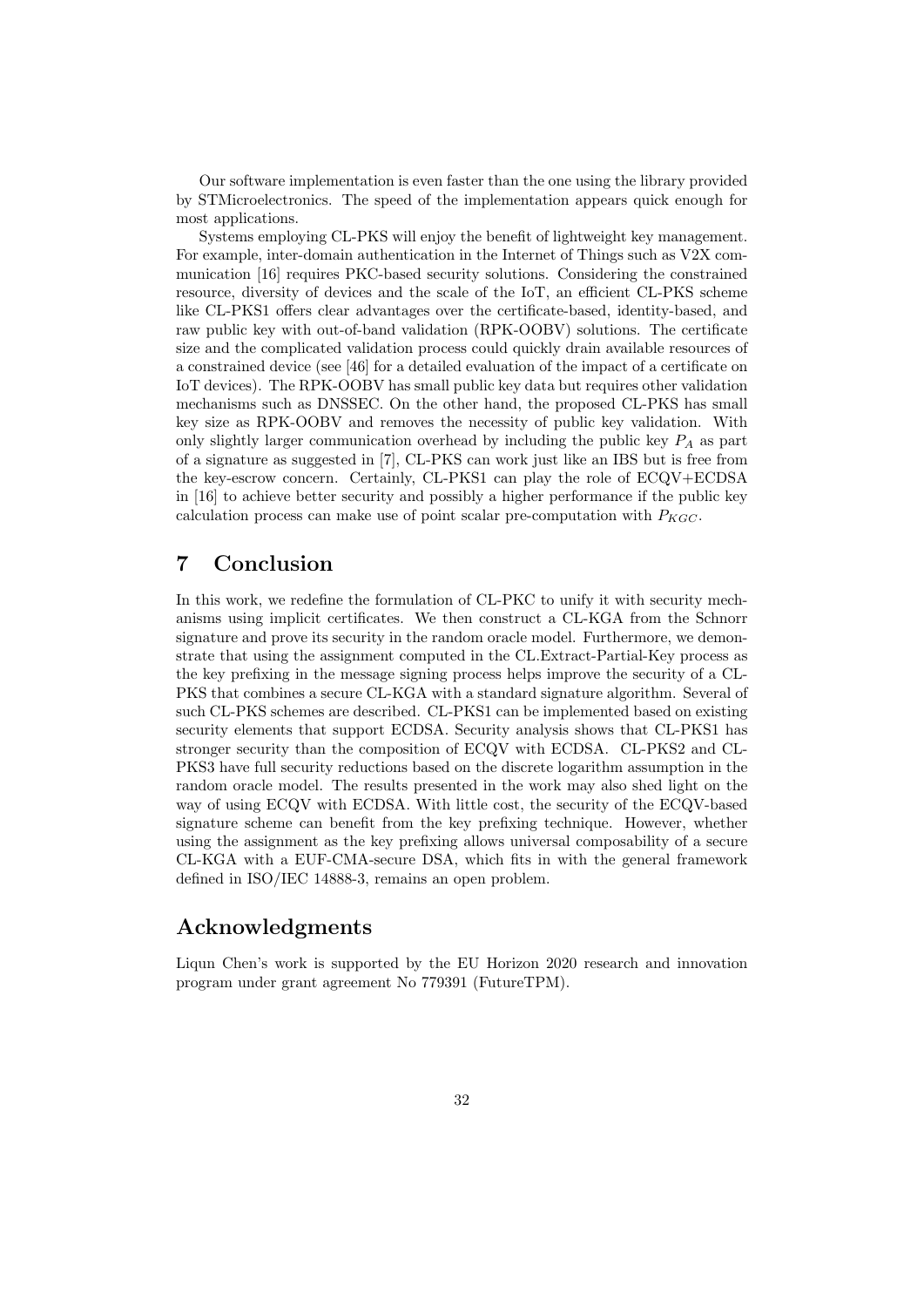# References

- [1] S. S. Al-Riyami and K. G. Paterson. Certificateless Public Key Cryptography. In Proc. of Asiacrypt 2003, LNCS 2894, pp. 452–473, 2003.
- [2] S. S. Al-Riyami and K. G. Paterson. CBE from CL-PKE: a Generic Construction and Efficient Schemes. In Proc. of PKC 2005, LNCS 3386, pp. 398–415, 2005.
- [3] J. H. An, Y. Dodis, and T. Rabin. On the Security of Joint Signature and Encryption. In Proc. of Eurocrypt 2002, LNCS 2332, pp. 83–107, 2002.
- [4] A. Antipa, D. Brown, A. Menezes, and et al. Validation of Elliptic Curve Public Keys. In Proc. of PKC 2003, LNCS 2567, pp. 211–223, 2003.
- [5] B. Arazi. Certification of DL/EC Keys. Submission to P1363 meeting, http://grouper.ieee.org/groups/1363/StudyGroup/contributions/arazi.doc, 1998.
- [6] J. Baek, R. Safavi-Naini, and W. Susilo. Certificateless Public Key Encryption without Pairing. In Proc. of ISC 2005, LNCS 3650, pp. 134–148, 2005.
- [7] M. Bellare, C. Namprempre, and G. Neven. Security Proofs for Identity-Based Identification and Signature Schemes. In J. of Cryptology, Volume 22, pp. 1–61, 2009.
- [8] K. Bentahar, P. Farshim, J. Malone-Lee, and N. P. Smart. Generic Constructions of Identity-Based and Certificateless KEMs. In J. of Cryptology, Volume 21, pp. 178–199, 2008.
- [9] D. J. Bernstein. Multi-User Schnorr Security, Revisited. Cryptology ePrint Archive, Report 2015/996, 2015.
- [10] A. Boldyreva, A. Palacio, and B. Warinschi. Secure Proxy Signature Schemes for Delegation of Signing Rights. In J. of Cryptology, Volume 25, 57–115, 2012.
- [11] E. Brickell, D. Pointcheval, S. Vaudenay, and M. Yung. Design Validations for Discrete Logarithm Based Signature Schemes. In Public Key Cryptography 2000, LNCS 1751, pp. 276–292, 2000.
- [12] D. Brown. Generic Groups, Collision Resistance, and ECDSA. In Designs, Codes and Cryptography, Volume 35, pp. 119–152, 2005.
- [13] D. Brown. On the Provable Security of ECDSA. In Advances in Elliptic Curve Cryptography, pp. 21–40. Cambridge University Press (2005).
- [14] D. Brown, M. Campagna, and S. Vanstone. Security of ECQV-Certified ECDSA Against Passive Adversaries. Cryptology ePrint Archive, Report 2009/620, 2009.
- [15] D. Brown, R. Gallant, and S. Vanstone. Provably Secure Implicit Certificate Schemes. In Proc. of FC 2001, LNCS 2339, pp. 156–165, 2001.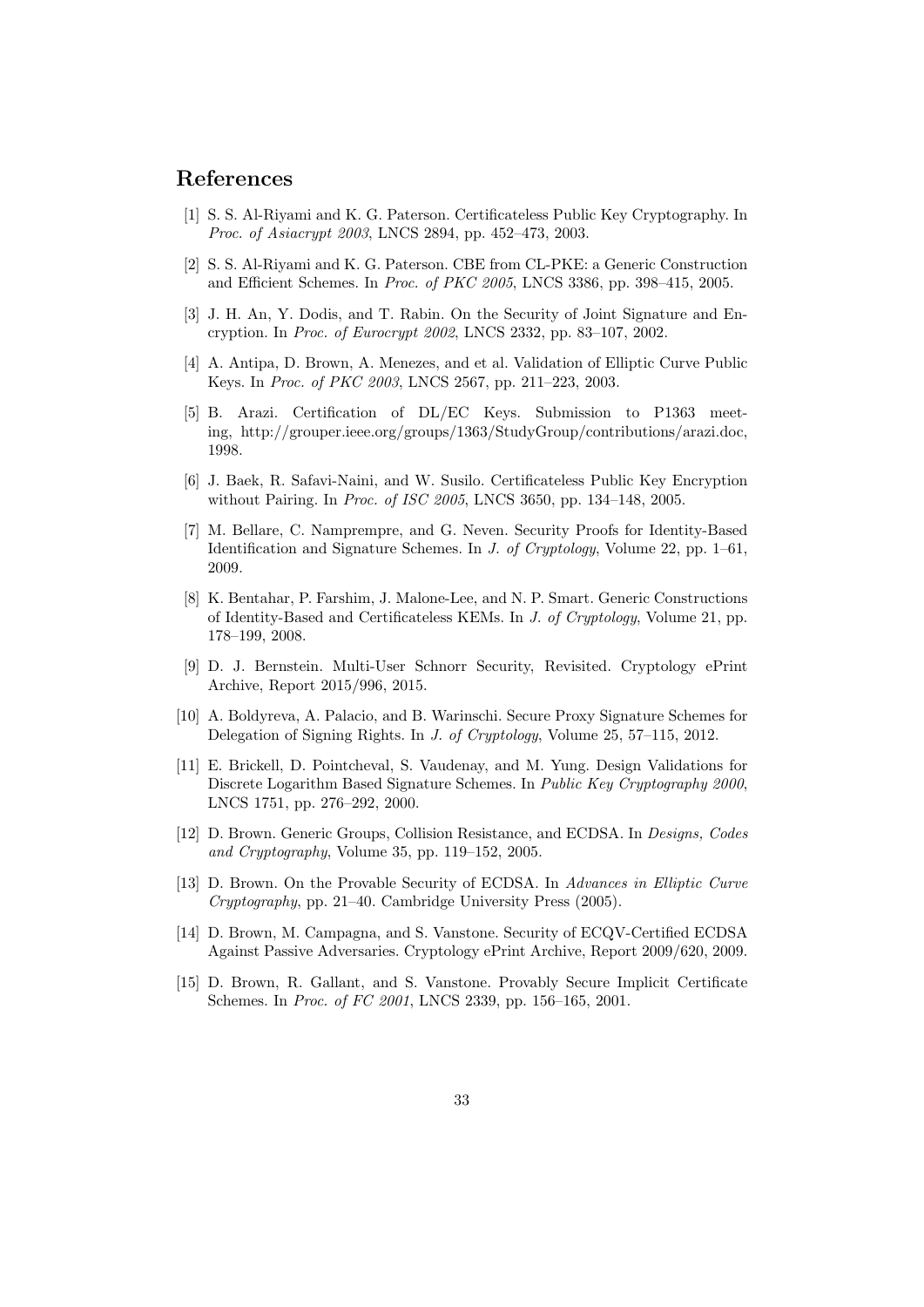- [16] B. Brecht, D. Therriault, A. Weimerskirch, W. Whyte, V. Kumar, T. Hehn, and R. Goudy. A Security Credential Management System for V2X Communications. IEEE Transactions on Intelligent Transportation Systems, Vol. 19, no. 12, pp. 3850–3871, 2018.
- [17] Certicom Research. SEC 4: Elliptic Curve Qu-Vanstone Implicit Certificate Scheme (ECQV). Version 1.0. 2013.
- [18] Z. Cheng, L. Chen, L. Ling, and R. Comley. General and Efficient Certificateless Public Key Encryption Constructions. In Proc. of Pairing 2007, LNCS 4575, pp. 83–107.
- [19] K. Y. Choi, J. H. Park, J. Y. Hwang, and D. H. Lee. Efficient Certificateless Signature Schemes. In Proc. of ACNS 2007, LNCS 4521, pp. 443–458, 2007
- [20] M. Fersch, E. Kiltz, and B. Poettering. On the One-Per-Message Unforgeability of (EC)DSA and its Variants. In Proc. of TCC 2017, LNCS 10678, pp. 519–534, 2017.
- [21] GB/T 32918.2-2017. Public Key Cryptographic Algorithm SM2 Based on Elliptic Curves– Part 2: Digital Signature Algorithm.
- [22] C. Gentry. Certificate-Based Encryption and the Certificate Revocation Problem. In Proc. of Eurocrypt 2003, LNCS 2656, pp. 272–293, 2003.
- [23] M.Girault. Self-certified Publick Keys. In Proc. of Eurocrypt 91, LNCS 547, pp. 490–497, 1991.
- [24] M. Groves. Elliptic Curve-Based Certificateless Signatures for Identity-Based Encryption (ECCSI). RFC 6507, 2012.
- [25] GSM Association. RSP Technical Specification, Version 2.0. 2016.
- [26] GlobalPlatform Card. Secure Channel Protocol '11' Card Specification v2.3 Amendment F, Version 1.1. 2017
- [27] L. Harn, J. Ren, and C. Lin. Design of DL-based Certificateless Digital Signatures. In J. of Systems and Software, Volume 82, Issue 5, pp. 789–793, 2009.
- [28] D. He, Y. Chen, J. Chen, and et al. A New Two-Round Certificateless Authenticated Key Agreement Protocol without Bilinear Pairings. In Mathematical and Computer Modelling, Volume 54, Issues 11–12, pp. 3143–3152, 2011.
- [29] D. He, J. Chen, and R. Zhang. An Efficient and Provably-secure Certificateless Signature Scheme without Bilinear Pairings. In Int. J. of Communication Systems, vol. 25, no. 11, pp. 1432–1442, 2012.
- [30] X. Huang, Y. Mu, W. Susilo, and et al. Certificateless Signature Revisited. In Proc. of ACISP 2007, LNCS 4586, pp. 308-322, 2007.
- [31] X. Huang, W. Susilo, Y. Mu, and F. Zhang. On the Security of Certificateless Signature Schemes from Asiacrypt 2003. In Proc. of CANS 2005, pp. 13–25, 2005.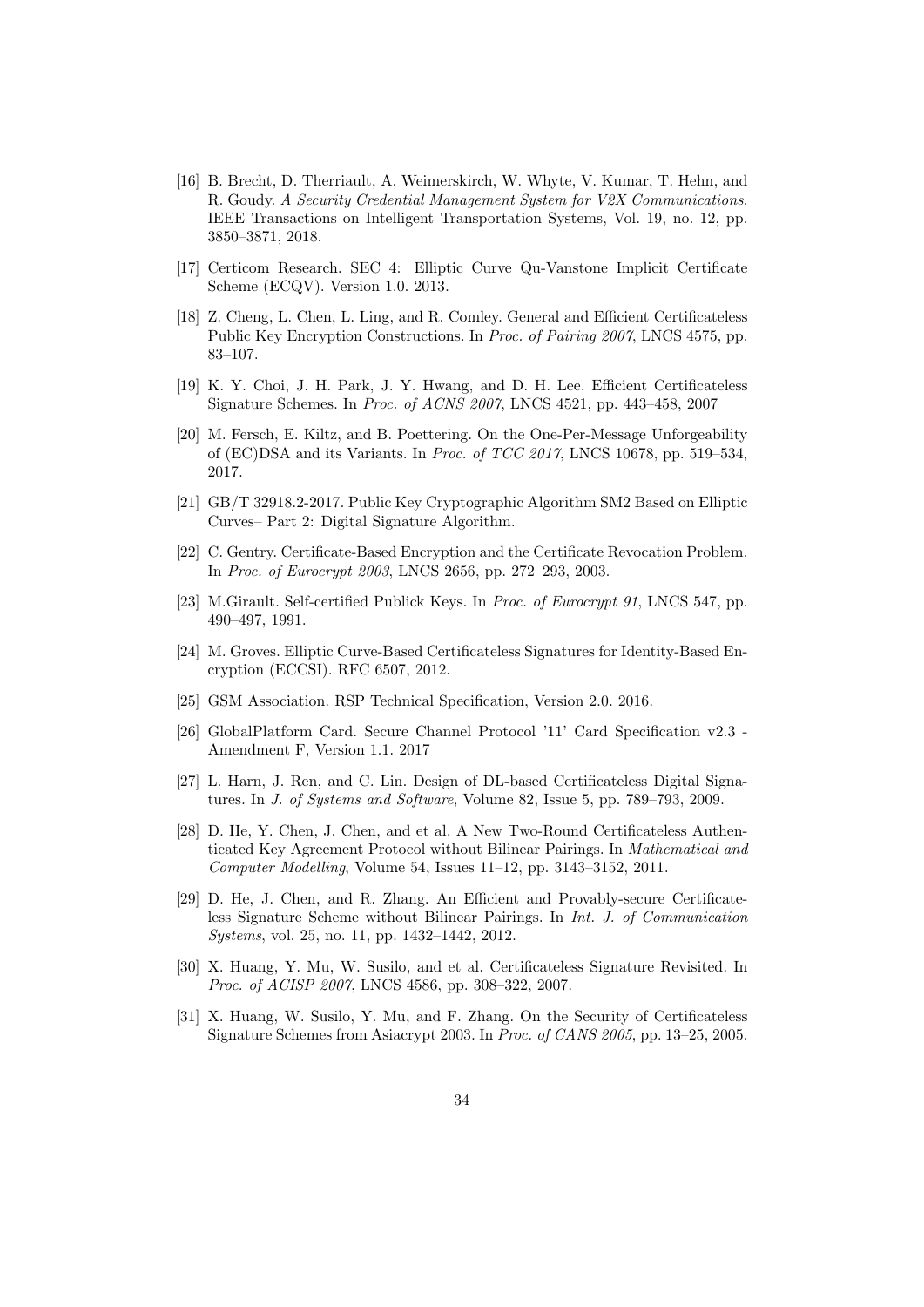- [32] ISO/IEC. Information Technology Secruity Techniques Digital Signatures with Appendix – Part 3: Discrete Logarithm Based Mechanisms.  $ISO/IEC$ 14888-3:2016.
- [33] ISO/IEC. Information Technology Security Techniques Encryption Algorithms – Part 2: Asymmetric Ciphers. ISO/IEC 18033-2:2006.
- [34] X. Jia, D. He, Q. Liu, and K.-K. R. Choo. An Efficient Provably-Secure Certificateless Signature Scheme for Internet-of-Things Deployment. Ad Hoc Networks, Vol 71, pp 78-87, 2018.
- [35] J. Lai and W. Kou. Self-Generated-Certificate Public Key Encryption without Pairing. In Proc. of PKC 2007, LNCS 4450, pp. 476–489, 2007.
- [36] G. Lippold, C. Boyd, and J. G. Nieto. Strongly Secure Certificateless Key Agreement. In Proc. of Pairing 2009, LNCS 5671, pp. 206–230, 2009.
- [37] W. H. Liu, Q. Xie, S. B. Wang, and et al. Pairing-Free Certificateless Signature with Security Proof. In J. of Computer Networks and Communications, Volume 2014.
- [38] J. Malone-Lee and N. Smart. Modifications of ECDSA. In Proc. of Selected Areas in Cryptography – SAC 2002, LNCS 2595, pp. 1–12, 2003.
- [39] A. Menezes and N. P. Smart. Security of Signature Schemes in a Multi-User Setting. In Designs, Codes and Cryptography 33, pp. 261–274, 2004.
- [40] H. Morita, J. Schuldt, T. Matsuda, and et al. On the Security of the Schnorr Signature Scheme and DSA Against Related-Key Attacks. In Proc. of ICISC 2015, LNCS 9558, pp. 20–35, 2015.
- [41] NIST SP 800-56A. Recommendation for Pair-Wise Key-Establishment Schemes Using Discrete Logarithm Cryptography, Revision 2. May 2013
- [42] H. Petersen and P. Horster. Self-certified Keys Concepts and Applications. In Proc. of Communications and Multimedia Security, pp. 102–116 IFIP Advances in Information and Communication Technology, Springer, 1997.
- [43] L. A. Pintsov and S. A. Vanstone. Postal Revenue Collection in the Digital Age. In Financial Cryptography – FC 2000, LNCS 1962, pp. 105–120, 2001.
- [44] D. Pointcheval and J. Stern. Security Arguments for Digital Signatures and Blind Signatures. In J. of Cryptology, 13(3):361–396, 2000.
- [45] V. Shoup. Lower Bounds for Discrete Logarithms and Related Problems. In Proc. of Eurocrypt '97, LNCS 1233, pp. 256–266, 1997.
- [46] H. Shafagh. Leveraging Public-key-based Authentication for the Internet of Things. Master thesis, https://www.inf.ethz.ch/personal/mshafagh/master thesis Hossein Shafagh PKC in the IoT.pdf.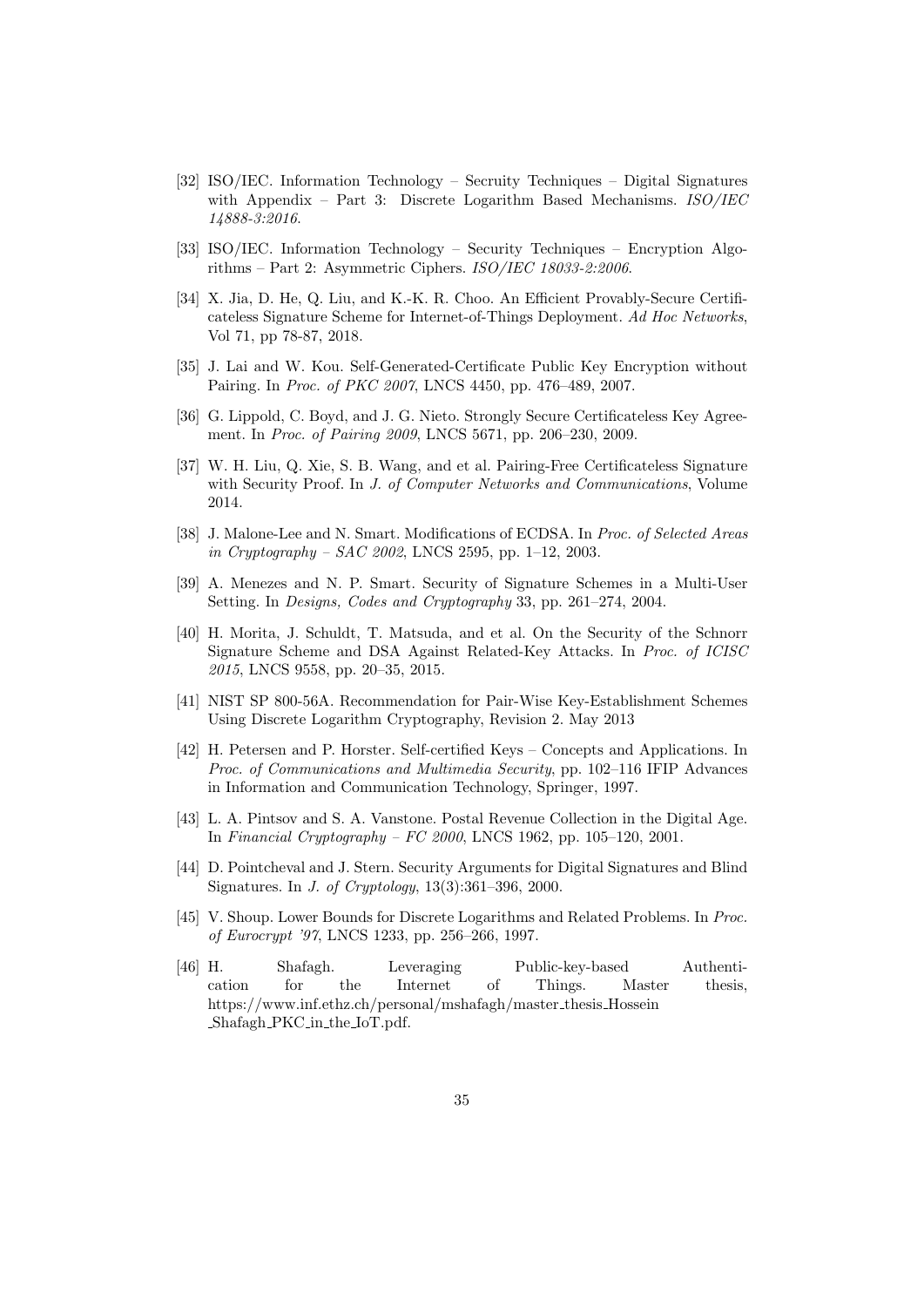- [47] STMicroelectronics. UM1924: STM32 Crypto Library. http://www.st.com/resource/en/user manual/dm00215061.pdf.
- [48] Y. Sun, F. Zhang, and J. Baek. Strongly Secure Certificateless Public Key Encryption without Pairing. In Proc. of CANS 2007, LNCS 4856, pp. 194–208, 2007.
- [49] M. Tian and L. Huang. Cryptanalysis of a Certificateless Signature Scheme without Pairings. In Int. J. Communication Systems, 26(11): pp. 1375–1381, 2013.
- [50] S. Vaudenay. Digital Signature Schemes with Domain Parameters. In Proc. of ACISP 2004, LNCS 3108, pp. 188–199, 2004.
- [51] K.-H. Yeh, C. H. Su, K.-K. R. Choo, and W. Chiu. A Novel Certificateless Signature Scheme for Smart Objects in the Internet-of-Things Deployment. In Sensors, 2017, 17, 1001.
- [52] Z. Zhang, D. Wong, J. Xu, and D. Feng. Certificateless Public-Key Signature: Security Model and Efficient Construction. In Proc. of ACNS 2006, LNCS 3989, pp. 293–308, 2006.
- [53] L. Zhang, F. T. Zhang, and F. G. Zhang. New Efficient Certificateless Signature Scheme. In Proc. of the EUC Workshops, LNCS 4809, pp. 692–703, 2007.
- [54] ZigBee Alliance. ZigBee Smart Energy Standard. Revision 19, Version 1.2a, 2014.

# 8 Appendix

#### 8.1 The ECQV Implicit Certificate Scheme as a CL-KGA

For reference, we reprint the ECQV implicit certificate scheme following the description in [17] under the formulation of CL-KGA. ECQV uses the same CL.Setup and CL.Set-User-Key as the one in Section 3.

#### CL.Extract-Partial-Key( $M_{\rm pf}$ ,  $M_{\rm sf}$ , ID<sub>A</sub>,  $U_A$ )

- 1.  $w \in_R \mathbb{Z}_q^*$ .
- 2.  $X = [w]G$ .
- 3.  $W = U_A + X$ .
- 4.  $Cert_A = Encode(W, ID_A, *)$ .
- 5.  $\lambda = H_2(Cert_A)$ .
- 6.  $t = (s + \lambda \cdot w) \mod q$ .
- 7. Output  $(W_A = W, d_A = t)$ .

CL.Set-Private-Key( $M_{\rm pt}$ , ID<sub>A</sub>,  $U_A$ ,  $x_A$ ,  $W_A$ ,  $d_A$ )

1.  $Cert_A = Encode(W_A, ID_A, *)$ .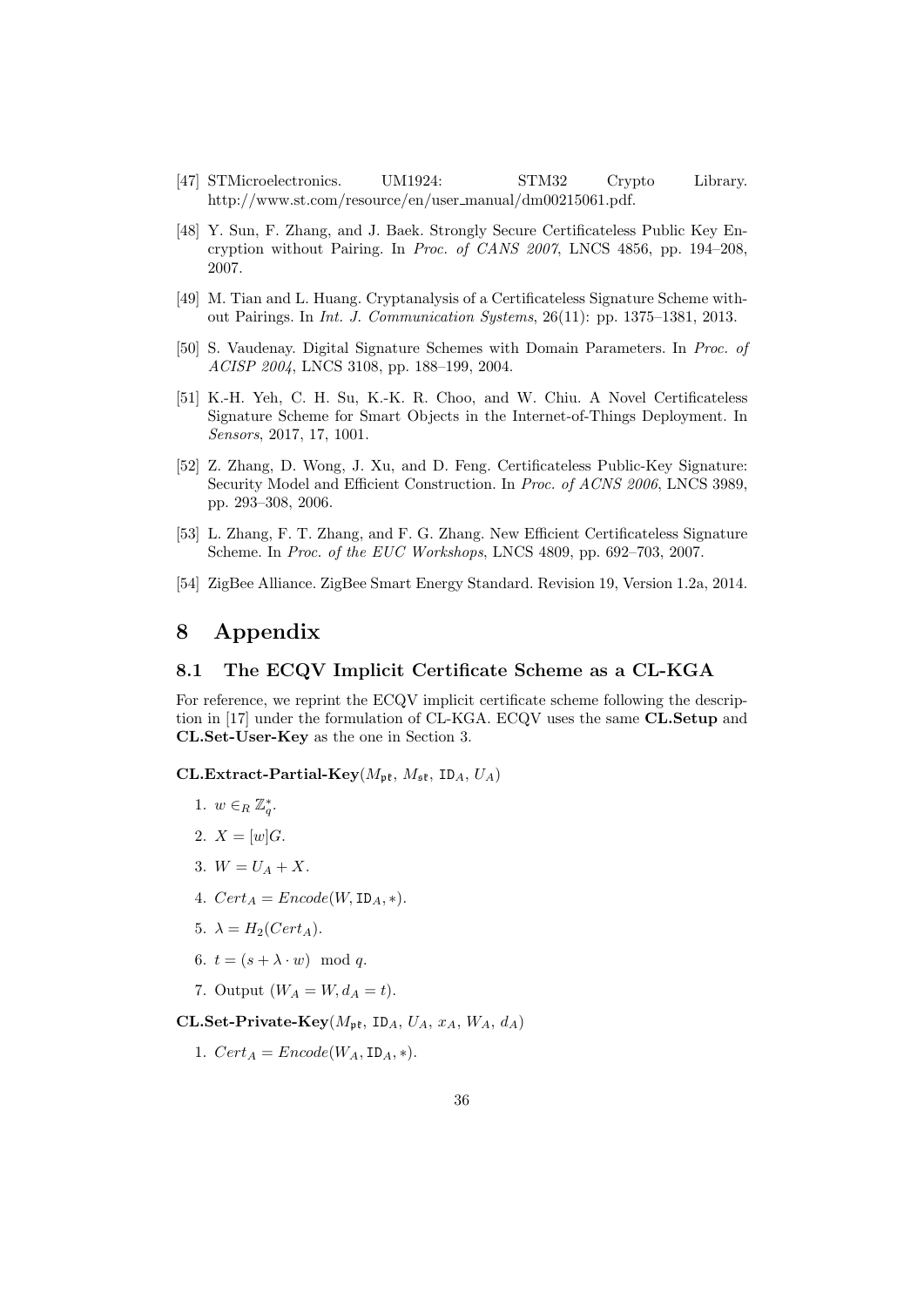2.  $\lambda = H_2(Cert_A)$ .

3. Output  $s_A = (\lambda x_A + d_A) \mod q$ .

CL.Set-Public-Key( $M_{\rm pf}$ , ID<sub>A</sub>,  $U_A$ ,  $W_A$ )

1. Output  $P_A = W_A$ .

CL.Calculate-Public-Key( $M_{\rm pf}$ , ID<sub>A</sub>,  $P_A$ )

- 1.  $Cert_A = Encode(P_A, ID_A, *)$ .
- 2.  $\lambda = H_2(Cert_A)$ .
- 3.  $O_A = [\lambda] P_A + P_{KGC}.$

CL.Verify-Key $(M_{\mathfrak{pk}}, \text{ID}_A, P_A, s_A)$ 

- 1.  $Cert_A = encode(P_A, ID_A, *)$ .
- 2.  $\lambda = H_2(Cert_A)$ .
- 3.  $P'_A = [1/\lambda] ([s_A]G P_{KGC}).$
- 4. Output **valid** if  $P_A = P'_A$ , and **invalid** otherwise.

# 8.2 Another CL-KGA

Here we describe another CL-KGA scheme in which CL.Extract-Partial-Key uses  $U_A$  as part of ID<sub>A</sub> to generate  $d_A$  as suggested in [1]. Function CL.Setup and CL.Set-User-Key remain unchanged as the one in Section 3.

CL.Extract-Partial-Key( $M_{\rm pf}$ ,  $M_{\rm sf}$ , ID<sub>A</sub>|| $U_A$ ,  $\varnothing$ )

- 1.  $Z = H_1(a||b||x_G||y_G||x_{P_{KGC}}||y_{P_{KGC}}||\text{ID}_A||x_{U_A}||y_{U_A}).$
- 2.  $w \in_R \mathbb{Z}_q^*$ .
- 3.  $W = [w]G$ .
- 4.  $\lambda = H_2(x_W || y_W || Z).$
- 5.  $t = (w + \lambda \cdot s) \mod q$ .
- 6. Output  $(W_A = W, d_A = t)$ .

CL.Set-Private-Key $(M_{\text{nf}}, \text{ID}_A, U_A, x_A, W_A, d_A)$ 

1. Output  $s_A = (x_A + d_A) \mod q$ .

CL.Set-Public-Key( $M_{\text{nf}}$ , ID<sub>A</sub>,  $U_A$ ,  $W_A$ )

1. Output  $P_A = (U_A, W_A)$ .

CL.Calculate-Public-Key( $M_{\rm pf}$ , ID<sub>A</sub>,  $P_A$ )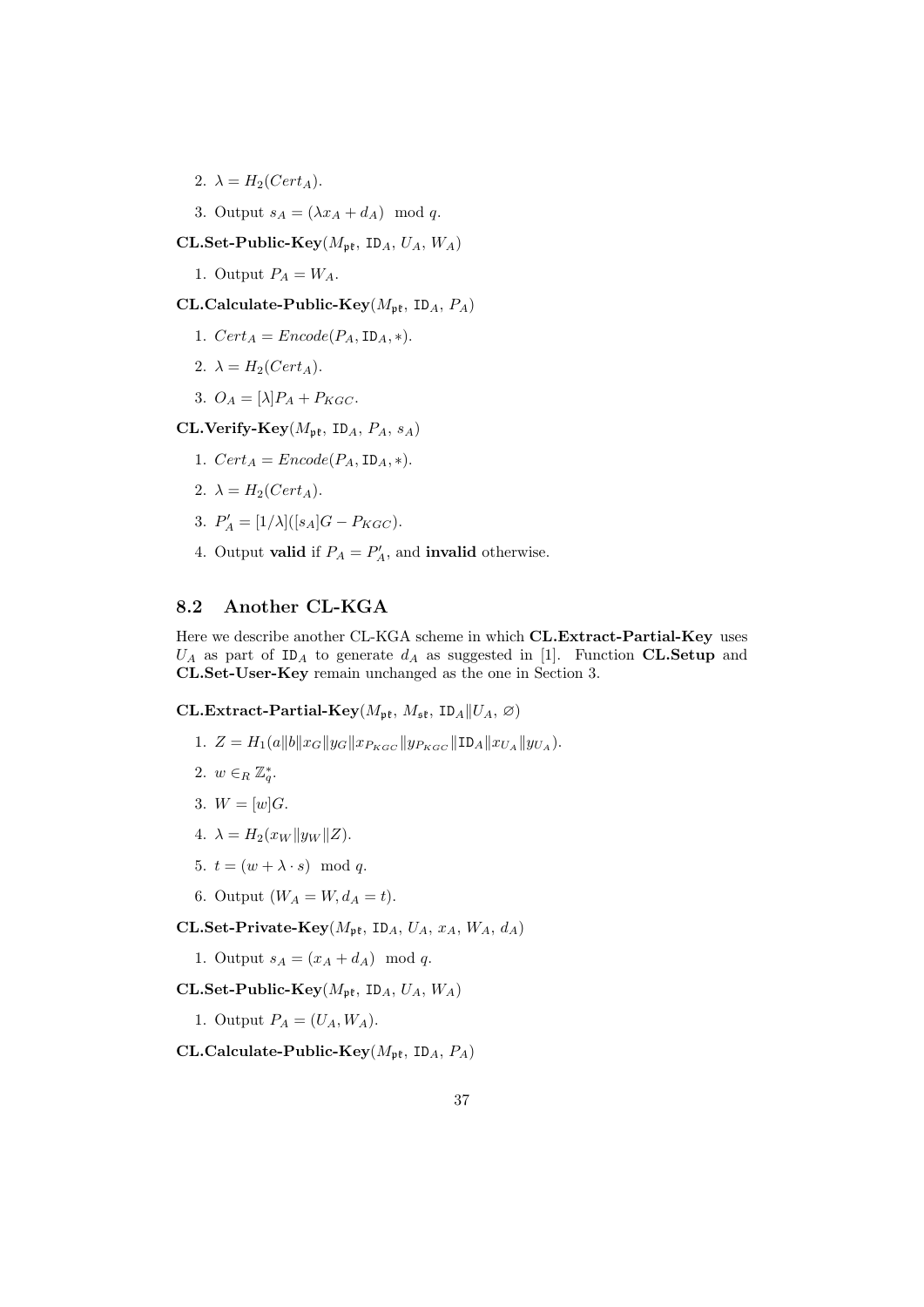- 1. Parse  $P_A$  as  $(U_A, W_A)$ .
- 2.  $Z = H_1(a||b||x_G||y_G||x_{P_{KGC}}||y_{P_{KGC}}||\text{ID}_A||x_{U_A}||y_{U_A}).$
- 3.  $\lambda = H_2(x_{W_A} || y_{W_A} || Z).$
- 4.  $O_A = U_A + W_A + [\lambda] P_{KGC}.$

CL.Verify-Key $(M_{\rm pf}, \text{ ID}_A, P_A, s_A)$ 

- 1. Parse  $P_A$  as  $(U_A, W_A)$ .
- 2.  $Z = H_1(a||b||x_G||y_G||x_{P_{KGC}}||y_{P_{KGC}}||\text{ID}_A||x_{U_A}||y_{U_A}).$
- 3.  $\lambda = H_2(x_{W_A} || y_{W_A} || Z).$
- 4.  $W'_{A} = [s_{A}]G U_{A} [\lambda]P_{KGC}.$
- 5. Output **valid** if  $W_A = W'_A$ , and **invalid** otherwise.

Compared with the keypair generation process in Section 3, CL.Extract-Partial-**Key** here treats  $U_A$  as part of  $ID_A$  as proposed in [1] and the published public key  $P_A$  now has two points. The input to **CL.Set-Public-Key** in [1] has  $x_A$  and does not include the output of  $CL.$ Extract-Partial-Key, so it is unable to include W in  $P_A$ . Hence, the construction here does not fully fit with the Al-Riyami-Paterson formulation.

### 8.3 CL-PKS from SM2-DSA

Here we present a CL-PKS scheme based upon the SM2 digital signature algorithm [21] as in Table 10. The key generation process makes use of the CL-KGA in Section 3. Here, we use  $Z||x_{P_A}||y_{P_A}$  instead of  $\lambda$  as the key prefixing, and this makes the algorithm closer to the plain SM2.

Table 10: CL-PKS4 from SM2-DSA

| $CL.Sign(M_{nf}, IDA, PA, sA, m)$                        | CL.Verify $(M_{\mathfrak{pk}}, \mathfrak{ID}_A, P_A, m, \sigma)$ |
|----------------------------------------------------------|------------------------------------------------------------------|
| 1. $Z = H_1(a  b  x_G  y_G  $                            | 1. $Z = H_1(a  b  x_G  y_G  $                                    |
| $x_{P_{KGC}}$ $  y_{P_{KGC}}  $ ID <sub>A</sub> ).       | $x_{P_{KGC}}$ $y_{P_{KGC}}$ $\ $ ID <sub>A</sub> $)$ .           |
| 2. $e = H_3(Z \  x_{P_A} \  y_{P_A} \  m)$ .             | 2. $\lambda = H_2(x_{P_A}  y_{P_A}  Z)$ .                        |
| 3. $r \in_R \mathbb{Z}_q^*$ .                            | 3. $O_A = P_A + [\lambda]P_{KGC}$ .                              |
| 4. $Q = [r]G$ .                                          | 4. $e = H_3(Z  x_{P_A}  y_{P_A}  m)$ .                           |
| 5. $u = (e + x_Q) \mod q$ .                              | 5. $t = (u + v) \mod q$ .                                        |
| 6. $v = (1 + s_A)^{-1} \cdot (r - u \cdot s_A) \mod q$ . | 6. $Q' = [v]G + [t]Q_A$ .                                        |
| 7. Output $\sigma = (u, v)$ .                            | 7. $u' = (e + x_{Q'}) \mod q$ .                                  |
|                                                          | 8. Output valid if $u = u'$ , and invalid<br>otherwise.          |

In CL.Sign, step 3-7 is exactly the signing process on a message digest  $e$  in SM2 and in CL.Verify step 5-8 is the verification process in SM2 on a signature with